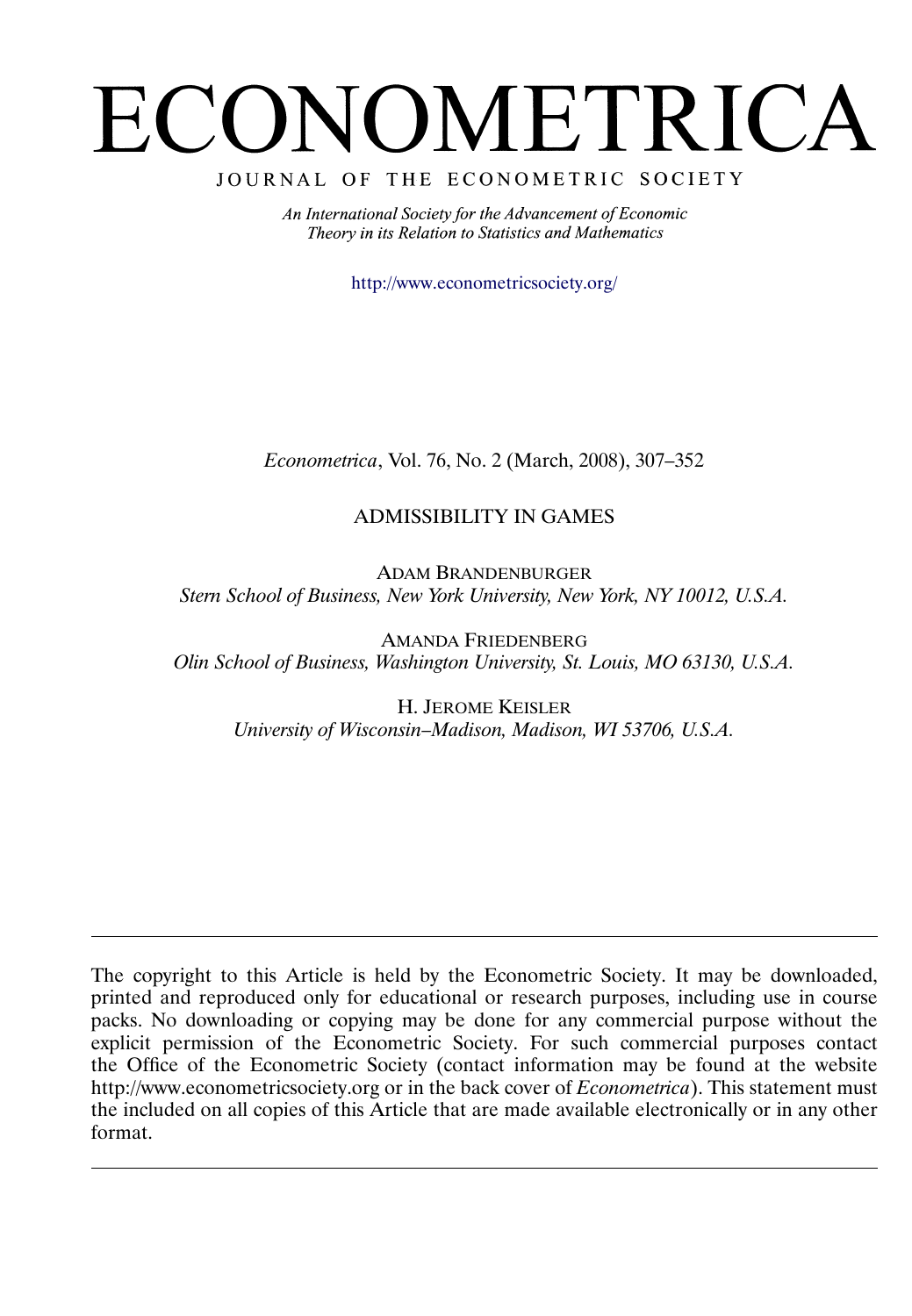## ADMISSIBILITY IN GAMES<sup>1</sup>

## <span id="page-1-0"></span>BY ADAM BRANDENBURGER, AMANDA FRIEDENBERG, AND H. JEROME KEISLER

Suppose that each player in a game is rational, each player thinks the other players are rational, and so on. Also, suppose that rationality is taken to incorporate an admissibility requirement—that is, the avoidance of weakly dominated strategies. Which strategies can be played? We provide an epistemic framework in which to address this question. Specifically, we formulate conditions of rationality and mth-order assumption of rationality (RmAR) and rationality and common assumption of rationality (RCAR). We show that (i) RCAR is characterized by a solution concept we call a "self-admissible set"; (ii) in a "complete" type structure, RmAR is characterized by the set of strategies that survive  $m + 1$  rounds of elimination of inadmissible strategies; (iii) under certain conditions, RCAR is impossible in a complete structure.

KEYWORDS: Epistemic game theory, rationality, admissibility, iterated weak dominance, self-admissible sets, assumption, completeness.

## 1. INTRODUCTION

WHAT IS THE IMPLICATION of supposing that each player in a game is rational, each player thinks the other players are rational, and so on? The natural first answer to this question is that the players will choose *iteratively undominated* (IU) strategies—that is, strategies that survive iterated deletion of strongly dominated strategies. Bernheim [\(1984\)](#page-45-0) and Pearce [\(1984\)](#page-46-0) gave essentially this answer, via their concept of rationalizability.<sup>2</sup> Pearce [\(1984\)](#page-46-0) also defined the concept of a *best-response set* (BRS) and gave this as a more complete answer.

In this paper we ask: What is the answer to the above question when rationality of a player is taken to incorporate an admissibility requirement—that is, the avoidance of weakly dominated strategies?

2Under the original definition, which makes an independence assumption, the rationalizable strategies can be a strict subset of the iteratively undominated strategies. Recent definitions (e.g., Osborne and Rubinstein [\(1994\)](#page-46-0)) allow for correlation; in this case, the two sets are equal.

<sup>&</sup>lt;sup>1</sup>This paper combines two earlier papers, "Epistemic Conditions for Iterated Admissibility" (by Brandenburger and Keisler, June 2000) and "Common Assumption of Rationality in Games" (by Brandenburger and Friedenberg, January 2002). We are indebted to Bob Aumann, Pierpaolo Battigalli, Martin Cripps, Joe Halpern, Johannes Hörner, Martin Osborne, Marciano Siniscalchi, and Gus Stuart for important input. Geir Asheim, Chris Avery, Oliver Board, Giacomo Bonanno, Ken Corts, Lisa DeLucia, Christian Ewerhart, Konrad Grabiszewski, Rena Henderson, Elon Kohlberg, Stephen Morris, Ben Polak, Phil Reny, Dov Samet, Michael Schwarz, Jeroen Swinkels, and participants in various seminars gave valuable comments. Eddie Dekel and the referees made very helpful observations and suggestions. Brandenburger gratefully acknowledges support from Harvard Business School and the Stern School of Business. Friedenberg thanks the CMS-EMS at Northwestern University, the Department of Economics at Yale University, and the Olin School of Business. Keisler thanks the National Science Foundation and the Vilas Trust Fund.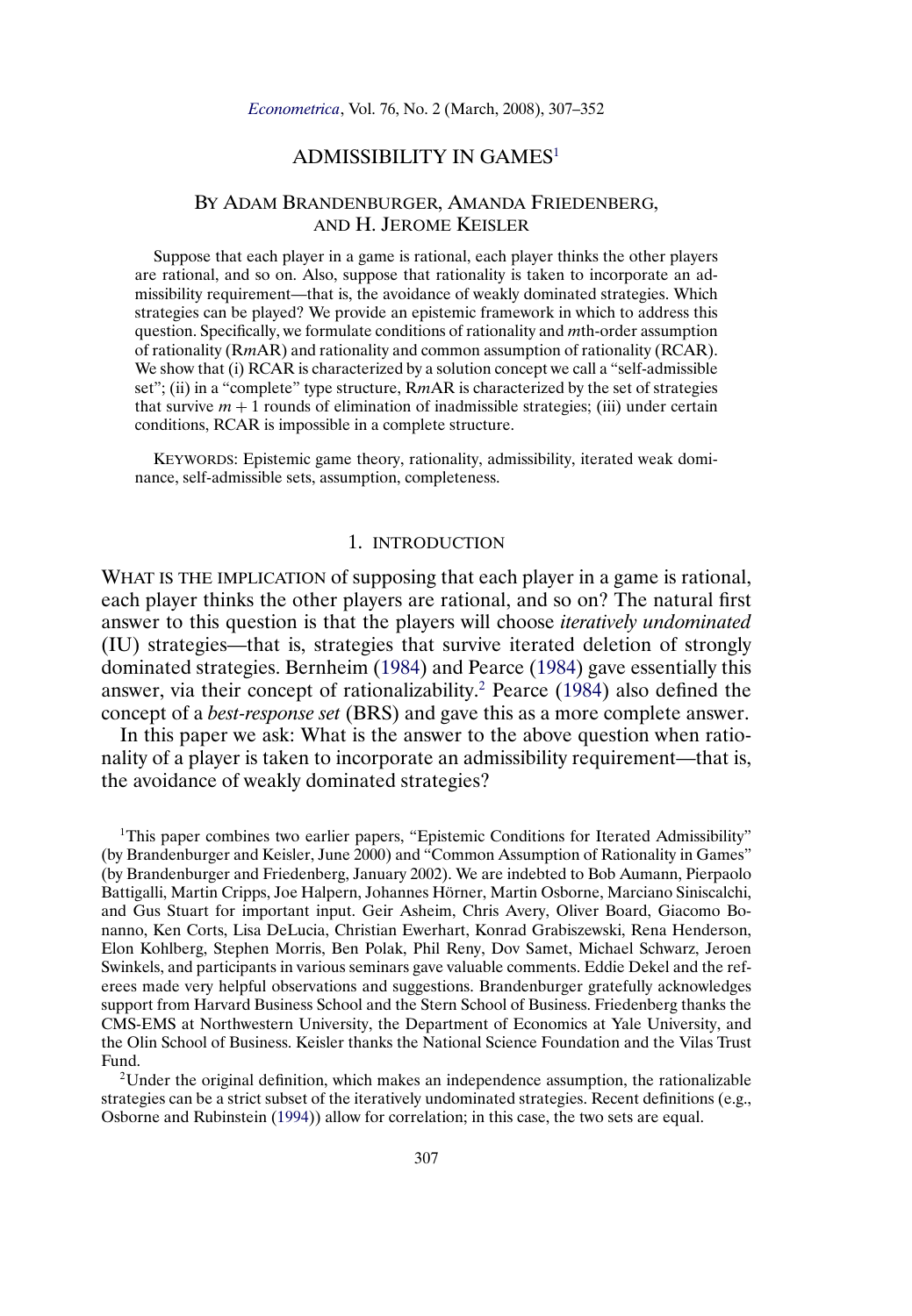## <span id="page-2-0"></span>308 A. BRANDENBURGER, A. FRIEDENBERG, AND H. J. KEISLER

Our analysis will identify a weak-dominance analog to Pearce's concept of a BRS, which we call a self-admissible set (SAS). We will also identify conditions under which players will choose iteratively admissible (IA) strategies—that is, strategies that survive iterated deletion of weakly dominated strategies.

The case of weak dominance is important. Weak-dominance concepts give sharp predictions in many games of applied interest. Separate from its power in applications, admissibility is a prima facie reasonable criterion: It captures the idea that a player takes all strategies for the other players into consideration; none is entirely ruled out. It also has a long heritage in decision and game theory. (See the discussion in Kohlberg and Mertens [\(1986,](#page-46-0) Section 2.7).)

But there are significant conceptual hurdles to overcome in order understand admissibility in games. Below, we review some issues that have already been identified in the literature, add new ones, and offer a resolution.

The paper is organized as follows. The next section is an informal discussion of the issues and results to follow. The formal treatment is in Sections [3–](#page-13-0)[10.](#page-25-0) Section [11](#page-26-0) discusses some open questions. The heuristic treatment of the next section can be read either before or in parallel with the formal treatment.<sup>3</sup>

#### 2. HEURISTIC TREATMENT

We begin with the standard equivalence: Strategy s is admissible if and only if there is a strictly positive probability measure on the strategy profiles for the other players, under which s is optimal. In an influential paper, Samuelson [\(1992\)](#page-46-0) pointed out that this poses a basic challenge for an analysis of admissibility in games. Consider the game in Figure 2.1, which is essentially Example 8 in Samuelson [\(1992\)](#page-46-0).

Suppose rationality incorporates admissibility. Then, if Bob is rational, he should assign positive probability to both  $U$  and  $D$ , and so will play  $L$ . Likewise, if Ann is rational, presumably she should assign positive probability to both  $L$  and  $R$ . But if Ann thinks Bob is rational, should she not assign probability 1 to  $L$ ? (We deliberately use the loose term "thinks." We will be more



FIGURE 2.1.

3Online Supplemental material can be found in Brandenburger, Friedenberg, and Keisler [\(2008\)](#page-45-0).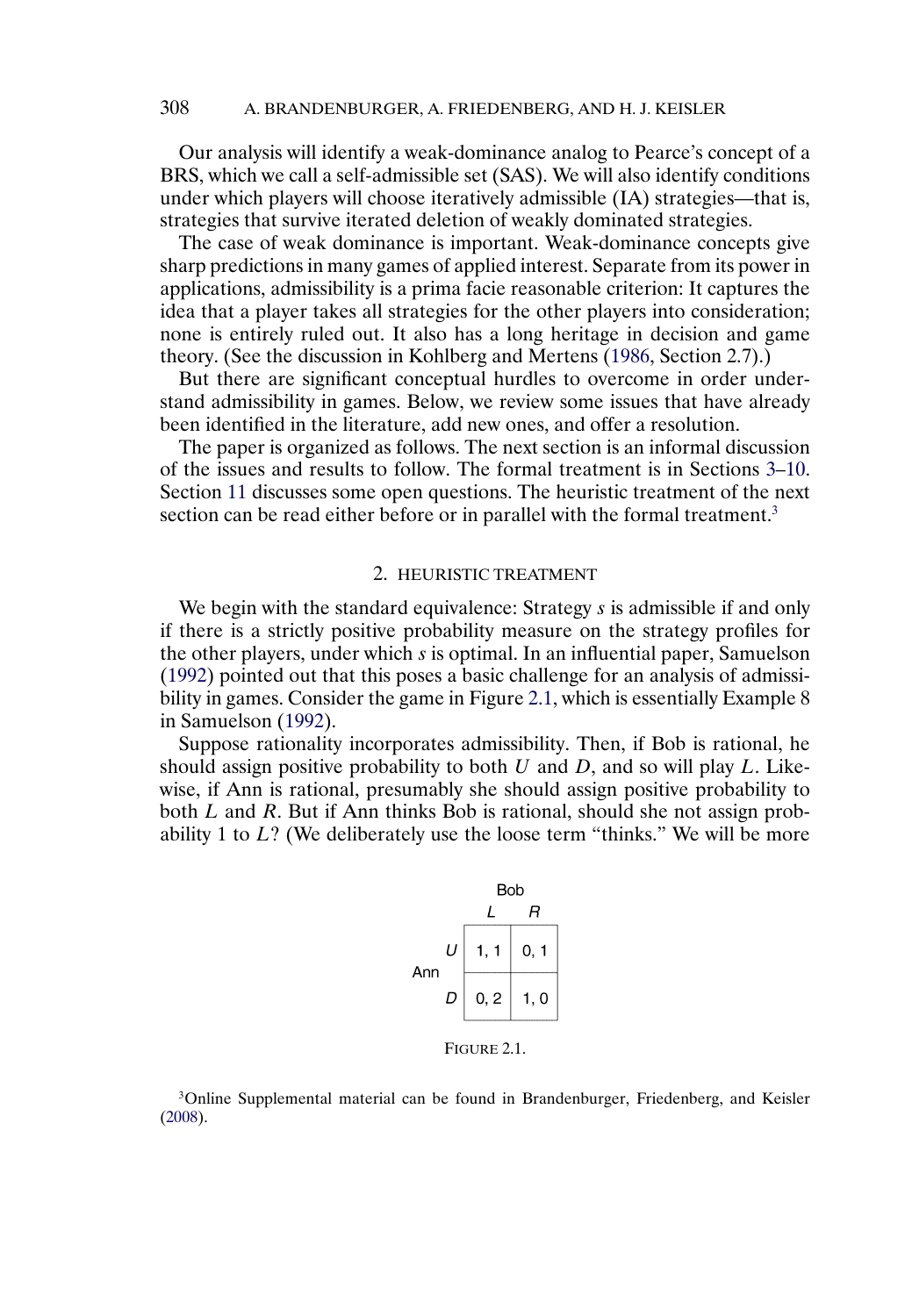<span id="page-3-0"></span>precise below.) The condition that Ann is rational appears to conflict with the condition that she thinks Bob is rational.

## 2.1. *Lexicographic Probabilities*

Our method for overcoming this hurdle will be to allow Ann at the same time both to include and to exclude a strategy of Bob's. Ann will consider some of Bob's strategies infinitely less likely than others, but still possible. The strategies that get infinitesimal weight can be viewed as both included (because they do not get zero weight) and excluded (because they get only infinitesimal weight).

In Figure 2.2, Ann has a *lexicographic probability system* (LPS) on Bob's strategies. (LPS's were introduced in Blume, Brandenburger, and Dekel [\(1991a\)](#page-45-0).) Ann's primary measure ("hypothesis") assigns probability 1 to L. Her secondary measure (depicted in square brackets) assigns probability 1 to  $R$ . Ann considers it infinitely more likely that Bob plays  $L$  than that Bob plays  $R$ , but does not entirely exclude  $R$  from consideration.

In our lexicographic decision theory, Ann will choose strategy s over strategy s' if s yields a sequence of expected payoffs lexicographically greater than the sequence s' yields. So, with the LPS shown, she will choose  $U$  (not  $D$ ).

Can we say that Ann believes Bob is rational? Customarily, we would say yes if Ann assigns probability 1 to the event that Bob is rational, but now Ann has an LPS that is not a single measure, so we need to look at the question at a deeper level. Recall, at the level of preferences, Ann believes an event E if her preference over acts, conditional on not-E, is trivial. (In short, not-E is Savage-null.) But, clearly, Ann's preference conditional on the event that Bob is irrational (plays  $R$ ) is not trivial: under her secondary hypothesis, she chooses D over U.

We will settle for the weaker condition that Ann considers the event  $E$  infinitely more likely than not-E and, in this case, we will say Ann *assumes* E. (Later, we give assumption a preference basis.) In Figure 2.2, Ann considers it infinitely more likely that Bob is rational than irrational. This is our resolution of the tension between requiring Ann to be rational—in the sense of admissibility—and requiring her to think Bob is rational.

$$
\begin{array}{c|cc}\n & 1 & [1] \\
 & L & R \\
\hline\n0 & 1, 1 & 0, 1 \\
\hline\nD & 0, 2 & 1, 0\n\end{array}
$$

FIGURE 2.2.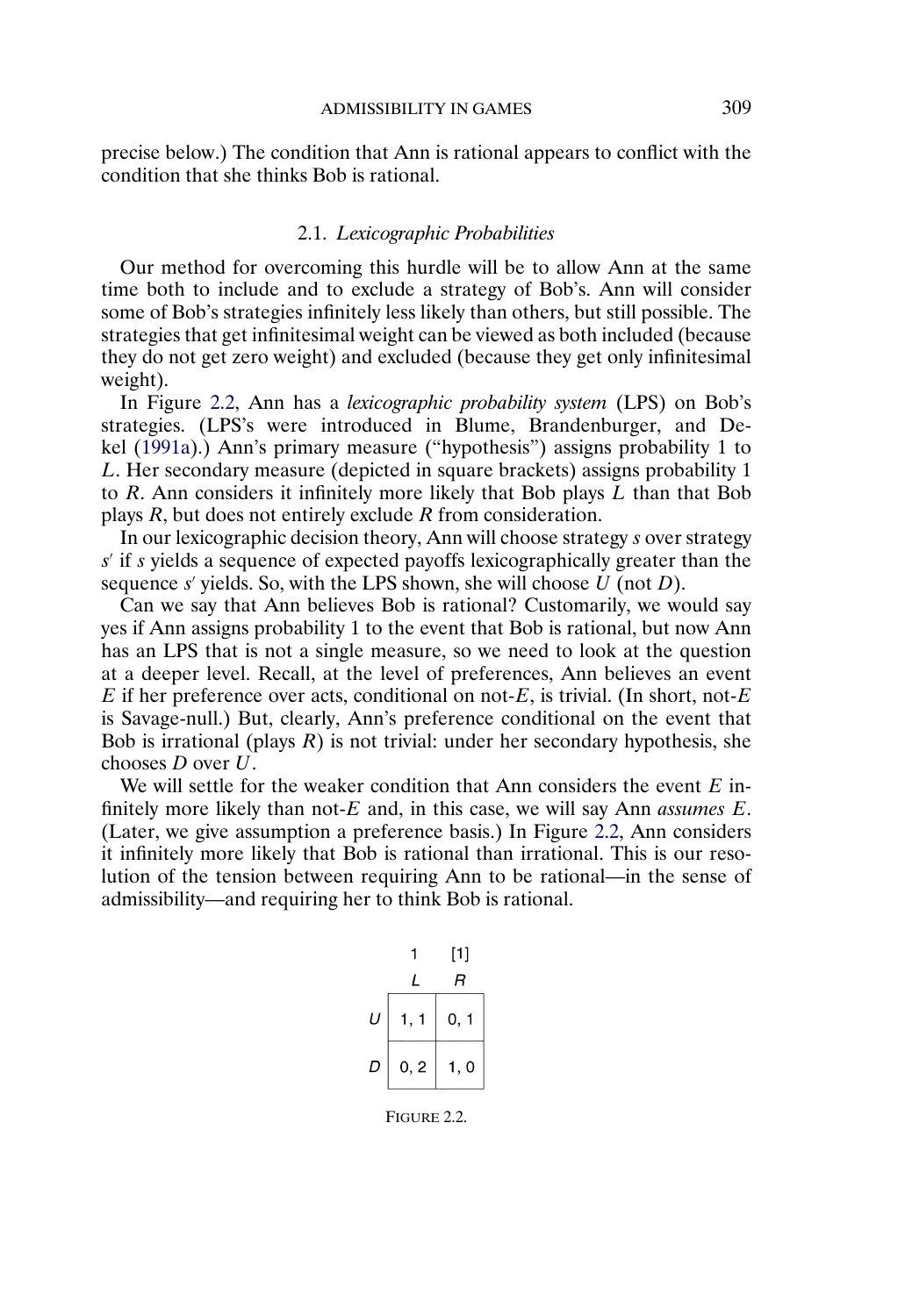## <span id="page-4-0"></span>310 A. BRANDENBURGER, A. FRIEDENBERG, AND H. J. KEISLER

LPS's are a basic tool for dealing with the idea of unexpected events in the context of a strategic-form analysis. There is an analogous tool for analyzing the extensive form, namely conditional probability systems (CPS's). (The concept goes back to Rényi [\(1955\)](#page-46-0).) CPS's are a key element of the Battigalli and Siniscalchi [\(2002\)](#page-45-0) (henceforth B-S) extensive-form epistemic analysis. Our (LPS-based) assumption concept is closely related to their (CPS-based) concept of "strong belief." In fact, there will be a close parallel between many of the ingredients in our paper and in B-S. Section [2.8](#page-12-0) returns to discuss these connections and to highlight the big debt we owe to B-S.

## 2.2. *Rationality and Common Assumption of Rationality*

In the game in Figure [2.2,](#page-3-0) the conditions that Bob is rational, and that Ann is rational and assumes Bob is rational, imply a unique strategy for each player. In general, we can formulate an infinite sequence of conditions:

| (a1) Ann is rational;                       | (b1) Bob is rational;                       |
|---------------------------------------------|---------------------------------------------|
| $(a2)$ Ann is rational and assumes $(b1)$ ; | $(b2)$ Bob is rational and assumes $(a1)$ ; |
| $(a3)$ Ann is rational, assumes $(b1)$ ,    | $(b3)$ Bob is rational, assumes $(a1)$ ,    |
| assumes $(b2)$ ;                            | assumes $(a2)$ :                            |
| $\cdots$                                    | .                                           |

There is *rationality and common assumption of rationality* (RCAR) if this sequence holds. RCAR is a natural "baseline" epistemic condition on a game when rationality incorporates admissibility. We want to know what strategies can be played under RCAR.

To answer, we need some more epistemic apparatus. Let  $T^a$  and  $T^b$  be spaces of *types* for Ann and Bob, respectively. Each type  $t^a$  for Ann is associated with an LPS on the product of Bob's strategy and type spaces (i.e., on  $S^b \times T^b$ ). Likewise for Bob. A state of the world is a 4-tuple  $(s^a, t^a, s^b, t^b)$ , where  $s^a$  and  $t^a$  are Ann's actual strategy and type, and likewise for Bob. This is a standard *type structure* in the epistemic literature, with the difference that types are associated with LPS's, not single probability measures.

In these structures, rationality is a property of a strategy–type pair. A pair  $(s^a, t^a)$  is *rational* if it satisfies the following *admissibility* requirement: The LPS  $\sigma$  associated with  $t^a$  has full support (rules nothing out), and  $s^a$  lexicographically maximizes Ann's expected payoff under  $\sigma$ . (In particular,  $s^a$  is not weakly dominated.) Otherwise the pair is irrational. Likewise for Bob.

Start with a game and an associated type structure. We get a picture like Figure [2.3,](#page-5-0) where the outer rectangle is  $S^b \times T^b$  and the shaded area is the strategy–type pairs satisfying "RCAR for Bob."

Now fix a strategy–type pair  $(s^a, t^a)$  that satisfies RCAR for Ann. Then Ann assumes (b1), assumes  $(b2)$ ,.... By a conjunction property of assumption, it follows that Ann assumes the joint event  $(b1)$  and  $(b2)$  and ..., that is, Ann assumes "RCAR for Bob." This gives a picture like Figure [2.4,](#page-5-0) where the se-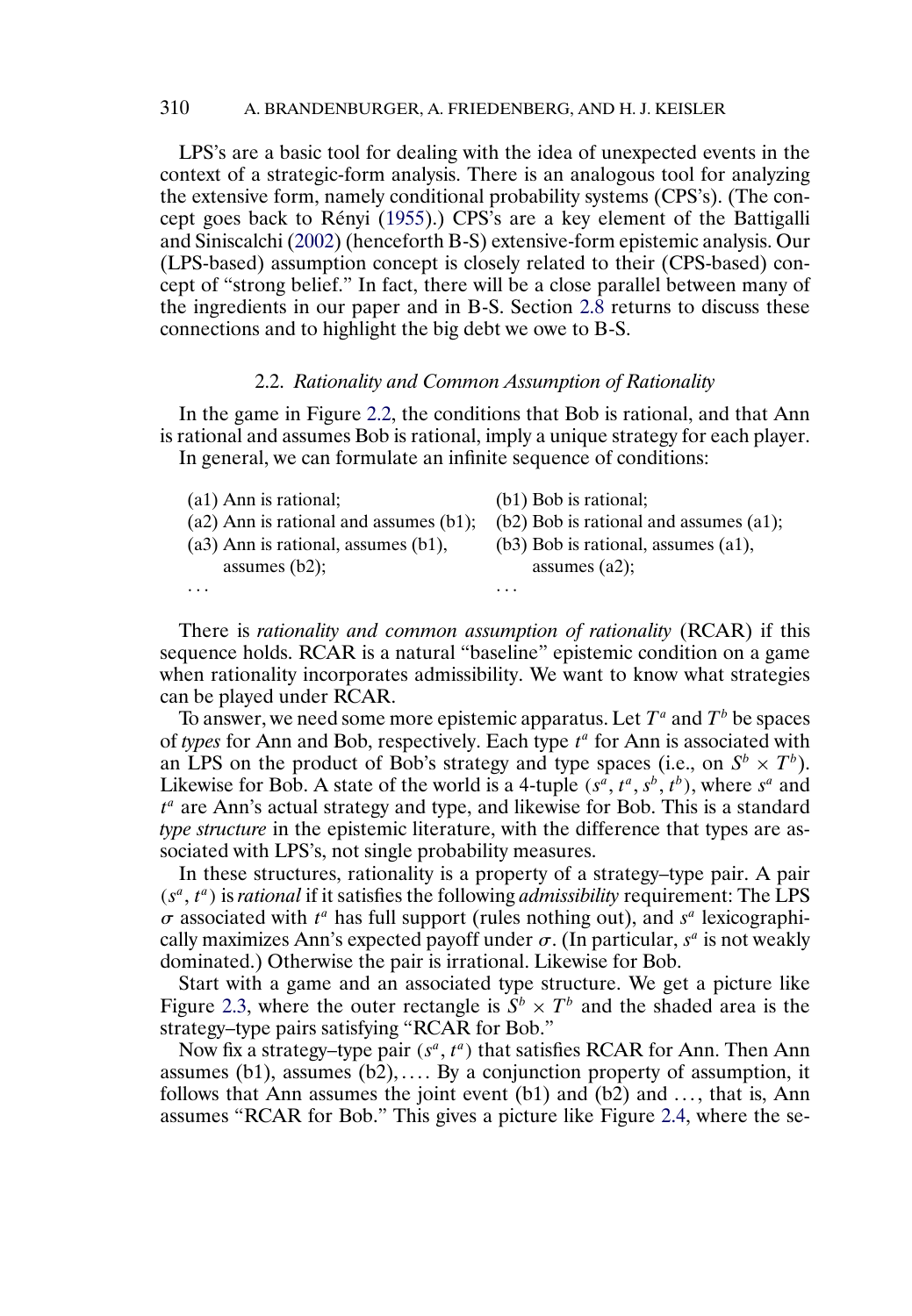<span id="page-5-0"></span>

FIGURE 2.3.

quence of measures  $(\mu_0, \dots, \mu_{n-1})$  is the LPS associated with  $t^a$ . There is an initial segment  $(\mu_0, \dots, \mu_j)$  of this sequence which concentrates exactly on the event "RCAR for Bob." This is because Ann considers pairs  $(s^b, t^b)$  inside this event infinitely more likely than pairs outside the event.

Since  $(s^a, t^a)$  is rational, strategy  $s^a$  lexicographically maximizes Ann's expected payoff, under  $(\mu_0, \dots, \mu_{n-1})$ . This establishes (by taking a convex combination of the marginals on  $S^b$ ) that there is a strictly positive measure on  $S^b$ under which  $s^a$  is optimal. That is,  $s^a$  must be admissible. Strategy  $s^a$  must also lexicographically maximize Ann's expected payoff under the initial segment  $(\mu_0, \dots, \mu_j)$ . It follows (again taking a convex combination of the marginals) that there is a strictly positive measure on the projection of the event "RCAR for Bob" under which  $s^a$  is optimal. That is,  $s^a$  must be admissible with respect to the projection.

Take the set of all states  $(s^a, t^a, s^b, t^b)$  satisfying RCAR and let  $Q^a \times Q^b$  be its projection into  $S^a \times S^b$ . By the discussion above, the product  $Q^a \times Q^b$  has the following two properties:



FIGURE 2.4.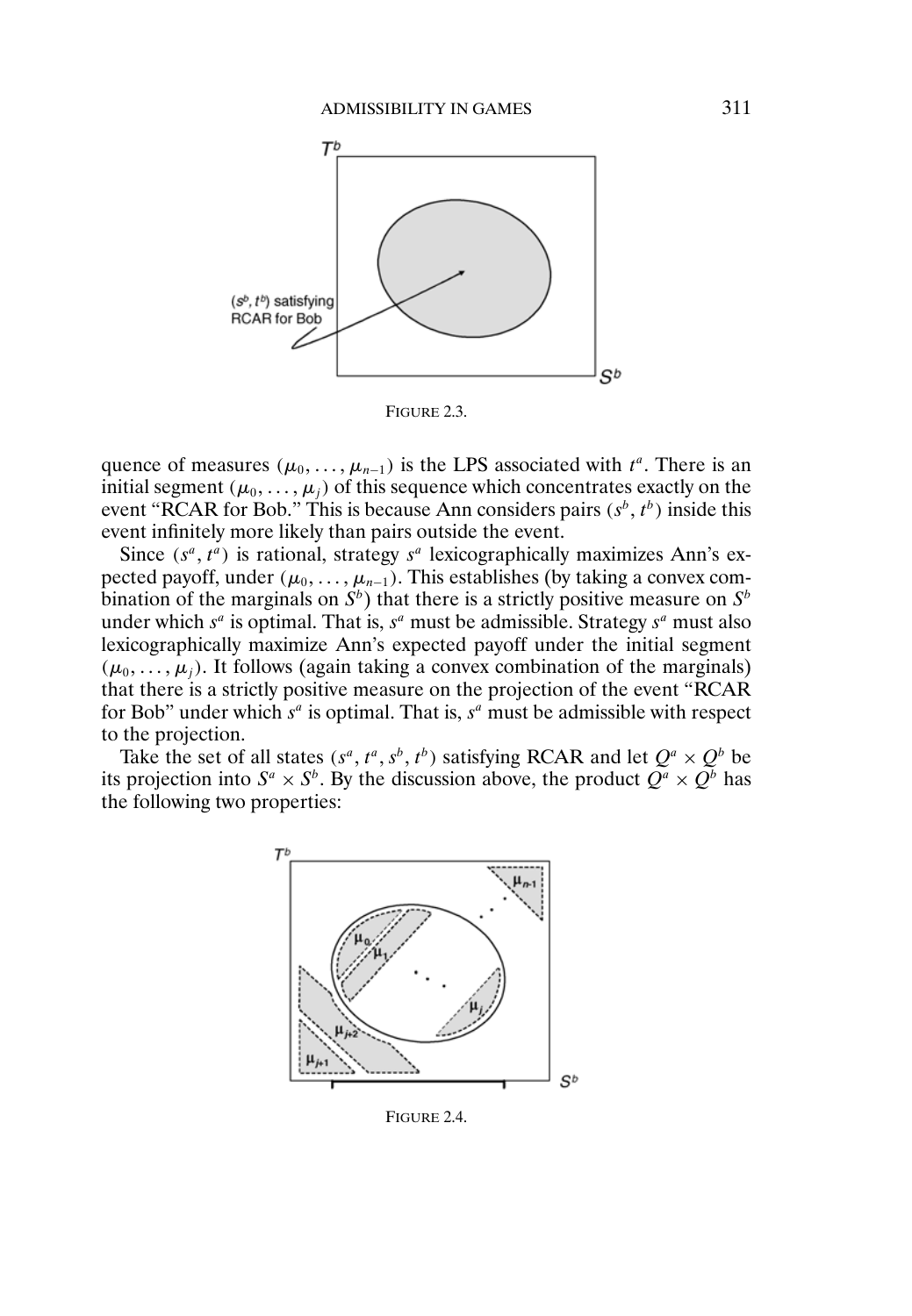(i) each  $s^a \in Q^a$  *is admissible (i.e., is admissible with respect to*  $S^b$ ), (ii) *each*  $s^a \in O^a$  *is admissible with respect to*  $O^b$ ; *and likewise with* a *and* b *interchanged.*

<span id="page-6-0"></span>(Note the similarity of these properties to the definition of a best-response set (Pearce [\(1984\)](#page-46-0))—a concept based, of course, on strong dominance.) But these two properties are not yet enough to characterize RCAR, as the next example shows.

## 2.3. *Convex Combinations*

Consider the game in Figure 2.5. The set  $\{U\} \times \{L, R\}$  has properties (i) and (ii), but  $U$  cannot be played under RCAR. Indeed, fix a type structure and suppose  $(U, t^a)$  is rational. In terms of Ann's payoffs,  $U = \frac{1}{2}N + \frac{1}{2}D$ . It follows that  $(N, t^a)$  and  $(D, t^a)$  will also be rational. Next consider a strategy–type pair  $(s^b, t^b)$  for Bob, which is rational and assumes Ann is rational (i.e., Bob assumes the event (a1) defined in Section [2.2\)](#page-4-0). So Bob considers rational pairs  $(s^a, t^a)$  for Ann infinitely more likely than irrational pairs. But then  $s^b = R$ , since the LPS associated with  $t^b$  must give each of U, N, and D positive probability before giving M positive probability. Now consider a strategy–type pair  $(s<sup>a</sup>, t<sup>a</sup>)$  for Ann, which is rational and such that Ann assumes Bob is rational and assumes Bob is rational and assumes Ann is rational (that is, Ann assumes the events (b1) and (b2)). We get  $s^a = D$  (not U), since the LPS associated with  $t^a$  must give R positive probability before giving L positive probability.

The key to the example is that  $U$  is a convex combination for Ann of  $N$  and D, so that  $(N, t^a)$  and  $(D, t^a)$  are rational whenever  $(U, t^a)$  is. This suggests that the projection of the RCAR set should have the following property:

> (iii) *if*  $s^a \in Q^a$  *and*  $r^a$  *is part of a convex combination of strategies for Ann that is equivalent for her to*  $s^a$ *, then*  $r^a \in Q^a$ *; and likewise for Bob.*



FIGURE 2.5.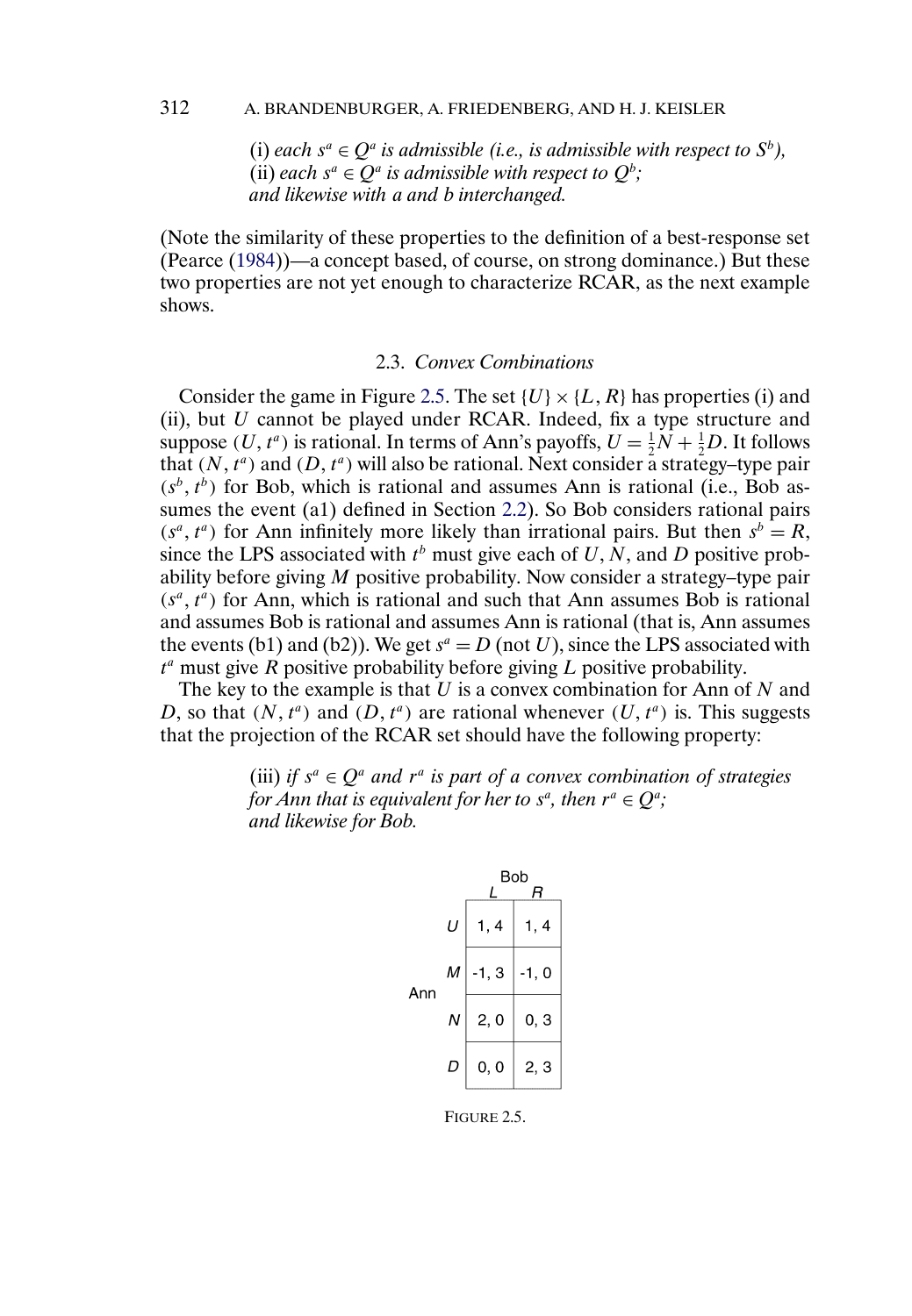<span id="page-7-0"></span>We define a *self-admissible set* (SAS) to be a set  $O^a \times O^b \subseteq S^a \times S^b$  of strategy pairs which has properties  $(i)$ ,  $(ii)$ , and  $(iii)$ .<sup>4</sup> The strategies played under RCAR always constitute an SAS (Theorem [8.1\(](#page-21-0)i)).

## 2.4. *Irrationality*

Does the converse hold? That is, given an SAS, is there an associated type structure so that the strategies played under RCAR correspond to this SAS?

To address the converse direction, we need to consider a further aspect of admissibility in games. Under admissibility, Ann considers everything possible. But this is only a decision-theoretic statement. Ann is in a game, so we imagine she asks herself: "What about Bob? What does he consider possible?" If Ann truly considers everything possible, then it seems she should, in particular, allow for the possibility that Bob does not! Alternatively put, it seems that a full analysis of the admissibility requirement should include the idea that other players do not conform to the requirement.

More precisely, we know that if a strategy–type pair  $(s^a, t^a)$  for Ann is rational, then the LPS associated with  $t^a$  has full support. But we are going to allow Ann to consider the possibility that there are types  $t^b$  for Bob associated with LPS's that do not have full support. (Ann allows that Bob does not consider everything.) Of course, by definition, if  $(s^b, t^b)$  is a rational pair for Bob, then the LPS associated with  $t^b$  will have full support. But there may be other strategy–type pairs present too. Our argument is that the presence of such pairs is conceptually appropriate if the topic is admissibility in games.

To see the significance of this, consider the game in Figure 2.6 (kindly provided by Pierpaolo Battigalli). The set  $\{U, M, D\} \times \{C, R\}$  is an SAS. (It is also the IA set.) With the converse direction in mind, let us understand why  $D$  is consistent with RCAR.

|         |   | Bob  |      |                               |
|---------|---|------|------|-------------------------------|
|         |   | L    | C    | R                             |
|         | U | 4,0  | 4, 1 | 0, 1                          |
| Ann $M$ |   | 0, 0 | 0, 1 | 4,<br>$\overline{\mathbf{1}}$ |
|         | D | 3,0  | 2, 1 | 2, 1                          |

FIGURE 2.6

4Brandenburger and Friedenberg [\(2004\)](#page-45-0) investigated properties of SAS's.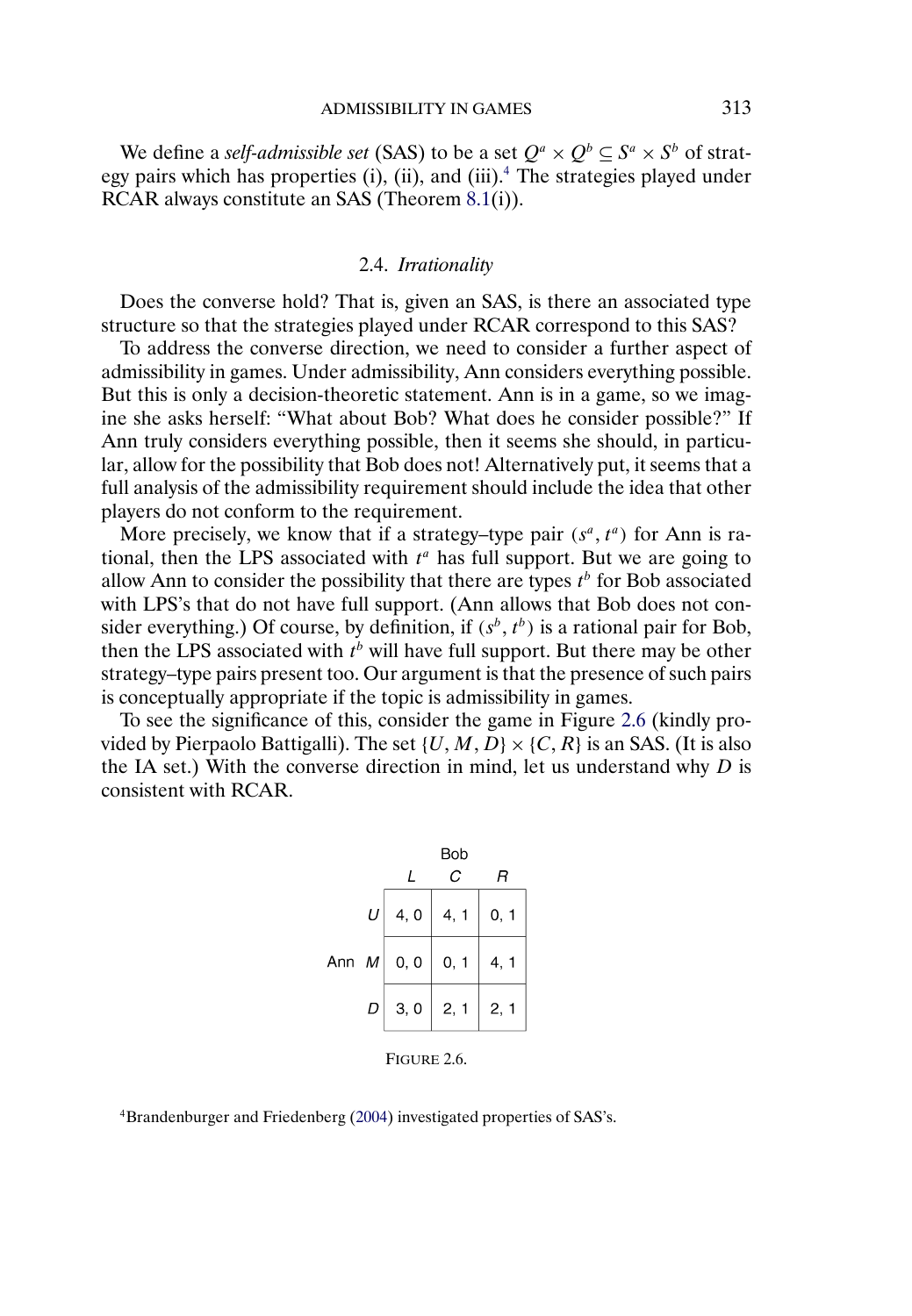<span id="page-8-0"></span>Fix a type structure. Notice that L is (strongly) dominated, so all pairs  $(L, t^b)$ for Bob are irrational. A pair  $(C, t^b)$  or  $(R, t^b)$  will be rational if the LPS associated with  $t<sup>b</sup>$  has full support, and irrational otherwise. We use this below.

Turn to Ann. Notice that if  $D$  is optimal under a measure, then the measure either assigns probability  $\frac{1}{2}$  to C and  $\frac{1}{2}$  to R or assigns positive probability to both  $L$  and  $R$ . Moreover, in the first case,  $U$  and  $M$  will necessarily be optimal too.

Fix a rational pair  $(D, t^a)$ , where  $t^a$  assumes Bob is rational. Let  $(\mu_0, \ldots,$  $\mu_{n-1}$ ) be the full-support LPS associated with  $t^a$ . By the full-support condition, there is some measure that gives  $\{L\} \times T^b$  positive probability. Let  $\mu_i$  be the first such measure. Also, since  $t^a$  assumes "Bob is rational," the rational strategy–type pairs for Bob must be infinitely more likely than the irrational pairs. Therefore  $i \neq 0$ . Using the rationality of  $(D, t^a)$ , we now have that for each measure  $\mu_k$  with  $k < i$ : (i)  $\mu_k$  assigns probability  $\frac{1}{2}$  to  $\{C\} \times T^b$  and probability  $\frac{1}{2}$  to  $\{R\} \times T^b$ , and (ii) U, M, and D are each optimal under  $\mu_k$ . It follows that D must also be optimal under  $\mu_i$ , and so  $\mu_i$  must assign positive probability to both  $\{L\} \times T^b$  and  $\{R\} \times T^b$ . Now use again the fact that rational strategytype pairs for Bob must be infinitely more likely than the irrational pairs. Since each point in  $\{L\} \times T^b$  is irrational,  $\mu_i$  must assign strictly positive probability to the irrational pairs in  $\{R\} \times T^b$ . This is possible if there are non-full-support types for Bob.

It is important to understand that we have two forms of irrationality in this paper. One is more or less standard: A strategy–type pair is irrational if  $s^a$  is not optimal under the LPS associated with  $t<sup>a</sup>$ . This is just the usual notion of irrationality, but now optimality is defined lexicographically. In a type structure, some strategy–type pairs "do their sums right" and optimize, and others do not. Both kinds of pairs are present, but the latter kind do not play a special role in our analysis.

There is a second form of irrationality which is new. For us, a player is rational if he optimizes and also rules nothing out. So irrationality might mean not optimizing. But it can also mean optimizing while not considering everything possible (the LPS associated with  $t^a$  does not have full support). This form of irrationality is present in the example above, and it plays a central role in our analysis. (See also Section [11C](#page-26-0).)

To keep things simple, we use the one term "irrationality" to cover both situations, but we repeat that there are these two cases.

#### 2.5. *Characterization of RCAR*

We can now state our characterization of RCAR in games (Theorem [8.1\)](#page-21-0):

*Start with a game and an associated type structure. Let*  $Q^a \times Q^b$ be the projection into  $S^a \times S^b$  of the states  $(s^a, t^a, s^b, t^b)$  satisfying *RCAR. Then*  $Q^a \times Q^b$  *is an SAS of the game.*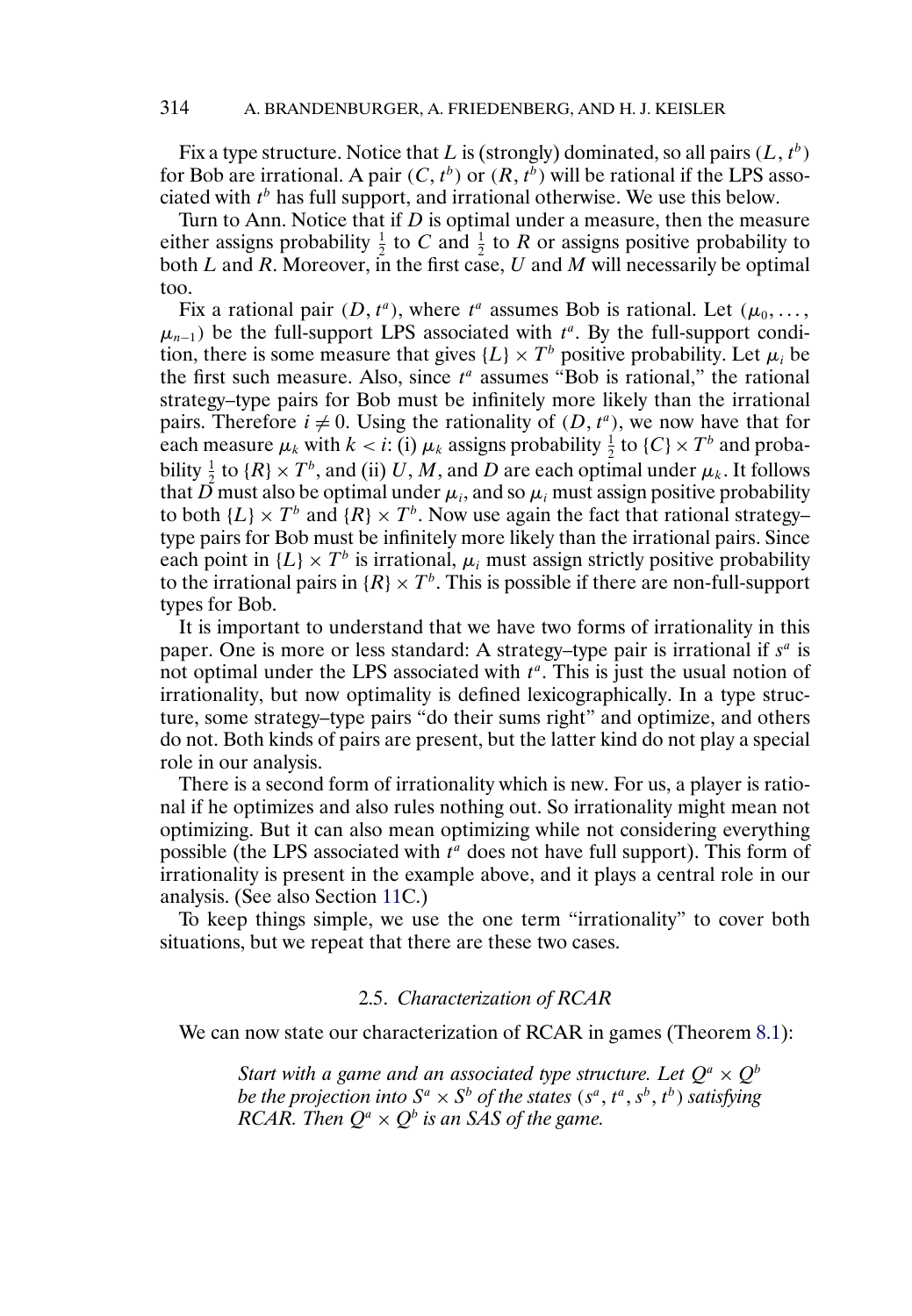<span id="page-9-0"></span>

FIGURE 2.7.

We also have:

*Start with a game and an SAS*  $Q^a \times Q^b$ *. There is a type structure (with non-full-support types) such that*  $Q^a \times Q^b$  *is the projection* into  $S^a \times S^b$  of the states  $(s^a, t^a, s^b, t^b)$  satisfying RCAR.

It is easy to check that the IA strategies constitute an SAS of a game. So, in particular, every game possesses an SAS, and RCAR is possible in every game. But a game may possess other SAS's too. In the game in Figure 2.7, there are three SAS's:  $\{(U, L)\}, \{U\} \times \{L, R\}$ , and  $\{(D, R)\}.$  (The third is the IA set. Note that the other two SAS's are not contained in the IA set. This is different from the case of strong dominance: It is well known that any Pearce best-response set is contained in the set of strategies that survives iterated strong dominance.)

#### 2.6. *Iterated Admissibility*

So the question remains: What epistemic conditions select the IA set in a game from among the family of SAS's? To investigate this, consider Figure 2.8, which gives a type structure for the game in Figure 2.7. Ann and Bob each have a single type. Ann's LPS assigns primary probability 1 to  $(L, t^b)$ , and secondary probability 1 (in square brackets) to  $(R, t^b)$ . Bob's LPS assigns primary probability 1 to  $(U, t^a)$ , secondary probability 1 (in square brackets) to  $(M, t^a)$ , and tertiary probability 1 (in double square brackets) to  $(D, t^a)$ . Ann (resp. Bob) has just one rational strategy–type pair, namely  $(U, t^a)$  (resp.  $(L, t^b)$ ). Ann's unique type  $t^a$  assumes Bob is rational (the rational pair  $(L, t^b)$  is considered infinitely more likely than the irrational pair  $(R, t^b)$ ). Likewise, Bob's



FIGURE 2.8.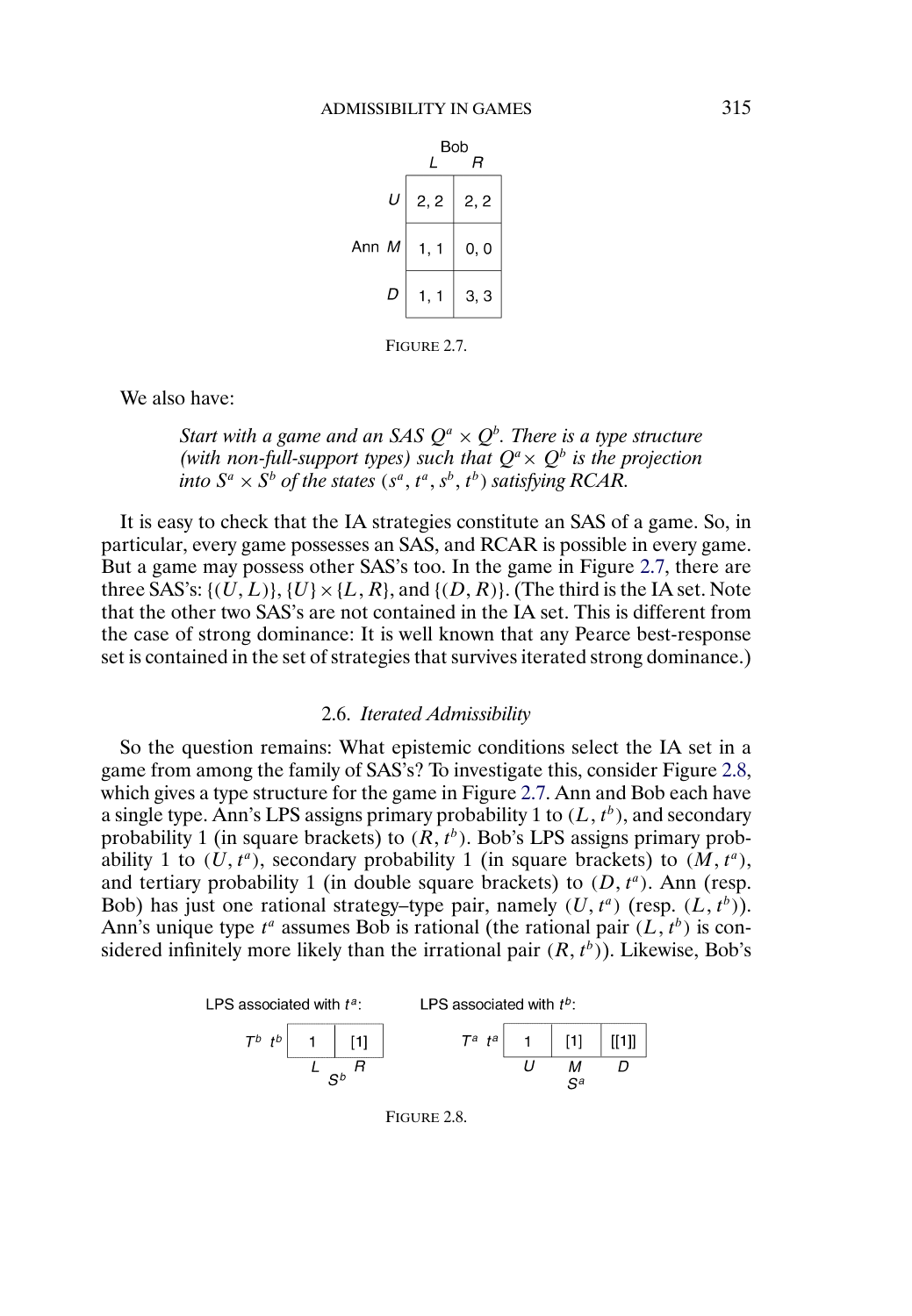unique type  $t^b$  assumes Ann is rational (the rational pair  $(U, t^a)$  is considered infinitely more likely than the irrational pairs  $(M, t^a)$  and  $(D, t^a)$ ). By induction, the RCAR set is then the singleton  $\{(U, t^a, L, t^b)\}\)$ . This is an instance of Theorem [8.1:](#page-21-0) The projection into  $S^a \times S^b$  of  $\{(U, t^a, L, t^b)\}\)$  is an SAS, namely  $\{(U, L)\}.$ 

In this structure, Ann assumes Bob plays  $L$ , making  $U$  her unique rational choice. Both  $M$  and  $D$  are irrational for her. In fact, Bob considers it infinitely more likely that Ann plays  $M$  than  $D$ , which is why he plays  $L$ . Bob is free to assign the probabilities this way. To assume Ann is rational, it is enough that Bob considers  $U$  infinitely more likely than both  $M$  and  $D$ , as he does.

What if Bob considered  $D$  infinitely more likely than  $M$ ? Then he would rationally play  $R$  not  $L$ . Presumably Ann would then play  $D$  and the IA set would result. Figure 2.9 gives a scenario under which Bob will, in fact, consider D infinitely more likely than M. We have added a type  $u^a$  for Ann that assumes Bob plays R. Now there is a second rational pair for Ann, namely  $(D, u<sup>a</sup>)$ . (Note there is no type  $v<sup>a</sup>$  for Ann which we could add to the structure to make  $(M, v^a)$  rational for Ann, since M is inadmissible.) If Bob assumes Ann is rational, then he must consider the shaded pairs in Figure 2.9 infinitely more likely than the unshaded pairs. If rational, he must play  $R$ , as desired.

Call a type structure *complete* if the range of the map from  $T<sup>a</sup>$  (Ann's type space) to the space of LPS's on  $S^b \times T^b$  (Bob's strategy space cross Bob's type space) properly contains the set of full-support LPS's on  $S^b \times T^b$ , and similarly with Ann and Bob interchanged. More loosely, a type structure is complete if it contains all possible full-support types and at least one non-full-support type (as per Section [2.4](#page-7-0) above). Complete type structures exist for every finite game (Proposition [7.2\)](#page-21-0). Figure 2.9 suggests that with this setup, we should be able to identify the IA strategies.

For  $m \geq 0$ , say there is *rationality and mth-order assumption of rationality* (RmAR) if conditions  $(a(m + 1))$  and  $(b(m + 1))$  of Section [2.2](#page-4-0) hold. We have



FIGURE 2.9.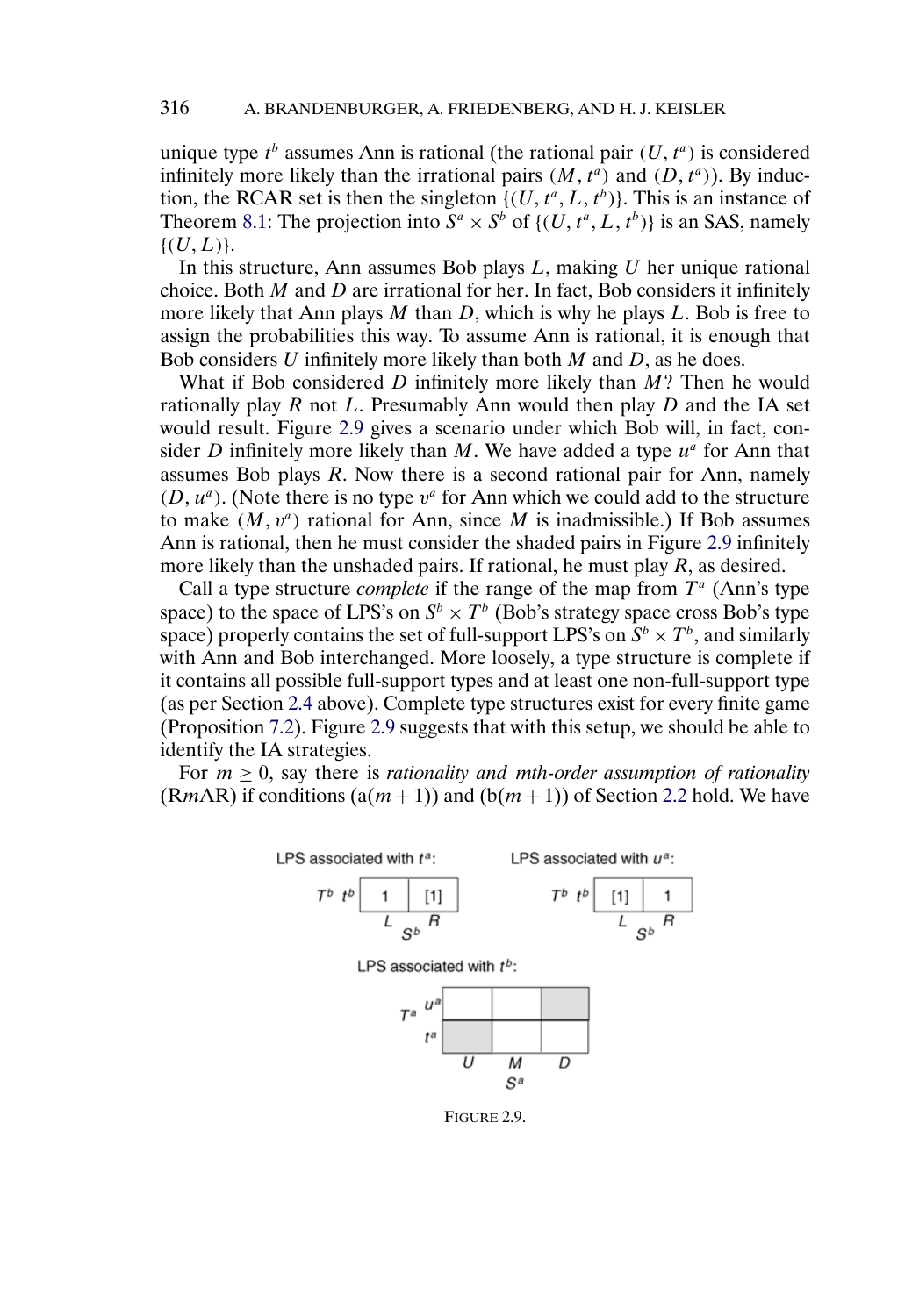<span id="page-11-0"></span>(Theorem [9.1\)](#page-23-0):

*Start with a game and an associated complete type structure. Let*  $Q^a \times Q^b$  be the projection into  $S^a \times S^b$  of the states  $(s^a, t^a, s^b, t^b)$ *satisfying RmAR. Then*  $Q^a \times Q^b$  *is the set of strategies that survive*  $(m+1)$  *rounds of IA*.

#### 2.7. *A Negative Result*

Note that our Theorem [9.1](#page-23-0) actually identifies, for any  $m$ , the  $(m + 1)$ iteratively admissible strategies, not the IA strategies. Of course, for a given (finite) game, there is a number M such that for all  $m \geq M$ , the m-iteratively admissible strategies coincide with the IA strategies. Nevertheless, our result is not quite an epistemic condition for IA in all finite games. That would be one common condition—across all games—that yields IA. For example, one might hope to characterize the IA set as the projection of a set of states which is constructed in a uniform way in all complete type structures.

One would expect the RCAR set to be a natural candidate for this set of states. But the following negative result (Theorem [10.1\)](#page-26-0) shows that RCAR will not work and is the reason for our limited statement of Theorem [9.1:](#page-23-0)

> *Start with a game in which Ann has more than one "strategically distinct" strategy, and an associated continuous complete type structure. Then no state satisfies RCAR.*

For the meaning of a continuous type structure, see Definition [7.8.](#page-21-0) The complete type structure we get from our existence result (Proposition [7.2\)](#page-21-0) is continuous.

In a certain sense, the result says that players cannot "reason all the way." Here is an intuition for the result. Suppose the RCAR set is nonempty. Then there must be a type  $t^a$  for Ann that assumes each of the decreasing sequence of events  $(b1)$ ,  $(b2)$ ,... (these events were defined in Section [2.2\)](#page-4-0). That is, strategy–type pairs not in (b1) must be considered infinitely less likely than pairs in (b1); pairs not in (b2) must be considered infinitely less likely than pairs in (b2), and so on. Let  $(\mu_0, \dots, \mu_{n-1})$  be the LPS associated with  $t^a$ . Fig-ure [2.10](#page-12-0) shows the most parsimonious way to arrange the measures  $\mu_i$ , so that Ann indeed assumes each of  $(b1)$ ,  $(b2)$ ,.... But even in this case, we will run out of measures and Ann will not be able to assume any of the events  $(bn)$ ,  $(b(n+1))$ , ... . More loosely, at some point Ann will hit her primary hypothesis  $\mu_0$ , at which point there is no next (more likely) order of likelihood.

In the complete type structure we get from Proposition [7.2,](#page-21-0) each event  $(b(m + 1))$  is "significantly" smaller than event  $(bm)$ . This is because Bob has many types that assume the event  $(a(m - 1))$  but not the event  $(am)$ . So the measures  $\mu_i$  do indeed have to be arranged as shown. This was not true in the incomplete structure of Figure [2.8,](#page-9-0) where these events do not shrink at all.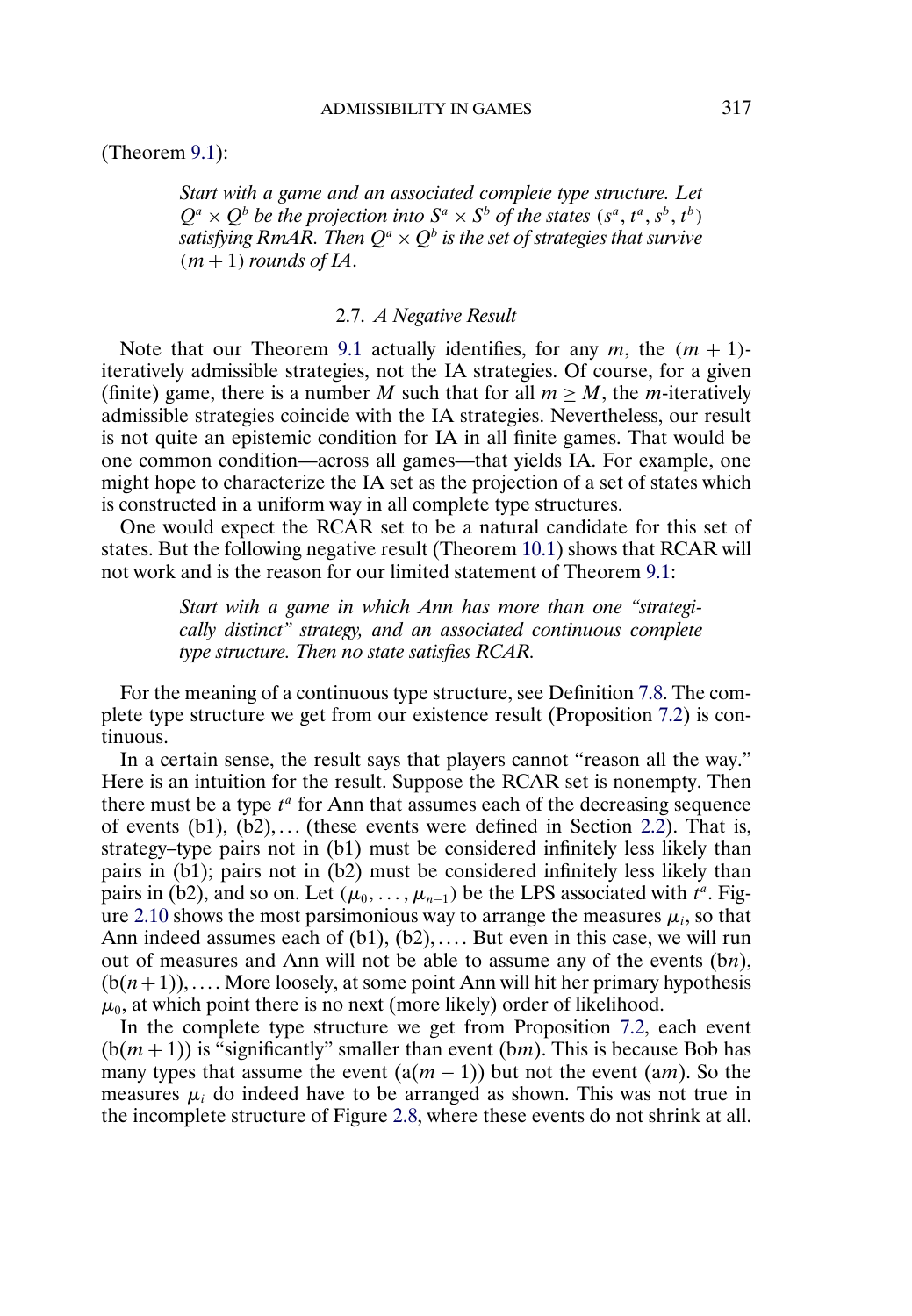<span id="page-12-0"></span>

FIGURE 2.10.

That is why we had a state there satisfying RCAR, while no such state exists for the complete structure of Proposition [7.2.](#page-21-0)

#### 2.8. *The Ingredients*

To recap: We begin with the fundamental inclusion–exclusion challenge identified by Samuelson [\(1992\)](#page-46-0). Our resolution is to allow some states to be infinitely more likely than others. (We do this by using LPS's and the concept of assumption.) Then we characterize the strategies consistent with RCAR as the SAS's of a game. In a complete type structure, the strategies consistent with RmAR are those that survive  $(m + 1)$  rounds of iterated admissibility. However, under certain conditions, RCAR in a complete structure is impossible.

Our examination of admissibility builds on fundamental work on the tree by Battigalli and Siniscalchi [\(2002\)](#page-45-0). They study the solution concept of extensiveform rationalizability (EFR), an extensive-form analog to the iteratively undominated (IU) strategies. (The concept was defined by Pearce [\(1984\)](#page-46-0) and later simplified by Battigalli [\(1997\)](#page-45-0).)

B-S used conditional probability systems (CPS's) to describe what players believe given what they observe in the tree. They next introduced the concept of strong belief. (This is the requirement that a player assign probability 1 to an event at each information set that is consistent with the event.) With rationality defined for the tree, they showed:

> *Start with a game and an associated* (*CPS-based*) *complete type structure. Let*  $Q^a \times Q^b$  *be the projection into*  $S^a \times S^b$  *of the states*  $(s^a, t^a, s^b, t^b)$  *satisfying rationality and mth-order strong belief of rationality. Then*  $Q^a \times Q^b$  *is the set of strategies that survive* (*m* + 1) *rounds of elimination of EFR.*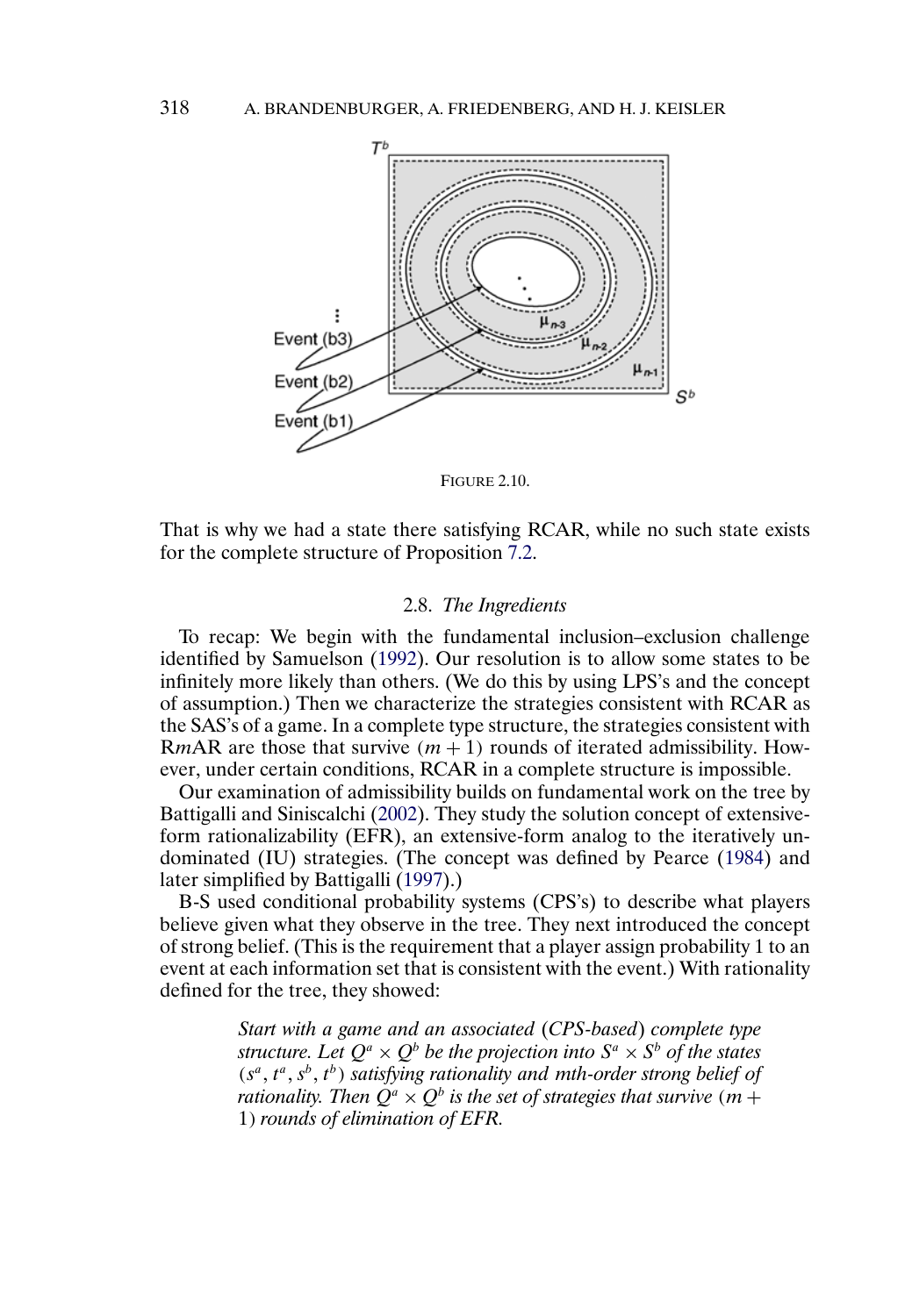<span id="page-13-0"></span>Clearly, our Theorem [9.1](#page-23-0) (previewed in Section [2.6\)](#page-9-0) is closely related. In terms of ingredients, LPS's and CPS's can be formally related. See Halpern [\(2007\)](#page-45-0) for a general treatment. Assumption can be viewed as a strategic-form analog to strong belief. Asheim and Søvik [\(2005\)](#page-45-0) explored this connection; see also our companion piece (Brandenburger, Friedenberg, and Keisler [\(2006\)](#page-45-0)). The role of completeness in our analysis is similar to its role in B-S.

There are also similarities in terms of output. IA and EFR are outcome equivalent in generic trees.<sup>5</sup> Of course, many games of interest are nongeneric.6 In simultaneous-move games, EFR reduces to IU. IA and EFR will then differ whenever IA and IU do.

There are other differences between the two analyses. In B-S, there is no analog to our negative result (Theorem [10.1\)](#page-26-0). The reason is that full-support LPS's are, in a particular sense, more informative than CPS's on the tree. The online Supplemental material gives an exact treatment of this difference.

Also, we cover the case of incomplete type structures via our Theorem [8.1](#page-21-0) (previewed in Section [2.5\)](#page-8-0). We think of a particular incomplete structure as giving the "context" in which the game is played. In line with Savage's Small-Worlds idea in decision theory (Savage [\(1954,](#page-46-0) pp. 82–91)), who the players are in the given game can be seen as a shorthand for their experiences before the game. The players' possible characteristics—including their possible types then reflect the prior history or context. (Seen in this light, complete structures represent a special "context-free" case, in which there has been no narrowing down of types.) SAS's are our characterization of the epistemic condition of RCAR in the contextual case.<sup>7</sup>

## 3. SAS'S AND THE IA SET

We now begin the formal treatment. Fix a two-player finite strategic-form game  $\langle S^a, S^b, \pi^a, \pi^b \rangle$ , where  $S^a, S^b$  are the (finite) strategy sets, and  $\pi^a, \pi^b$ are payoff functions for Ann and Bob, respectively.<sup>8</sup> Given a finite set  $X$ , let  $\mathcal{M}(X)$  denote the set of all probability measures on X. The definitions to come all have counterparts with a and b reversed. We extend  $\pi^a$  to  $\mathcal{M}(S^a) \times \mathcal{M}(S^b)$ in the usual way:  $\pi^a(\sigma^a, \sigma^b) = \sum_{(s^a, s^b) \in S^a \times S^b} \sigma^a(s^a) \sigma^b(s^b) \pi^a(s^a, s^b)$ . Throughout, we adopt the convention that in a product  $X \times Y$ , if  $X = \emptyset$ , then  $Y = \emptyset$ (and vice versa).

<sup>5</sup>See Brandenburger and Friedenberg [\(2003\)](#page-45-0). Shimoji [\(2004\)](#page-46-0) has a result relating IA and EFR, where EFR is defined relative to "normal-form information sets" (Mailath, Samuelson, and Swinkels [\(1993\)](#page-46-0)).

<sup>8</sup>For notational simplicity, we restrict attention throughout to two-player games. But the analysis can be extended without change to games with three or more players.

<sup>&</sup>lt;sup>6</sup>Examples include auction games, voting games, Bertrand, and zero-sum games. See Mertens [\(1989\)](#page-46-0) and Marx and Swinkels [\(1997\)](#page-46-0) for the same observation on nongenericity, and lists of examples.

<sup>7</sup>The online Supplemental material (Brandenburger, Friedenberg, and Keisler [\(2008\)](#page-45-0)) contains discussion of other related work.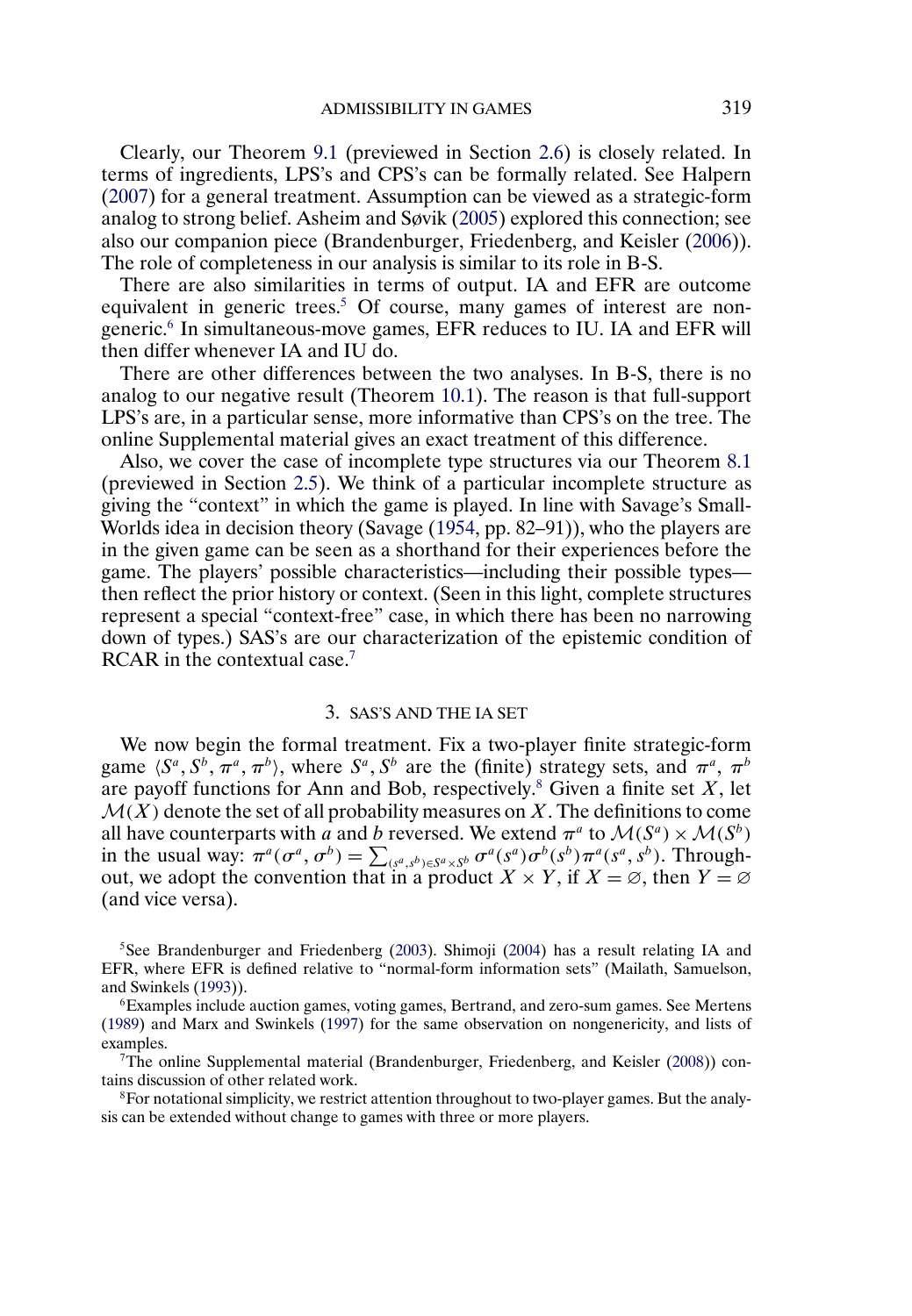<span id="page-14-0"></span>DEFINITION 3.1: Fix  $X \times Y \subseteq S^a \times S^b$ . A strategy  $s^a \in X$  is *weakly dominated with respect to*  $X \times Y$  if there exists  $\sigma^a \in \mathcal{M}(S^a)$ , with  $\sigma^a(X) = 1$ , such that  $\pi^a(\sigma^a, s^b) \ge \pi^a(s^a, s^b)$  for every  $s^b \in Y$  and  $\pi^a(\sigma^a, s^b) > \pi^a(s^a, s^b)$  for some  $s^b \in Y$ . Otherwise, say  $s^a$  is *admissible with respect to*  $X \times Y$ . If  $s^a$  is admissible with respect to  $S^a \times S^b$ , simply say that  $s^a$  is *admissible*.

Write Supp  $\sigma$  for the support of  $\sigma$ . We have the usual equivalence:

LEMMA 3.1: *A strategy*  $s^a \in X$  *is admissible with respect to*  $X \times Y$  *if and only if there exists*  $\sigma^b \in \mathcal{M}(S^b)$ , *with* Supp  $\sigma^b = Y$ , *such that*  $\pi^a(s^a, \sigma^b) \geq \pi^a(r^a, \sigma^b)$ *for every*  $r^a \in X$ .

DEFINITION 3.2: Say  $r^a$  *supports*  $s^a$  if there exists some  $\sigma^a \in \mathcal{M}(S^a)$  with  $r^a \in \text{Supp } \sigma^a$  and  $\pi^a(\sigma^a, s^b) = \pi^a(s^a, s^b)$  for all  $s^b \in S^b$ . Write su $(s^a)$  for the set of  $r^a \in S^a$  that support  $s^a$ .

In words, the strategy  $r^a$  is contained in su( $s^a$ ) if it is part of a convex combination of Ann's strategies that is equivalent for her to  $s^a$ .

We can now define SAS's and the IA set:

DEFINITION 3.3: Fix  $Q^a \times Q^b \subseteq S^a \times S^b$ . The set  $Q^a \times Q^b$  is a *self-admissible set* (*SAS*) if:

(i) each  $s^a \in Q^a$  is admissible;

(ii) each  $s^a \in Q^a$  is admissible with respect to  $S^a \times Q^b$ ;

(iii) for any  $s^a \in Q^a$ , if  $r^a \in su(s^a)$ , then  $r^a \in Q^a$ .

Likewise for each  $s^b \in Q^b$ .

DEFINITION 3.4: Set  $S_0^i = S^i$  for  $i = a, b$  and define inductively

 $S_{m+1}^i = \{s^i \in S_m^i : s^i \text{ is admissible with respect to } S_m^a \times S_m^b\}.$ 

A strategy  $s^i \in S_m^i$  is called *m-admissible*. A strategy  $s^i \in \bigcap_{m=0}^{\infty} S_m^i$  is called *iteratively admissible* (*IA*).

Note that there is an M such that  $\bigcap_{m=0}^{\infty} S_m^i = S_M^i$  for  $i = a, b$ . Moreover, each set  $S_m^i$  is nonempty and, hence, the IA set is nonempty.

#### 4. LEXICOGRAPHIC PROBABILITY SYSTEMS

Given a Polish space  $\Omega$ , it will be helpful to fix a metric. (So "Polish" will mean complete separable metric.) Let  $\mathcal{M}(\Omega)$  be the space of Borel probability measures on  $\Omega$  with the Prohorov metric. Recall that  $\mathcal{M}(\Omega)$  is again a Polish space and has the topology of weak convergence (Billingsley [\(1968,](#page-45-0)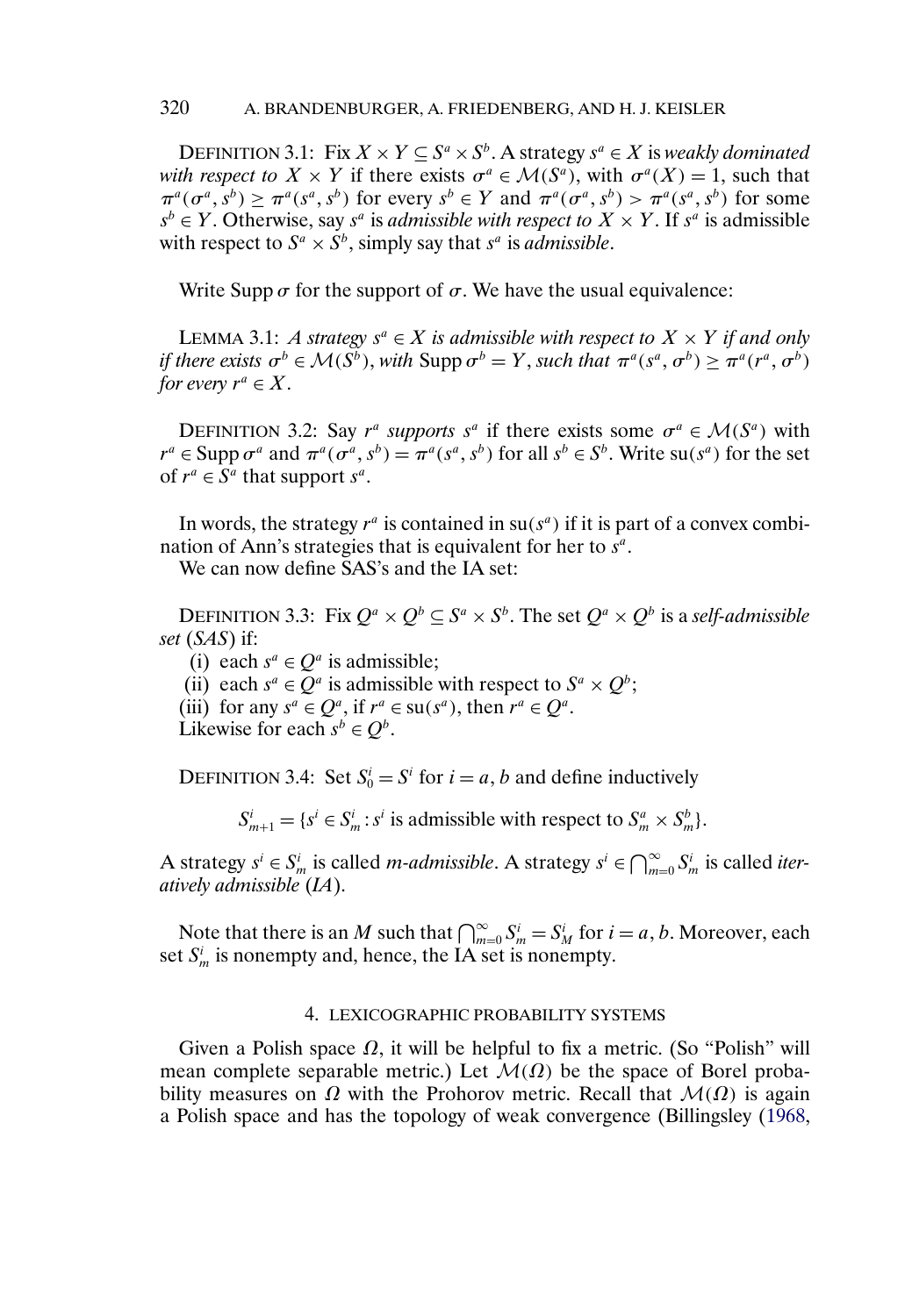<span id="page-15-0"></span>Appendix III)). Let  $\mathcal{N}(\Omega)$  be the set of all finite sequences of Borel probability measures on  $\Omega$ . That is, if  $\sigma \in \mathcal{N}(\Omega)$ , then there is some integer *n* with  $\sigma = (\mu_0, \ldots, \mu_{n-1}).$ 

Define a metric on  $\mathcal{N}(\Omega)$  as follows. The distance between two sequences of measures ( $\mu_0, \ldots, \mu_{n-1}$ ) and ( $\nu_0, \ldots, \nu_{n-1}$ ) of the same length is the maximum of the Prohorov distances between  $\mu_i$  and  $\nu_i$  for  $i < n$ . The distance between two sequences of measures of different lengths is 1. For each fixed  $n$ , this metric on the set of sequences in  $\mathcal{N}(\Omega)$  of length n is easily seen to be separable and complete, and thus Polish (this is the usual finite product metric). The whole space  $\mathcal{N}(\Omega)$  is thus a countable union of Polish spaces at uniform distance 1 from each other. This shows that  $\mathcal{N}(\Omega)$  itself is a Polish space.

DEFINITION 4.1: Fix  $\sigma = (\mu_0, ..., \mu_{n-1}) \in \mathcal{N}(\Omega)$ , for some integer *n*. Say σ is a *lexicographic probability system* (*LPS*) if σ is *mutually singular*—that is, for each  $i = 0, \dots, n - 1$ , there are Borel sets  $U_i$  in  $\Omega$  with  $\mu_i(U_i) = 1$  and  $\mu_i(U_i) = 0$  for  $i \neq j$ . Write  $\mathcal{L}(\Omega)$  for the set of LPS's and write  $\mathcal{L}(\Omega)$  for the closure of  $\mathcal{L}(\Omega)$  in  $\mathcal{N}(\Omega)$ .

An LPS is a finite measure sequence where the measures are nonoverlapping (mutually singular). This has the usual interpretation: the player's primary hypothesis, secondary hypothesis, and so on, until an nth hypothesis.

In general, an LPS may have some null states which remain outside the support of each of its measures. We are also interested in the case that there are no such null states:

DEFINITION 4.2: A *full-support sequence* is a sequence  $\sigma = (\mu_0, \dots, \mu_{n-1}) \in$  $\mathcal{N}(\Omega)$  such that  $\Omega = \bigcup_{i \leq n} \text{Supp}\,\mu_i$ . We write  $\mathcal{N}^+(\Omega)$  for the set of full-support sequences and write  $\mathcal{L}^+(\Omega)$  for the set of *full-support LPS's*.

Here, Supp  $\mu_i$  denotes the support of  $\mu_i$ , that is, the smallest closed set with  $\mu_i$ -measure 1. The space  $\overline{\mathcal{L}}(\Omega)$  is Polish, since it is a closed subspace of the Polish space  $\mathcal{N}(\Omega)$ . Also, the sets  $\mathcal{N}^+(\Omega)$ ,  $\mathcal{L}(\Omega)$ , and  $\mathcal{L}^+(\Omega)$  are Borel (Corollary  $C.1$ ).

Our definition of an LPS is a infinite version of the definition for finite spaces introduced by Blume, Brandenburger, and Dekel (henceforth BBD) [\(1991a\)](#page-45-0). Infinite spaces play a crucial role in this paper—complete type structures (recall the discussion in Section [2.6\)](#page-9-0) are infinite. (A note on terminology: BBD used the term LPS even when mutual singularity does not hold.)

#### 5. ASSUMPTION

Here, we define formally the concept of assumption, which was introduced informally in Section [2.1.](#page-3-0) Fix a full-support LPS  $\sigma = (\mu_0, \dots, \mu_{n-1})$  for Ann and fix an event  $E$ . Intuitively, Ann assumes  $E$  if she considers  $E$  infinitely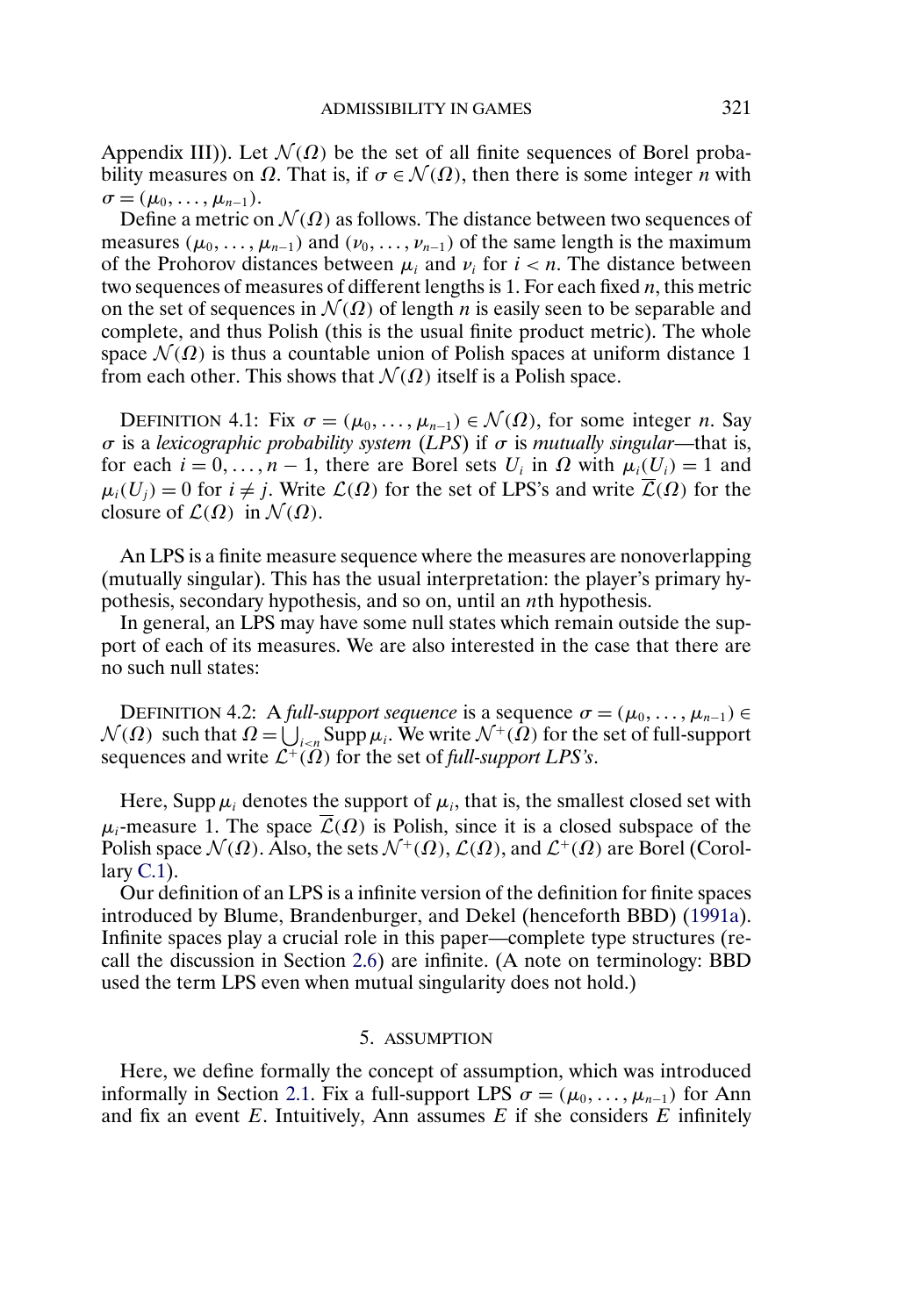<span id="page-16-0"></span>more likely than not-E under  $\sigma$ . So, to define assumption, we first need to understand the idea of "infinitely more likely than."

BBD [\(1991a,](#page-45-0) Definition 5.1) gave a definition of "infinitely more likely than" for the case of a finite space  $\Omega$  and a full-support LPS  $\sigma = (\mu_0, \dots, \mu_{n-1})$  (see their Axiom 5'). They say that a point  $\omega_1$  is infinitely more likely than a point  $\omega_2$ if  $\omega_1$  comes before  $\omega_2$  in the lexicographic ordering. For disjoint events F and G, they require that F is nonempty and each point in F is infinitely more likely than each point in  $G$ . Formally, the requirement is that:  $F$  is nonempty, and for each  $\omega_1 \in F$  and  $\omega_2 \in G$ ,  $\mu_i(\omega_1) > 0$  and  $\mu_k(\omega_2) > 0$  implies  $j < k$ . (The same idea of "infinitely more likely than" can be found in Battigalli [\(1996,](#page-45-0) p. 186) and Asheim and Dufwenberg [\(2003\)](#page-45-0).)

We want a general (i.e., infinite) analog to this definition, so we work with open sets rather than just points. Call  $F_0$  a *part* of F if  $F_0 = U \cap F \neq \emptyset$  for some open  $U$ . Instead of asking that each point in  $F$  be infinitely more likely than each point in  $G$ , we require that each part of  $F$  be infinitely more likely than each part of G.

DEFINITION 5.1: Fix a full-support LPS  $\sigma = (\mu_0, ..., \mu_{n-1}) \in \mathcal{L}^+(\Omega)$  and disjoint events F and G. Then F is *infinitely more likely than* G under  $\sigma$  if F is nonempty and, for any part  $F_0$  of F:

(a)  $\mu_i(F_0) > 0$  for some *i*;

(b) if  $\mu_i(F_0) > 0$  and there is a part  $G_0$  of G with  $\mu_k(G_0) > 0$ , then  $i < k$ .

Note that for finite  $\Omega$ , this is equivalent to the BBD definition. In particular, condition (a) is then automatically satisfied (since every point gets positive probability under some  $\mu_i$ ). In the general case, we need to require (a) explicitly. Without it, we could have that  $F$  is infinitely more likely than  $G$ , but at the same time  $G$  is infinitely more likely than  $F$ . This would not make sense. (See the online Supplemental material.)

The idea of assumption of an event  $E$  is simply that  $E$  is considered infinitely more likely than not-E:

DEFINITION 5.2: Fix an event E and a full-support LPS  $\sigma = (\mu_0, \dots, \mu_{n-1}) \in$  $\mathcal{L}^+(\Omega)$ . Say E is *assumed* under  $\sigma$  if E is infinitely more likely than  $\Omega \backslash E$  under σ.

We have the following characterization of assumption $\degree$ :

PROPOSITION 5.1: *Fix an event E and a full-support LPS*  $\sigma = (\mu_0, \dots, \mu_{n-1}) \in$  $\mathcal{L}^+(\Omega)$ . An event E is assumed under  $\sigma$  if and only if there is a j such that:

(i)  $\mu_i(E) = 1$  *for all*  $i \leq j$ ;

(ii)  $\mu_i(E) = 0$  for all  $i > j$ ;

9Proofs not given in the main text can be found in the Appendices.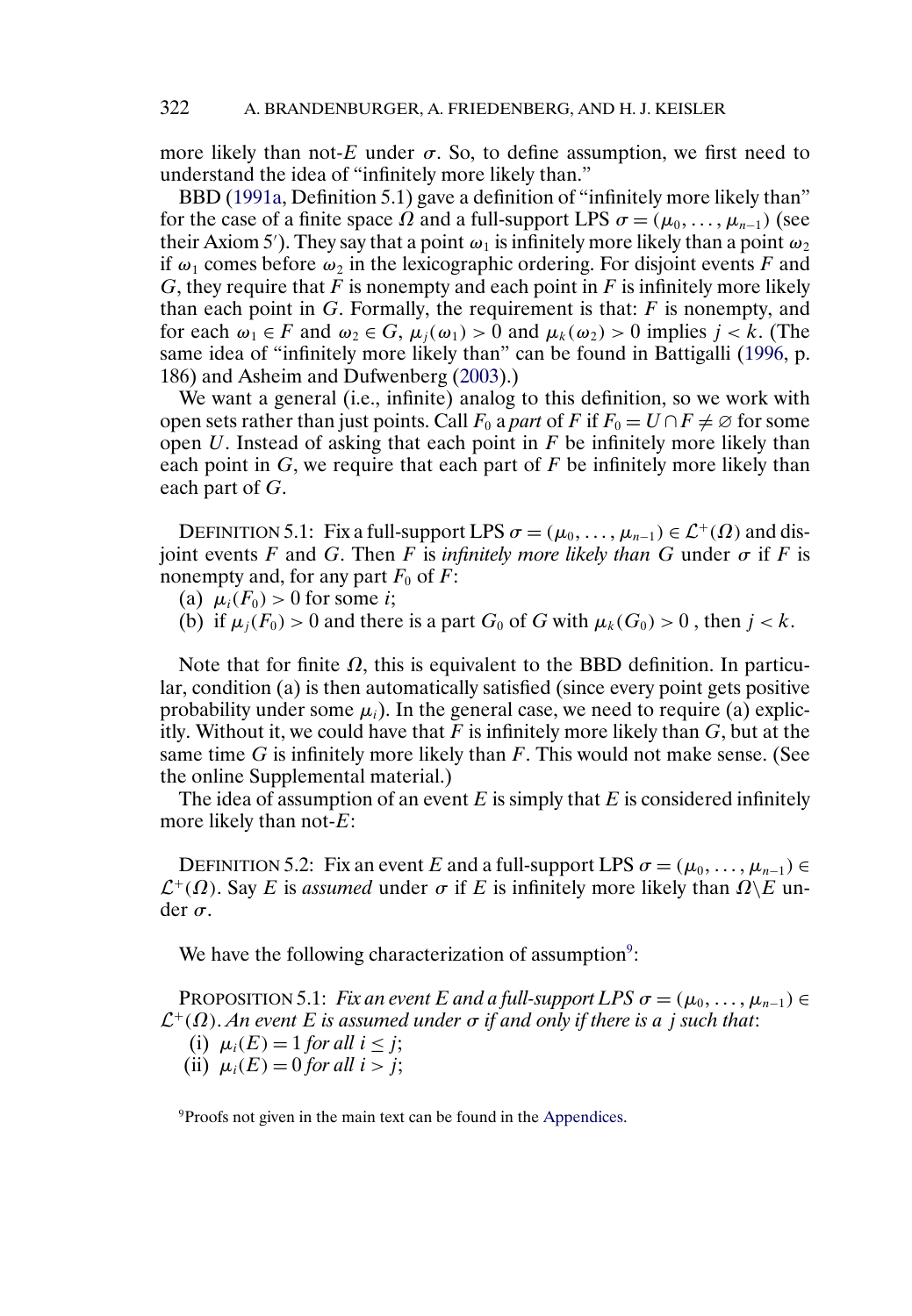<span id="page-17-0"></span>(iii) *if* U is open with  $U \cap E \neq \emptyset$ , then  $\mu_i(U \cap E) > 0$  for some *i*.

(We will sometimes say that E is *assumed at level* j. Also, we will refer to conditions (i)–(iii) of Proposition [5.1](#page-16-0) as conditions (i)–(iii) of assumption.)

Note that if  $\Omega$  is finite, conditions (i) and (ii) imply condition (iii). But this is not the case when  $\Omega$  is infinite. (See the online Supplemental material.)

As with the usual notion of "belief" of an event  $E$ , assumption can be given an axiomatic treatment. Appendix [A](#page-28-0) proposes two axioms: *Strict Determination* says that whenever Ann strictly prefers one act to another conditional on  $E$ , she has the same preference unconditionally. *Nontriviality* says that, conditional on any part of  $E$ , she can have a strict preference. In Appendix  $A$ , we show that Ann assumes  $E$  if and only if her preferences satisfy these axioms. We also relate this axiomatization to the axiomatization of "infinitely more likely than" in BBD [\(1991a,](#page-45-0) Definition 5.1).

## 6. PROPERTIES OF ASSUMPTION

We next mention some properties of assumption. (Again, we use an overbar to denote closure.)

PROPERTY 6.1—Convexity: *If* E *and* F *are assumed under* σ *at level* j, *then any Borel set G lying between*  $E \cap F$  *and*  $E \cup F$  *is also assumed under*  $\sigma$  *at level j*.

PROPERTY 6.2—Closure: *If* E *and* F *are assumed under* σ *at level* j, *then*  $\overline{E} = \overline{F}$ . If E and F are assumed under  $\sigma$ , then either  $\overline{E} \subseteq \overline{F}$  or  $\overline{F} \subseteq \overline{E}$ .

The Convexity property refers to convexity in the sense of orderings (where the order is set inclusion), and is a two-sided monotonicity. The Closure property implies that, for a finite space, there is only one set that is assumed at each level. Also, in the finite case, if E and F are both assumed, then  $E \subseteq F$  or  $F \subseteq E$ . Neither statement is true for an infinite space.

Overall, the mental picture we suggest for assumption is of rungs of a ladder, separated by gaps, where each rung is a convex family of sets with the same closure. (Each rung corresponds to the events assumed at the particular level.)

Next, notice that assumption is not monotonic. Here is an example: Set  $\Omega =$ [0, 1]  $\cup$  {2, 3}, and let  $\sigma = (\mu_0, \mu_1)$  be a full-support LPS where  $\mu_0$  is uniform on [0, 1] and  $\mu_1({2}) = \mu_1({3}) = \frac{1}{2}$ . Then  $\sigma$  assumes (0, 1] but not (0, 1]  $\cup$  {2}.

The best way to understand this nonmonotonicity is in terms of our axiomatic treatment.<sup>10</sup> Suppose Ann assumes  $(0, 1]$ —that is, when she has a strict preference, she is willing to make a decision based solely on  $(0, 1]$ . (This is Strict Determination.) It does not seem natural to require that Ann also be willing to make a decision based only on  $(0, 1]$   $\cup$   $\{2\}$ . After all, she considers the

<sup>10</sup>We thank a referee for this line of argument.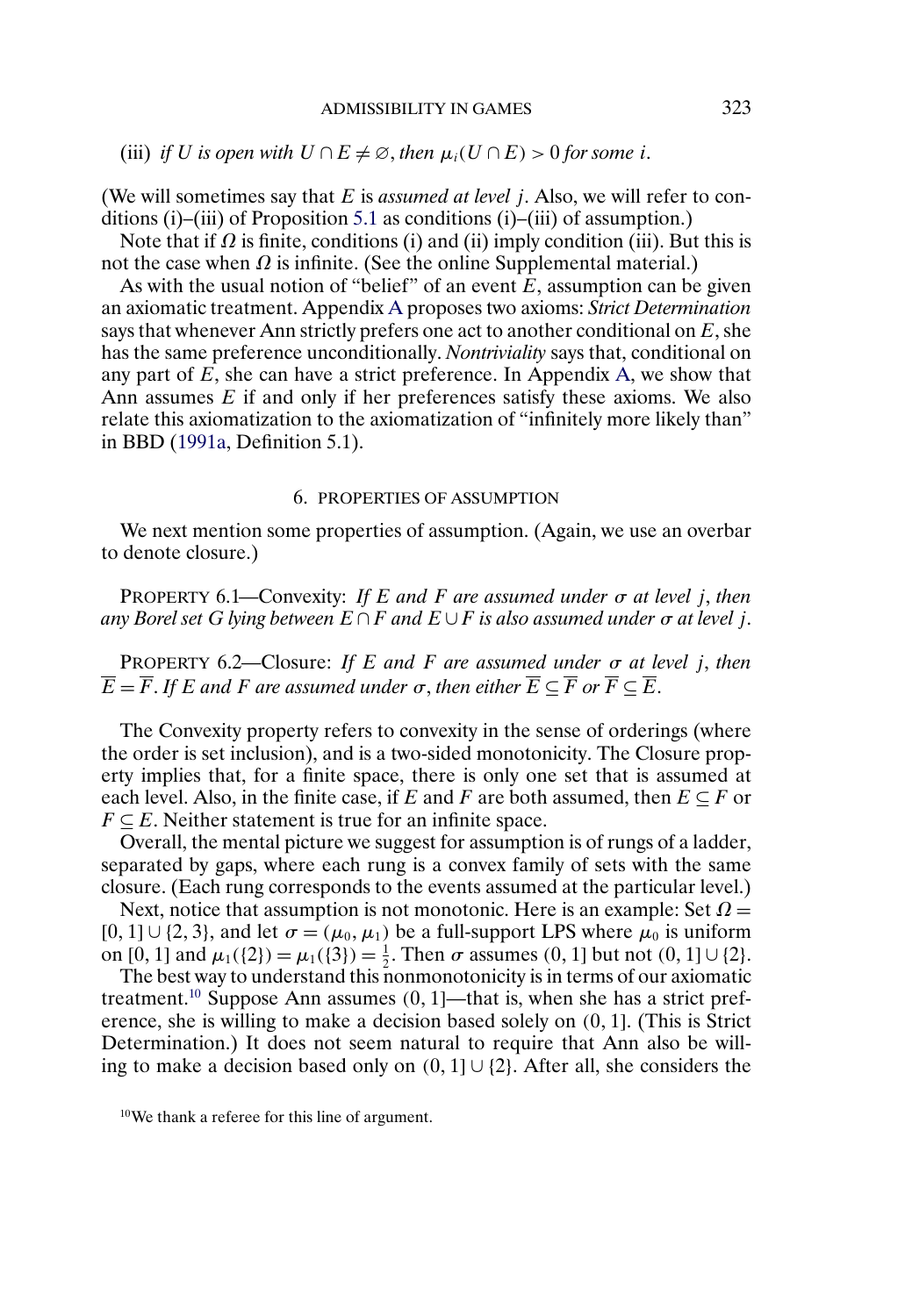<span id="page-18-0"></span>possibility that 2 obtains. (Nontriviality implies that the state 2 must get positive weight under some measure—as it does under  $\mu_1$ .) Once she considers this possibility, presumably she should also consider the possibility that 3 obtains. (To give 2 positive probability, she must look to her secondary hypothesis, which also gives 3 positive probability.) Of course, the state 3 may well matter for her preferences.

On the other hand, if Ann assumes  $(0, 1]$ , then certainly she should assume [0, 1]. Admitting the possibility of 0 does not force her to look to her secondary hypothesis—it does not force her to consider 2 or 3 possible. Formally, Ann assumes  $[0, 1)$  and  $(0, 1]$  at the same level. Convexity then requires her to assume  $[0, 1]$  (at the same level).

Because of the nonmonotonicity, assumption fails one direction of conjunction. Returning to the example, Ann assumes  $(0, 1] \cap ((0, 1] \cup \{2\})$  even though she does not assume  $(0, 1] \cup \{2\}$ . But the other direction of conjunction, and the analog for disjunction, are satisfied:

PROPERTY 6.3—Conjunction and Disjunction: *Fix Borel sets*  $E_1, E_2, \ldots$  in  $\Omega$ and suppose that, for each m,  $E_m$  is assumed under  $\sigma$ . Then  $\bigcap_m \tilde{E}_m$  and  $\bigcup_m E$ *are assumed under* σ.

#### 7. TYPE STRUCTURES

Fix again a two-player finite strategic-form game  $\langle S^a, S^b, \pi^a, \pi^b \rangle$ .

DEFINITION 7.1: An  $(S^a, S^b)$ -based type structure is a structure

 $\langle S^a, S^b, T^a, T^b, \lambda^a, \lambda^b \rangle,$ 

where  $T^a$  and  $T^b$  are nonempty Polish spaces, and  $\lambda^a : T^a \to \overline{\mathcal{L}}(S^b \times T^b)$  and  $\lambda^b: T^b \to \mathcal{L}(S^a \times T^a)$  are Borel measurable. Members of  $T^a, T^b$  are called *types*. Members of  $S^a \times T^a \times S^b \times T^b$  are called *states* (*of the world*). A type structure is called *lexicographic* if  $\lambda^a : T^a \to \mathcal{L}(S^b \times T^b)$  and  $\lambda^b : T^b \to \mathcal{L}(S^a \times T^a)$ .

Definition 7.1 is based on a standard epistemic definition: A type structure enriches the basic description of a game by appending spaces of epistemic types for both players, where a type for a player is associated with a sequence of measures on the strategies and types for the other player. The difference from the standard definition is the use of a sequence of measures rather than one measure.

Our primary focus will be on lexicographic type structures, which have a natural interpretation in a game setting. Nonlexicographic type structures will play a useful role in the construction of lexicographic type structures. Note that lexicographic type structures can contain two different kinds of types—those associated with full-support LPS's and those associated with non-full-support LPS's. The reason for this was discussed in Section [2.4.](#page-7-0)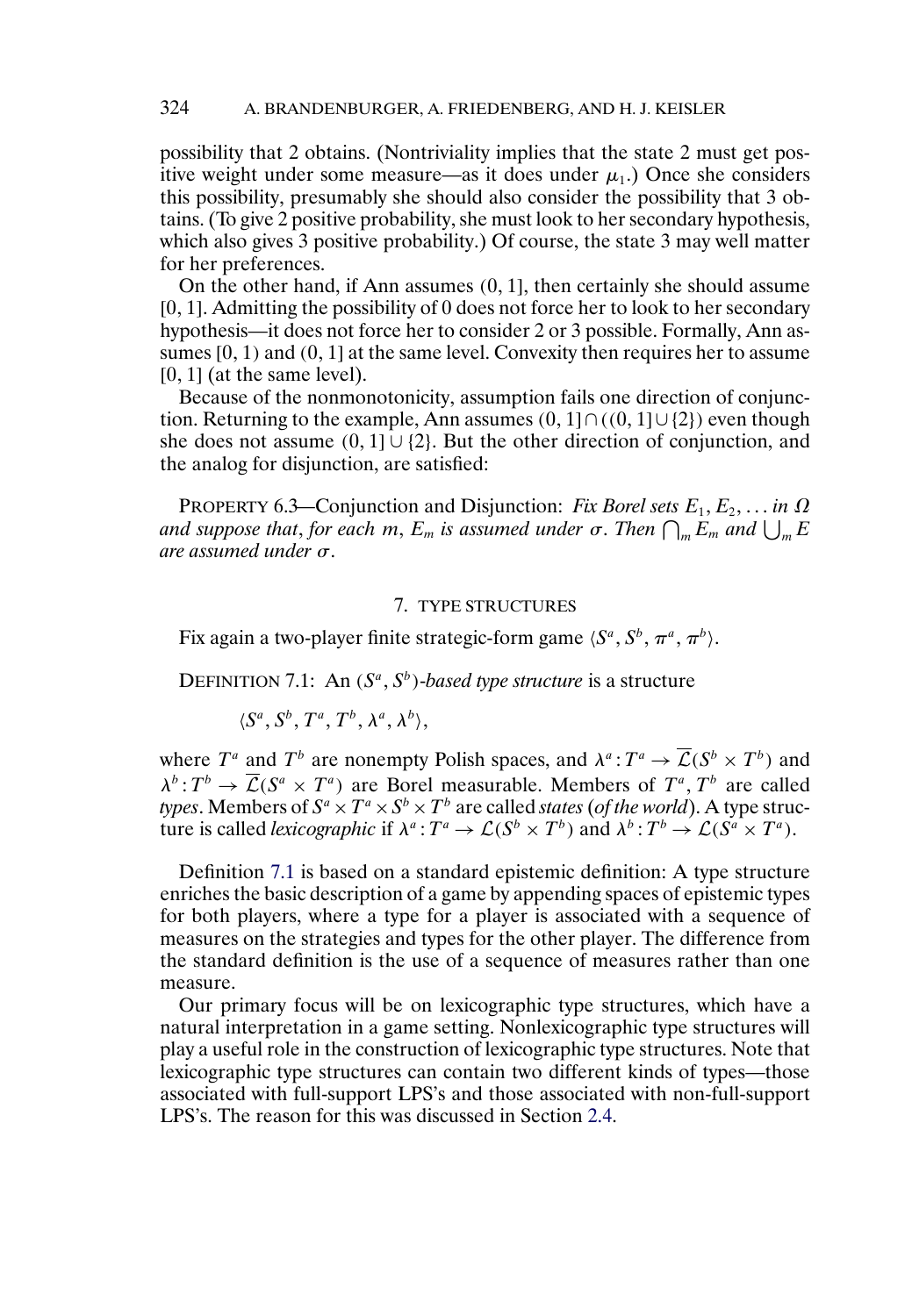<span id="page-19-0"></span>The following definitions apply to a given game and type structure. As before, they also have counterparts with a and b reversed. Write marg<sub>sb</sub>  $\mu_i$  for the marginal on  $S^b$  of the measure  $\mu_i$ .

DEFINITION 7.2: A strategy  $s^a$  is *optimal* under  $\sigma = (\mu_0, \dots, \mu_{n-1})$  if  $\sigma \in$  $\mathcal{L}(S^b \times T^b)$  and

$$
\left(\pi^a(s^a,\max_{S^b}\mu_i(s^b))\right)_{i=0}^{n-1} \geq^L \left(\pi^a(r^a,\max_{S^b}\mu_i(s^b))\right)_{i=0}^{n-1}
$$

for all  $r^a \in S^{a}$ .<sup>11</sup>

In words, Ann will prefer strategy  $s^a$  to strategy  $r^a$  if the associated sequence of expected payoffs under  $s^a$  is lexicographically greater than the sequence under  $r^a$ . (If  $\sigma$  is a length-1 LPS ( $\mu_0$ ), we will sometimes say that  $s^a$  is optimal under the measure  $\mu_0$  if it is optimal under  $(\mu_0)$ .)

DEFINITION 7.3: A type  $t^a \in T^a$  has *full support* if  $\lambda^a(t^a)$  is a full-support LPS.

DEFINITION 7.4: A strategy–type pair  $(s^a, t^a) \in S^a \times T^a$  is *rational* if  $t^a$  has full support and  $s^a$  is optimal under  $\lambda^a(t^a)$ .

This is the usual definition of rationality, plus the full-support requirement, which is to capture our basic admissibility requirement. The following two lemmas say this formally:

LEMMA 7.1—BBD [\(1991b\)](#page-45-0): *Suppose*  $s^a$  *is optimal under a full-support LPS*  $(\mu_0, \dots, \mu_{n-1}) \in \mathcal{L}^+(S^b \times T^b)$ . Then there is a length-1 full-support LPS  $(\nu_0) \in \mathcal{L}^+(S^b \times T^b)$ .  $\mathcal{L}^+(S^b \times T^b)$ , *under which*  $s^a$  *is optimal.* 

Together with Lemma [3.1,](#page-14-0) this gives the following lemma:

LEMMA 7.2: If  $(s^a, t^a)$  *is rational, then*  $s^a$  *is admissible.* 

Fix an event  $E \subseteq S^b \times T^b$  and write

 $A<sup>a</sup>(E) = {t<sup>a</sup> \in T<sup>a</sup> : \lambda<sup>a</sup>(t<sup>a</sup>)$  assumes E}.

The set  $A^a(E)$  is Borel (Lemma [C.3\)](#page-34-0).

Let  $R_1^a$  be the set of rational strategy–type pairs  $(s^a, t^a)$ . For finite m, define  $R_m^a$  inductively by

$$
R_{m+1}^a = R_m^a \cap [S^a \times A^a(R_m^b)].
$$

<sup>11</sup>If  $x = (x_0, \ldots, x_{n-1})$  and  $y = (y_0, \ldots, y_{n-1})$ , then  $x \geq^L y$  if and only if  $y_j > x_j$  implies  $x_k > y_k$ for some  $k < j$ .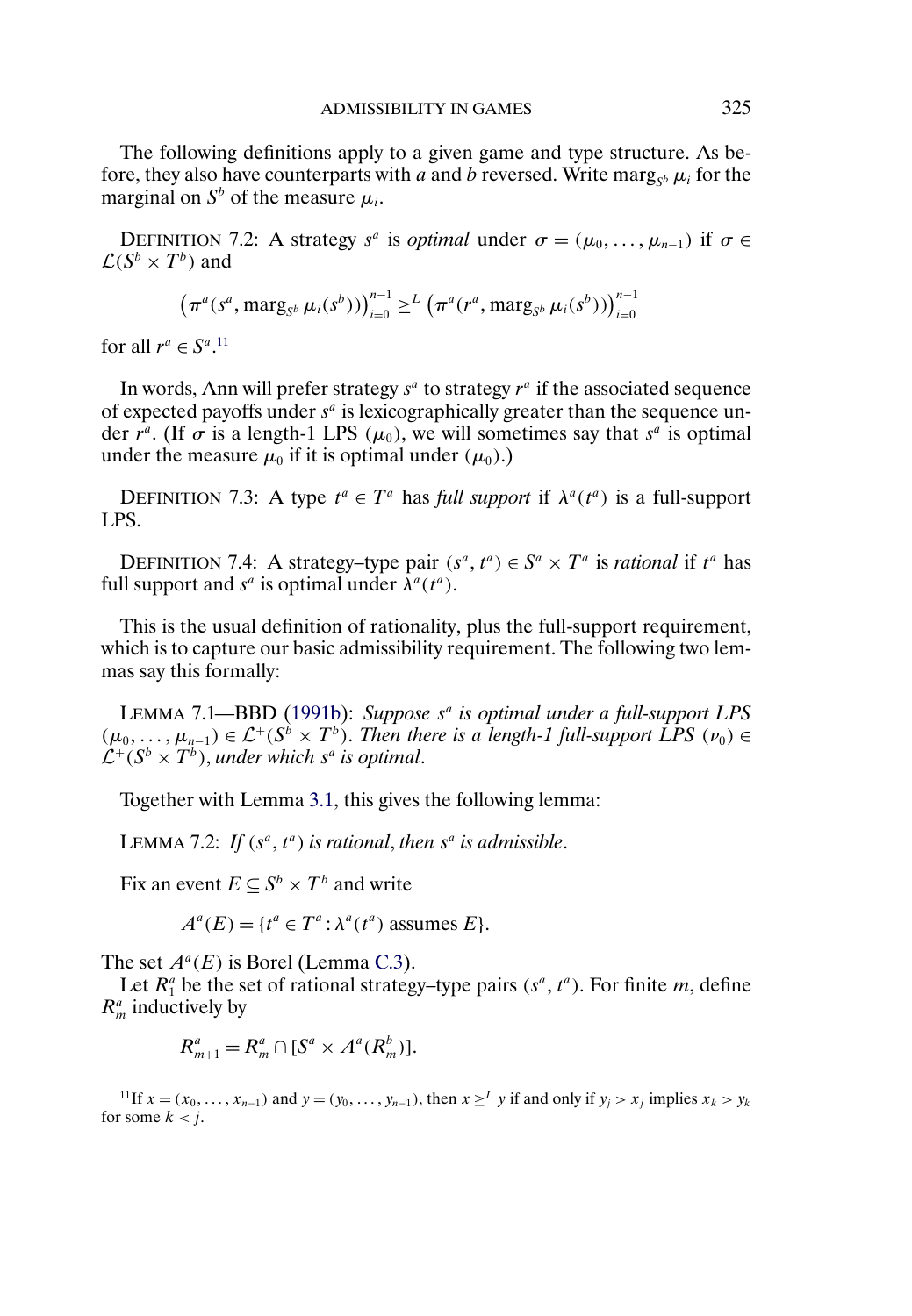<span id="page-20-0"></span>The sets  $R_m^a$  are Borel (Lemma [C.4\)](#page-35-0).

DEFINITION 7.5: If  $(s^a, t^a, s^b, t^b) \in R^a_{m+1} \times R^b_{m+1}$ , say there is *rationality and mth-order assumption of rationality* (*RmAR*) at this state. If  $(s^a, t^a, s^b, t^b) \in$ <br>  $\bigcap_{n=1}^{\infty} B^n$  to  $\bigcap_{n=1}^{\infty} B^n$  are there is noting little and common commution of until  $\bigcap_{m=1}^{\infty} R_m^a \times \bigcap_{m=1}^{\infty} R_m^b$ , say there is *rationality and common assumption of rationality* (*RCAR*) at this state.

In words, there is RCAR at a state if Ann is rational, Ann assumes the event "Bob is rational," Ann assumes the event "Bob is rational and assumes Ann is rational," and so on, and similarly starting with Bob.

Note, we cannot replace this definition with  $\overline{R}_1^a = R_1^a$  and  $\overline{R}_{m+1}^a = \overline{R}_1^a \cap R_1^a$  $[S^a \times A^a(\hat{R}_m^b)]$ . To clarify, suppose  $(s^a, t^a) \in R_3^a$ . Then  $(s^a, t^a) \in R_1^a \cap [S^a \times S^a]$  $A^a(R_1^b)$ ] ∩ [S<sup>a</sup> ×  $A^a(R_1^b \cap [S^b \times A^b(R_1^a)])$ ]. In words, Ann is rational, she assumes the event "Bob is rational," and she assumes the event "Bob is rational and assumes Ann is rational." Now suppose  $(s^a, t^a) \in \mathbb{R}_3^a$ . Then  $(s^a, t^a) \in \mathbb{R}^3$  $R_1^a \cap [S^a \times A^a(R_1^b \cap [S^b \times A^b(R_1^a)])]$ . In words, Ann is rational, and she assumes the event "Bob is rational and assumes Ann is rational." But, because assumption is not monotonic, she might not assume the event "Bob is rational." We think that under a good definition of R2AR, Ann should assume this event.

Next is a notion of equivalence between type structures.

DEFINITION 7.6: Two type structures  $\langle S^a, S^b, T^a, T^b, \kappa^a, \kappa^b \rangle$  and  $\langle S^a, S^b, T^a,$  $T^b$ ,  $\lambda^a$ ,  $\lambda^b$  are *equivalent* if:

(i) they have the same strategy and type spaces;

(ii) for each  $t^a \in T^a$ , if either  $\kappa^a(t^a)$  or  $\lambda^a(t^a)$  belongs to  $\mathcal{L}^+(S^b \times T^b)$ , then  $\kappa^a(t^a) = \lambda^a(t^a)$  (and likewise with a and b reversed).

PROPOSITION 7.1:

(i) *For every type structure there is an equivalent lexicographic type structure*.

(ii) *If two type structures are equivalent*, *then for each* m *they have the same*  $R_m^a$  and  $R_m^b$  sets.

This proposition shows that any statement about rationality and *mth*-order assumption of rationality (for any  $m$ ) that is true for every lexicographic type structure is true for every type structure. Conceptually, we are interested in type structures which satisfy the hypothesis of being lexicographic, but the proposition tells us that we will never need this hypothesis in our theorems. In practice, then, we will state and prove theorems for arbitrary type structures. By Proposition 7.1, in these proofs we can always assume without loss of generality that the type structure is lexicographic.

We conclude this section with the idea of a complete type structure (adapted from Brandenburger [\(2003\)](#page-45-0)).

DEFINITION 7.7: A type structure  $\langle S^a, S^b, T^a, T^b, \lambda^a, \lambda^b \rangle$  is *complete* if  $\mathcal{L}^+(S^b \times T^b) \subsetneq$  range  $\lambda^a$  and  $\mathcal{L}^+(S^a \times T^a) \subsetneq$  range  $\lambda^b$ .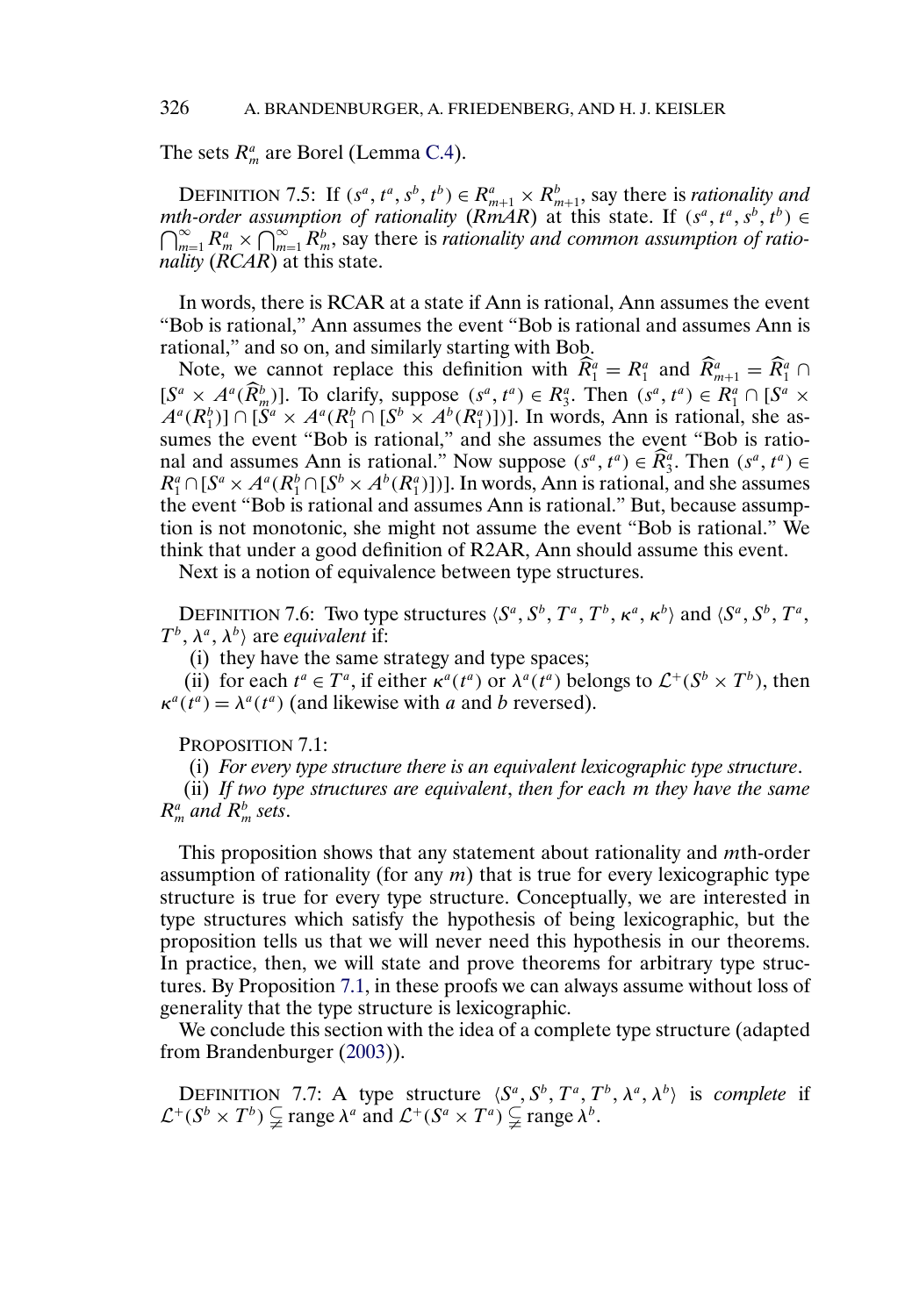<span id="page-21-0"></span>In words, a complete structure contains all full-support LPS's for Ann and Bob, and (at least) one non-full-support LPS.12 (Refer back to Sections [2.4](#page-7-0) and [2.6.](#page-9-0)) We see at once from the definition that any type structure which is equivalent to a complete type structure is complete.

PROPOSITION 7.2: *For any finite sets*  $S^a$  *and*  $S^b$ *, there is a complete type structure*  $\langle S^a, S^b, T^a, T^b, \lambda^a, \lambda^b \rangle$  *such that the maps*  $\lambda^a$  *and*  $\lambda^b$  *are continuous.* 

DEFINITION 7.8: A type structure  $\langle S^a, S^b, T^a, T^b, \lambda^a, \lambda^b \rangle$  is *continuous* if it is equivalent to a type structure where the  $\lambda^a$  and  $\lambda^b$  maps are continuous.

Thus, in a continuous type structure, players associate neighboring fullsupport LPS's with neighboring full-support types. Propositions [7.1](#page-20-0) and 7.2 immediately give the following corollary:

COROLLARY 7.1: *For any finite sets*  $S^a$  *and*  $S^b$ *, there exists a complete continuous lexicographic* (S<sup>a</sup>, S<sup>b</sup>)-based type structure.

#### 8. CHARACTERIZATION OF RCAR

#### THEOREM 8.1:

(i) *Fix a type structure*  $\langle S^a, S^b, T^a, T^b, \lambda^a, \lambda^b \rangle$ . *Then*  $\text{proj}_{S^a} \bigcap_{m=1}^{\infty} R_m^a \times$  $\operatorname{proj}_{S^b} \bigcap_{m=1}^{\infty} R_m^b$  *is an SAS*.

(ii) *Fix an SAS*  $Q^a \times Q^b$ . *There is a lexicographic type structure*  $\langle S^a, S^b, T^a, T^b, \lambda^a, \lambda^b \rangle$  *with*  $Q^a \times Q^b = \text{proj}_{S^a} \bigcap_{m=1}^{\infty} R_m^a \times \text{proj}_{S^b} \bigcap_{m=1}^{\infty} R_m^b$ .

PROOF: For part (i), if  $\bigcap_m R_m^a \times \bigcap_m R_m^b = \emptyset$ , then the conditions of an SAS are automatically satisfied. So we will suppose this set is nonempty.

Fix  $s^a \in \text{proj}_{S^a} \bigcap_m R_m^a$ . Then  $(s^a, t^a) \in \bigcap_m R_m^a$  for some  $t^a \in T^a$ . Certainly  $(s^a, t^a) \in R_1^a$ . Using Lemma [7.2,](#page-19-0)  $s^a$  is admissible, establishing condition (i) of an SAS. By Property [6.3,](#page-18-0)  $t^a \in A^a(\bigcap_m R_m^b)$ . We therefore get a picture like Fig-ure [8.1](#page-22-0) (for some  $j < n$ ), and, as illustrated,

$$
\bigcup_{i\leq j} \operatorname{Supp} \operatorname{marg}_{S^b} \mu_i = \operatorname{proj}_{S^b} \bigcap_m R^b_m.
$$

(This is formally established as Lemma [D.1](#page-35-0) and uses condition (iii) of assump-tion.) As in Lemma [7.1,](#page-19-0) there is a length-1 LPS ( $v_0$ ) on  $S^b$ , with Supp  $v_0 =$ proj<sub>s</sub><sub>b</sub>  $\bigcap_m R_m^b$ , under which s<sup>a</sup> is optimal. Thus s<sup>a</sup> is admissible with respect

 $12$ In the literature, the more common concept of a model of all possible types is the universal (or canonical) model. (See Armbruster and Böge [\(1979\)](#page-45-0), Böge and Eisele [\(1979\)](#page-45-0), Mertens and Zamir [\(1985\)](#page-46-0), Brandenburger and Dekel [\(1993\)](#page-45-0), Heifetz [\(1993\)](#page-45-0), and Battigalli and Siniscalchi [\(1999\)](#page-45-0), among others.) The completeness concept is well suited to our analysis.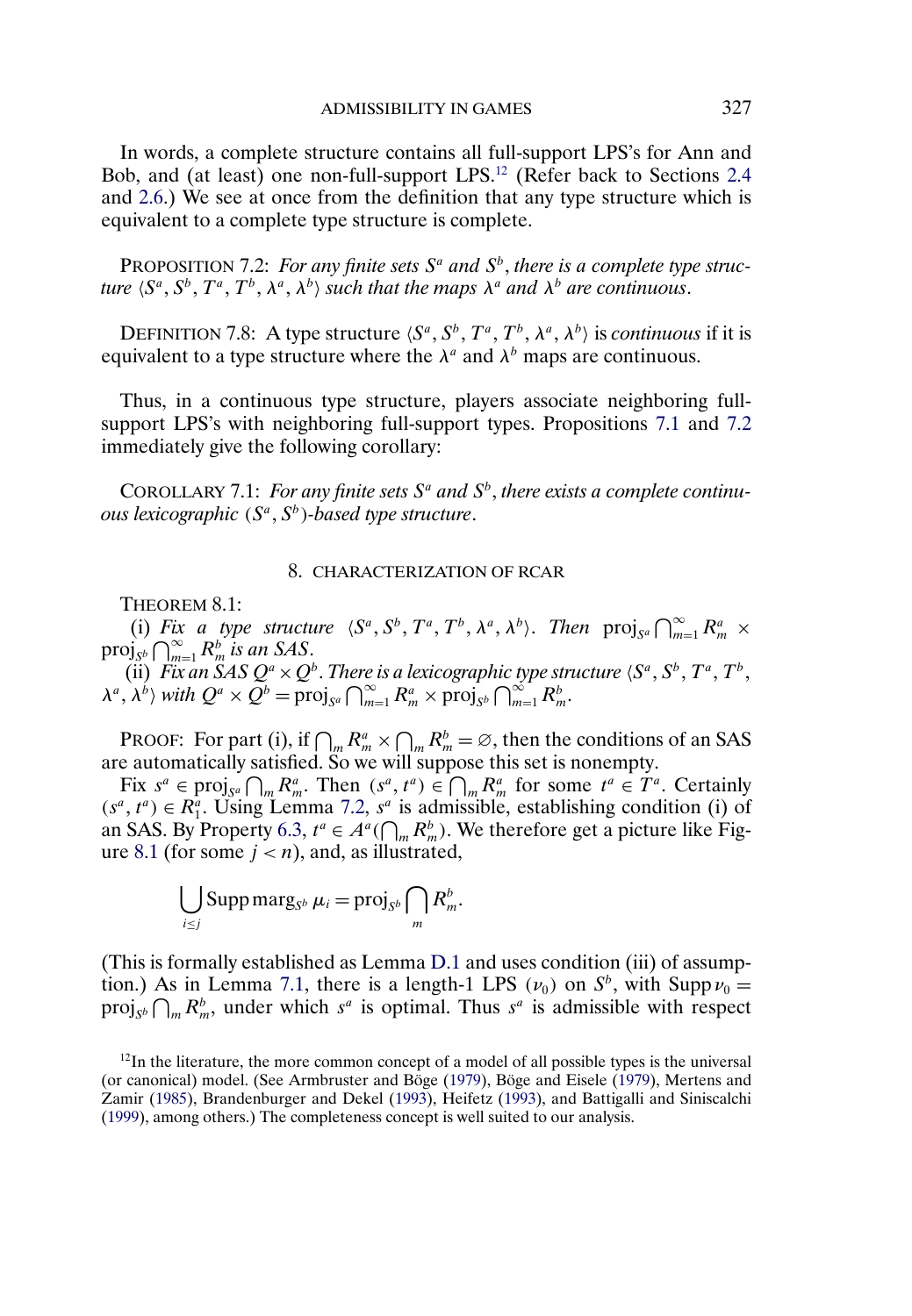<span id="page-22-0"></span>

FIGURE 8.1.

to  $S^a \times \text{proj}_{S^b} \bigcap_m R_m^b$ , establishing condition (ii) of an SAS. Next suppose  $r^a \in \text{su}(s^a)$ . Then, for any  $t^a$ ,  $(s^a, t^a) \in R_1^a$  implies  $(r^a, t^a) \in R_1^a$  (Lemma [D.2\)](#page-36-0), and so we have for all  $m$ ,  $(s^a, t^a) \in R_m^a$  implies  $(r^a, t^a) \in R_m^a$ . This establishes condition (iii) of an SAS.

For part (ii) of the theorem, fix an SAS  $Q^a \times Q^b$ . (Recall the convention that if  $Q^a = \emptyset$ , then  $Q^b = \emptyset$  and vice versa.) By conditions (i) and (ii) of an SAS, for each  $s^a \in Q^a$  there are measures  $\nu_0, \nu_1 \in \mathcal{M}(S^b)$ , with Supp  $\nu_0 = S^b$ and Supp  $\nu_1 = Q^b$ , under which s<sup>a</sup> is optimal. We can choose  $\nu_0$  so that  $r^a$  is optimal under  $\nu_0$  if and only if  $r^a \in su(s^a)$ . (This is Lemma [D.4.](#page-36-0))

Define type spaces  $T^a = Q^a \cup \{t_*^a\}$  and  $T^b = Q^b \cup \{t_*^b\}$ , where  $t_*^a$  and  $t_*^b$  are arbitrary labels. For  $t^a = s^a \in Q^a$ , the associated  $\lambda^a(t^a) \in \mathcal{L}^+(S^b \times T^b)$  will be a two-level full-support LPS  $(\mu_0, \mu_1)$ , where  $\text{marg}_{S^b} \mu_0 = \nu_1$  and  $\text{marg}_{S^b} \mu_1 = \nu_0$ .<sup>13</sup> (Further conditions are specified below.) Let  $\lambda^a(t^a_*)$  be an element of  $\mathcal{L}(S^b \times S^b)$ .  $(T^b)\setminus \mathcal{L}^+(S^b \times T^b)$ . Define the map  $\lambda^b$  similarly.

Figure [8.2](#page-23-0) shows the construction of  $\lambda^a(t^a)$ : Under the above specifications, points  $(s^b, s^b)$  on the diagonal are rational. That is, these points lie in  $R_1^b$ . Other points  $(r^b, s^b)$  are rational if and only if  $r^b \in su(s^b)$ . By condition (iii) of an SAS, su( $s^b$ )  $\subseteq Q^b$ . So the set  $R_1^b$  contains the diagonal and is contained in the rectangle  $Q^b \times Q^b$ . Moreover, for each  $s^b \in S^b$ ,  $(s^b, t_*^b) \in (S^b \times T^b) \backslash R_1^b$ . Thus we can take the measures  $\mu_0$  and  $\mu_1$  to satisfy

$$
\begin{aligned}\n\text{marg}_{S^b} \ \mu_0 &= \nu_1, \quad \text{Supp} \ \mu_0 = R_1^b, \\
\text{marg}_{S^b} \ \mu_1 &= \nu_0, \quad \text{Supp} \ \mu_1 = (S^b \times T^b) \backslash R_1^b.\n\end{aligned}
$$

Likewise for the map  $\lambda^b$ .

<sup>&</sup>lt;sup>13</sup>We reverse the indices for consistency with the proof of Theorem [9.1](#page-23-0) below.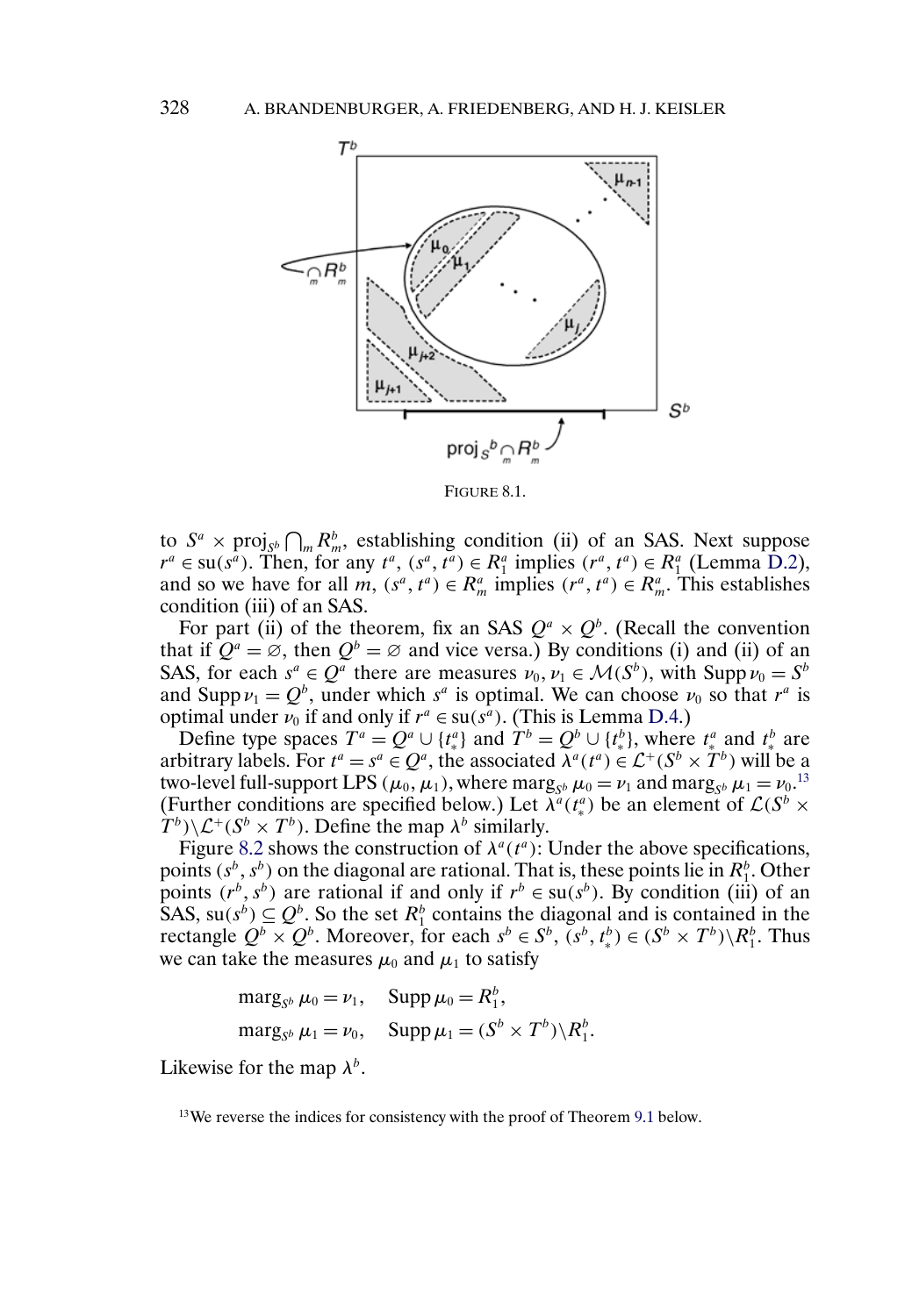<span id="page-23-0"></span>

We now show that  $proj_{S^a} \bigcap_m R_m^a = Q^a$  and likewise for b. By the same argument as in the previous paragraph,  $\text{proj}_{S^a} R_1^a = Q^a$ . Moreover, each  $t^a \in Q^a$ assumes  $R_1^b$ . (Conditions (i) and (ii) are immediate for  $j = 0$ . Condition (iii) follows immediately from the fact that  $S^b \times T^b$  is finite and each  $t^a \in Q^a$  has full support.) So  $R_2^a = R_1^a$ . Likewise for *b*. Thus  $R_m^a = R_1^a$  and  $R_m^b = R_1^b$  for all *m*, by induction. Certainly  $\text{proj}_{S^a} R_1^a \times \text{proj}_{S^b} R_1^b = Q^a \times Q^a$ . It follows that  $proj_{S^a} \bigcap_m R_m^a \times \text{proj}_{S^b} \bigcap_m R_m^b = Q^a \times Q^b$ , as required.  $Q.E.D.$ 

## 9. CHARACTERIZATION OF RmAR IN A COMPLETE STRUCTURE

THEOREM 9.1: *Fix a complete type structure*  $\langle S^a, S^b, T^a, T^b, \lambda^a, \lambda^b \rangle$ *. Then, for each* m,

$$
\operatorname{proj}_{S^a} R_m^a \times \operatorname{proj}_{S^b} R_m^b = S_m^a \times S_m^b.
$$

PROOF: We may assume that the type structure is lexicographic. The proof is by induction on *m*. Begin by fixing some  $(s^a, t^a) \in R_1^a$ . By Lemma [7.2,](#page-19-0)  $s^a \in S_1^a$ . This shows that  $\text{proj}_{S^a} R_1^a \times \text{proj}_{S^b} R_1^b \subseteq S_1^a \times S_1^b$ .

Next fix some  $s^a \in S_1^a$ . By Lemma [3.1,](#page-14-0) there is an LPS  $(\nu_0) \in \mathcal{L}^+(S^b)$  under which s<sup>a</sup> is optimal. We want to construct an LPS ( $\mu_0$ )  $\in$  L<sup>+</sup>(S<sup>b</sup>  $\times$  T<sup>b</sup>) with marg<sub>sb</sub>  $\mu_0 = \nu_0$ . By completeness, there will then be a type  $t^a$  with  $\lambda^a(t^a) =$  $(\mu_0)$ . By construction, the pair  $(s^a, t^a) \in R_1^a$ . This will establish that proj<sub>sa</sub>  $R_1^a \times$ proj<sub>s</sub><sub>b</sub> $R_1^b = S_1^a \times S_1^b$ .

To construct  $(\mu_0)$ , fix some  $s^b \in S^b$  and set  $X = \{s^b\} \times T^b$ . Note that  $\nu_0(s^b)$ 0. By rescaling and combining measures over different  $s^b$ , it is enough to find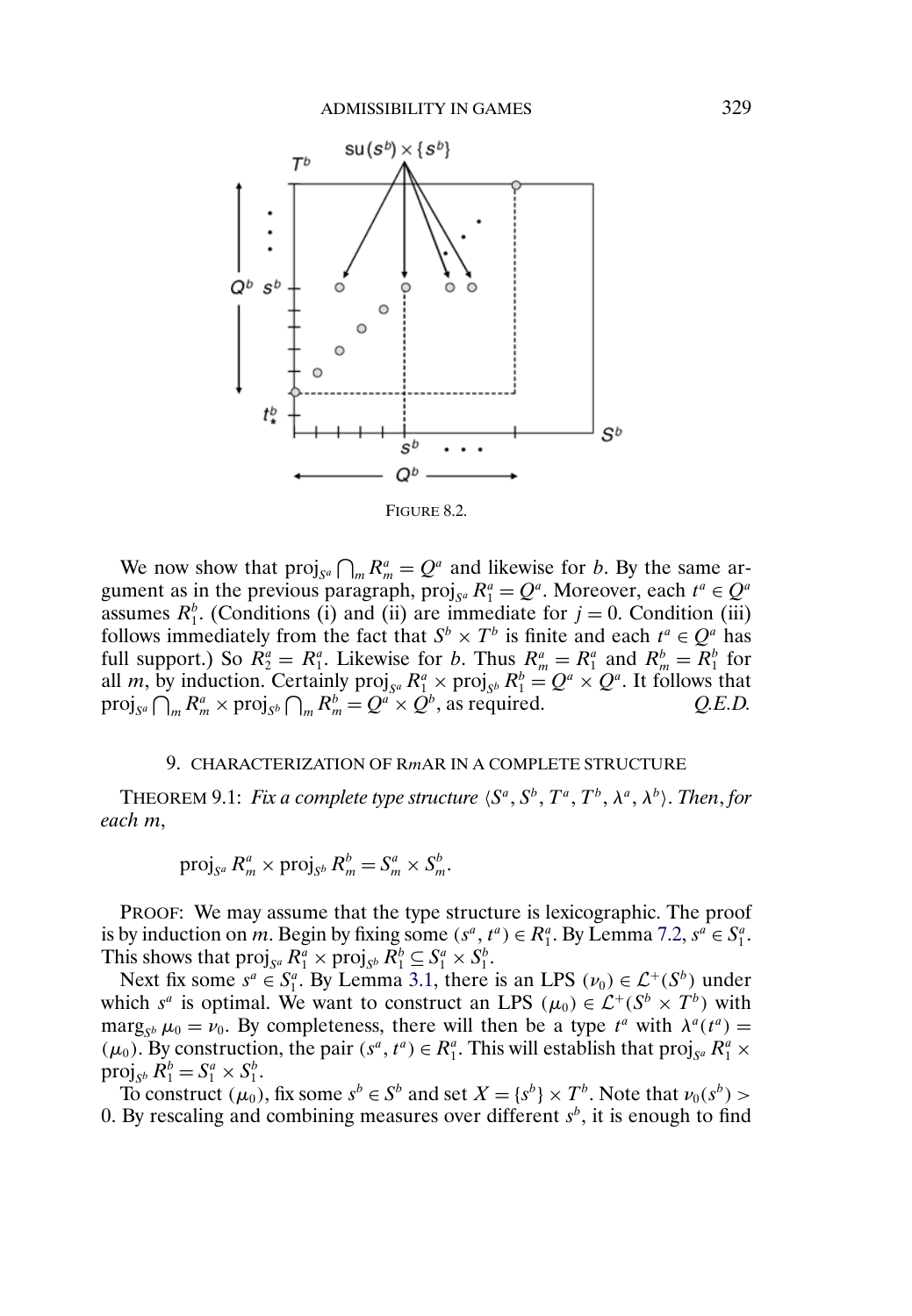$(\xi_0) \in \mathcal{L}^+(X)$ . By separability, X has a countable dense subset Y. So by assigning positive weight to each point in Y, we get a measure  $\xi_0$ , where  $\xi_0(Y) = 1$ and Supp  $\xi_0$  is the closure of Y, as required.

Now assume the result for all  $1 \le i \le m$ . We will show it is also true for  $i = m + 1$ . Fix some  $(s^a, t^a) \in R_{m+1}^a$ , where  $\lambda^a(t^a) = (\mu_0, \dots, \mu_{n-1})$ . Then  $(s^a, t^a) \in R_m^a$  and so, by the induction hypothesis,  $s^a \in S_m^a$ . Also,  $t^a \in A^a(R_m^b)$ . Since proj<sub>s</sub><sub>b</sub>  $R_m^b = S_m^b$ , by the induction hypothesis, we get a picture like Figure 9.1 (for some  $j < n$ ). By the same argument as in the proof of Theorem [8.1,](#page-21-0) we conclude that  $s^a$  is admissible with respect to  $S^a \times S_m^b$  (so certainly with respect to  $S_m^a \times S_m^b$ ). Thus  $s^a \in S_{m+1}^a$ .

Next fix some  $s^a \in S_{m+1}^a$ . It will be useful to set  $S_0^b = S^b$  and  $R_0^b = S^b \times T^b$ . For each  $0 \le i \le m$ , there is a measure  $\nu_i \in \mathcal{M}(S^b)$ , with Supp  $\nu_i = S^b_i$ , under which  $s^a$  is optimal among all strategies in  $S^a$ . (This is Lemma [E.1,](#page-40-0) which uses Lemma [3.1.](#page-14-0)) Thus  $s^a$  is (lexicographically) optimal under the sequence of measures  $(v_0, \ldots, v_m)$ . Also, using the induction hypothesis,  $S_i^b = \text{proj}_{S^a} R_i^b$  for all  $0 \le i \le m$ . We want to construct an LPS  $(\mu_0, \dots, \mu_m) \in \mathcal{L}^+(S^b \times T^b)$  where:

(i) marg<sub>Sb</sub>  $\mu_i = \nu_{m-i};$ 

(ii)  $R_i^b$  is assumed at level  $m - i$ .

It will then follow from completeness that there is a  $t^a$  with  $\lambda^a(t^a)$  =  $(\mu_0, \dots, \mu_m)$ , and hence  $(s^a, t^a) \in R^a_{m+1}$ . (Refer to Figure [9.2.](#page-25-0))

Now fix some  $s^b \in S^b$  and set  $X = \{s^b\} \times T^b$  as above. Let h be the greatest  $i \leq m$  such that  $s^b \in S_i^b$ . Note that for each  $i \leq h$  we have  $s^b \in S_i^b =$  Supp  $\nu_i$  and so  $\nu_i(s^b) > 0$ .

By rescaling and combining the measures over different  $s<sup>b</sup>$ , it is enough (us-ing Lemma [B.1\)](#page-32-0) to find  $(\xi_0, \ldots, \xi_h) \in \mathcal{L}^+(X)$  with:

(iii)  $\xi_0(X \cap R_h^b) = 1;$ 

(iv)  $\xi_i(X \cap (R_{h-i}^b \setminus R_{h-i+1}^b)) = 1$  for each  $1 \le i \le h$ ;



FIGURE 9.1.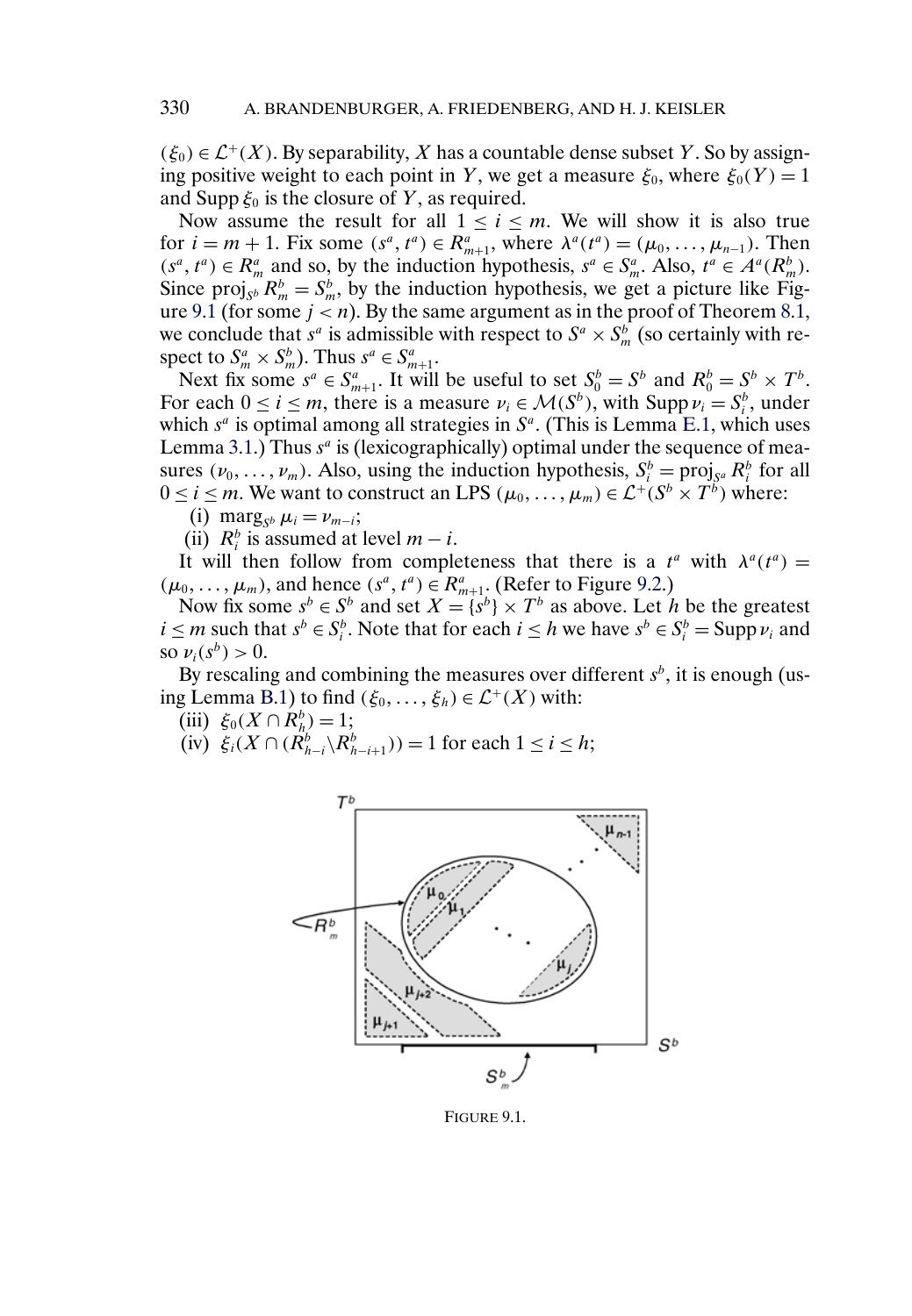<span id="page-25-0"></span>

FIGURE 9.2.

(v)  $X \cap R_{h-i}^b \subseteq \bigcup_{j=0}^i$  Supp  $\xi_j$  for each  $0 \le i \le h$ .

Each  $R_{h-i}^b$  is Borel (Lemma [C.4\)](#page-35-0). We also have  $\text{proj}_{S^b} R_{h-i}^b = \text{proj}_{S^b} (R_{h-i}^b)$  $R_{h-i+1}^b$ ). (This is Lemma [E.3.](#page-41-0) It is the place where we use the fact that a complete lexicographic type structure has a non-full-support LPS.) Since  $s^b$  ∈ proj<sub>s</sub><sub>b</sub>  $R_{h-i}^b$ , for each  $1 \le i \le h$  the set  $X_i = X \cap (R_{h-i}^b \setminus R_{h-i+1}^b)$  is nonempty. The set  $X_0 = X \cap R_h^b$  is also nonempty. The proof is finished by the same argument as in the base step above: By separability, each  $X_i$  has a countable dense subset  $Y_i$ . Assign positive probability to each point in  $Y_i$  to get a measure  $\xi_i$ , where  $\xi_i(Y_i) = 1$  and Supp  $\xi_i$  is the closure of  $Y_i$ . Then  $(\xi_0, \dots, \xi_h) \in \mathcal{L}^+(X)$ and satisfies (iii)–(v), completing the induction. *Q.E.D.*

#### 10. A NEGATIVE RESULT

DEFINITION 10.1: Say that player *a* is *indifferent* if  $\pi^a(r^a, s^b) = \pi^a(s^a, s^b)$  for all  $r^a$ ,  $s^a$ ,  $s^b$ .

So if a player is not indifferent, then he has more than one "strategically distinct" strategy.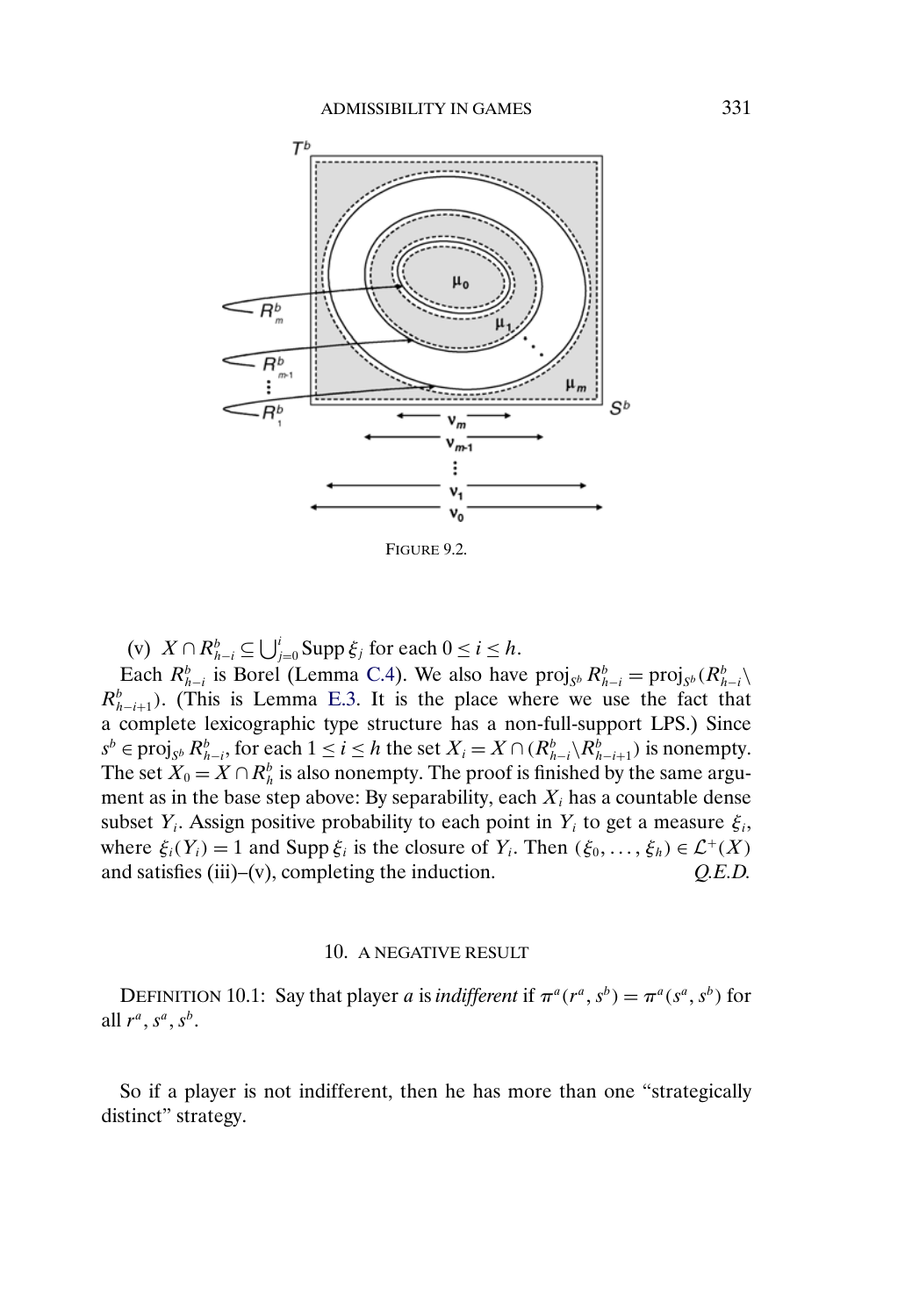<span id="page-26-0"></span>THEOREM 10.1: Fix a complete continuous type structure  $\langle S^a, S^b, T^a, T^b,$  $\lambda^a$ ,  $\lambda^b$ ). If player a is not indifferent, then there is no state at which there is RCAR. *In fact*,

$$
\bigcap_{m=1}^{\infty} R_m^a = \bigcap_{m=1}^{\infty} R_m^b = \varnothing.
$$

We come back to Theorem 10.1 in Sections 11D and 11E.

#### 11. DISCUSSION

Here, we discuss some open questions. The online Supplemental material contains other conceptual and technical discussion.

A. *LPS's*: We define an LPS to be a finite sequence of probability measures, not an infinite sequence. The main reason is that finite sequences suffice for what we do. But it would certainly be worth exploring extensions of our definition (see Halpern [\(2007\)](#page-45-0)).

Would Theorem 10.1 go through with infinite sequences of measures? The intuition given in Section [2.7](#page-11-0) appears to depend only on the condition that an LPS has a primary hypothesis, secondary hypothesis, and so forth. Given this, we will eventually hit the primary hypothesis, when trying to "count on" smaller and smaller events. In other words, it seems that the well-foundedness of an LPS is really what is responsible for the impossibility. The idea that a player has an initial hypothesis about a game seems very basic. That said, we do not know if Theorem 10.1 would be overturned if we used non-well-founded LPS's.

B. *Assumption*: A weaker concept than assumption of an event  $E$  is to require only belief at level 0. That is, given an LPS  $(\mu_0, \dots, \mu_{n-1})$ , we ask only that  $\mu_0(E) = 1$ . This is the concept used in Brandenburger [\(1992\)](#page-45-0) and (effectively) in Börgers [\(1994\)](#page-45-0). Ben Porath [\(1997\)](#page-45-0) studied an extensive-form analog (which is, accordingly, weaker than strong belief).

All three papers obtain  $S^{\infty}W$  strategies. (This is the Dekel and Fudenberg [\(1990\)](#page-45-0) concept of one round of deletion of inadmissible strategies followed by iterated deletion of strongly dominated strategies.) Let us recast the analysis in the current epistemic framework.

Call a subset  $Q^a \times Q^b$  of  $S^a \times S^b$  a *weak best-response set* (WBRS) if (i) each  $s^a \in Q^a$  is admissible, (ii) each  $s^a \in Q^a$  is not strongly dominated with respect to  $S^a \times Q^b$ ; and likewise with a and b interchanged. Every WBRS is contained in the  $S^{\infty}W$  set, and the  $S^{\infty}W$  set is a WBRS. We have the following analog to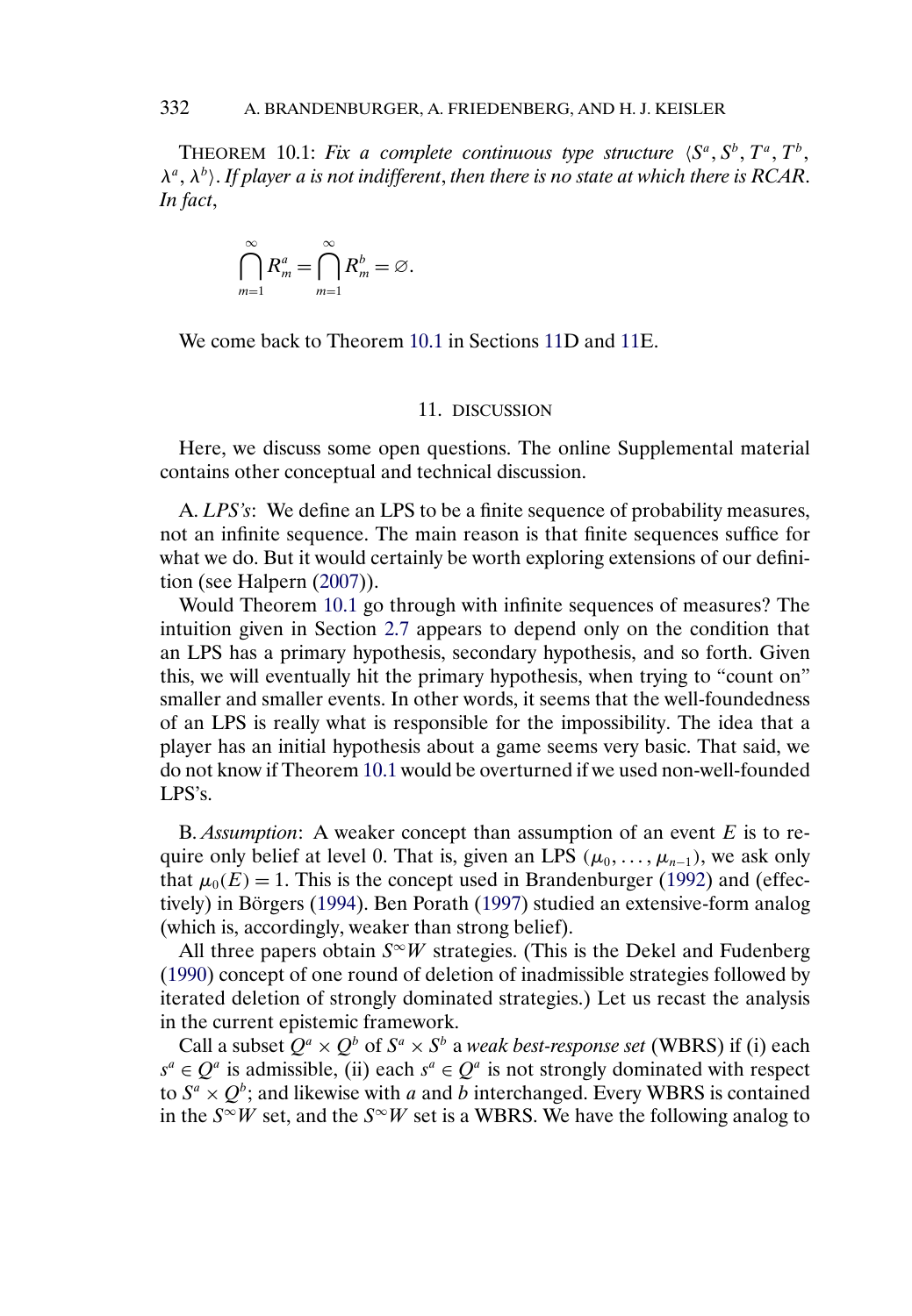our Theorem [8.1:](#page-21-0)

Let  $Q^a \times Q^b$  be the projection into  $S^a \times S^b$  of the states  $(s^a, t^a, s^b, t^b)$  *satisfying rationality and common belief at level* 0 *of rationality. Then*  $Q^a \times Q^b$  *is a WBRS. Conversely, given a WBRS*  $Q^a \times Q^b$ , *there is a type structure such that*  $Q^a \times Q^b$  *is contained* in the projection into  $S^a \times S^b$  of the states  $(s^a, t^a, s^b, t^b)$  satisfying *rationality and common belief at level* 0 *of rationality.*

(Note that here the converse only has inclusion not equality.) We are not aware of an analog to Theorem [9.1.](#page-23-0)

C. *Irrationality*: We noted in Section [2.4](#page-7-0) that there are two forms of irrationality in the paper: strategy–type pairs  $(s^a, t^a)$  where  $s^a$  is not optimal under  $\lambda^a(t^a)$ , and strategy–type pairs  $(s^a, t^a)$  where  $\lambda^a(t^a)$  is not full support. The presence of a non-full-support type is needed in the proofs of each of our three main theorems (Theorems [8.1,](#page-21-0) [9.1,](#page-23-0) and [10.1\)](#page-26-0). In each case, the key fact is that there is a type  $t^a$  so that each  $(s^a, t^a)$  is irrational.

This raises the question: What would happen if we required all types to have full support—that is, if we ruled out the second form of irrationality? The strategies played under RCAR would still constitute an SAS (Theorem [8.1\(](#page-21-0)i)). But, as the discussion of Figure [2.6](#page-7-0) showed, not every SAS could now arise under RCAR. We do not know what subfamily of the SAS's would result and we leave this as an open question.

D. *Continuity*: In a continuous structure, players associate neighboring fullsupport LPS's with neighboring full-support types (Definition [7.8\)](#page-21-0). Theorem [10.1](#page-26-0) made use of this condition in addition to the condition that Ann is not indifferent. Under these hypotheses,  $S^a \times T^a$  contains a nonempty open set of irrational pairs. This is used to get the first step of an induction (Lemma [F.1](#page-42-0)). At each later step of the induction, continuity is again needed to guarantee that the pre-image of an open set is still open.

What happens to Theorem [10.1](#page-26-0) if continuity is dropped? Alternatively put, does there exist a complete type structure in which the RCAR set is nonempty? We do not know.

E. *Infinite Games*: Finally, Theorem [10.1](#page-26-0) may be suggestive of limitations to the analysis of infinite games.<sup>14</sup> For a fixed infinite game, it may be that one needs the full force of RCAR in a complete structure to obtain IA. Will this be possible? Of course, to answer this question, we have to rebuild all the ingredients of this paper for infinite games. This must be left to future work.

14We are grateful to Eddie Dekel for this observation.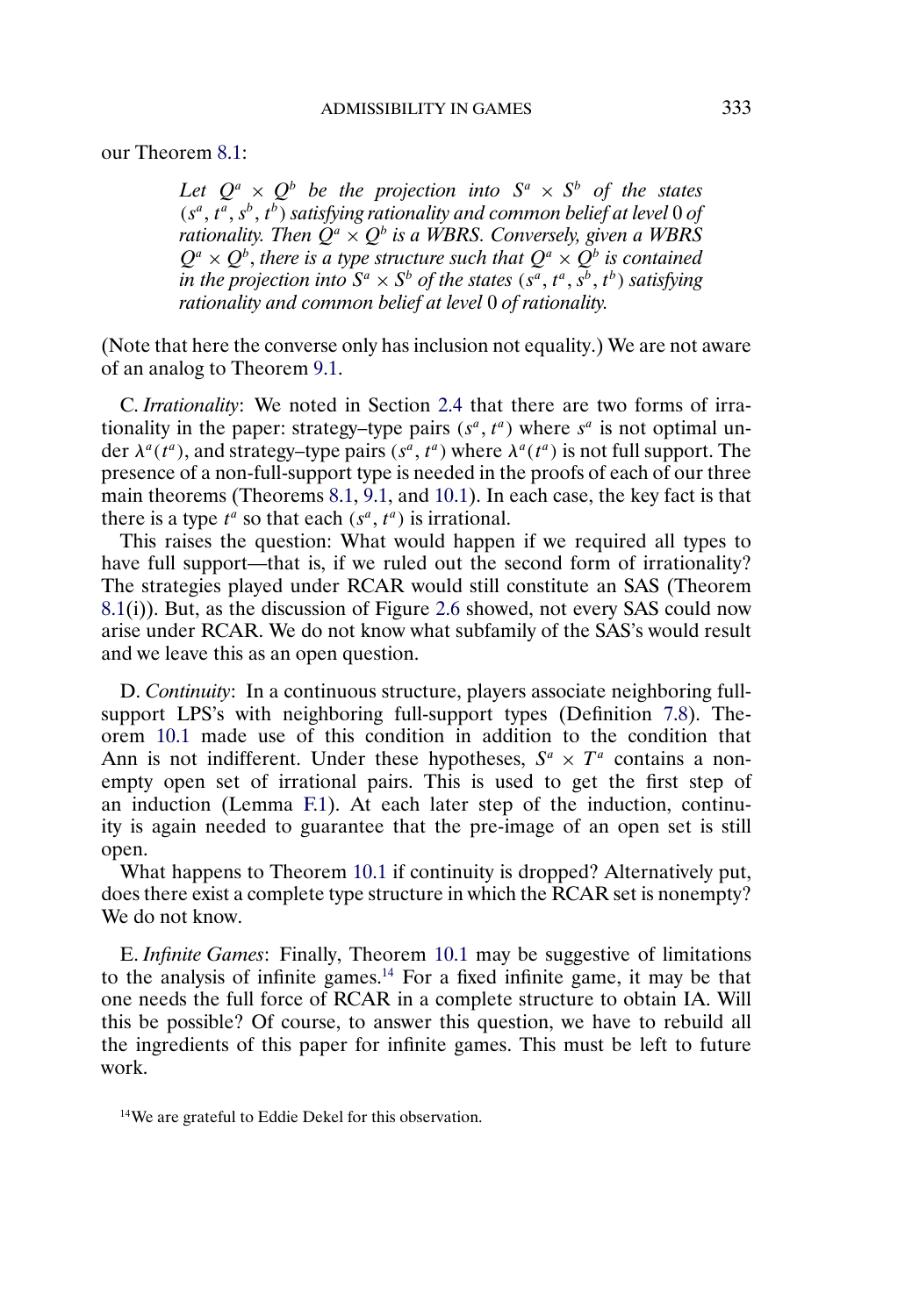<span id="page-28-0"></span>*Stern School of Business, New York University, New York, NY 10012, U.S.A.; [adam.brandenburger@stern.nyu.edu](mailto:adam.brandenburger@stern.nyu.edu); [www.stern.nyu.edu/~abranden,](http://www.stern.nyu.edu/~abranden)*

*Olin School of Business, Washington University, St. Louis, MO 63130, U.S.A.; [friedenberg@wustl.edu](mailto:friedenberg@wustl.edu); [www.olin.wustl.edu/faculty/friedenberg,](http://www.olin.wustl.edu/faculty/friedenberg)*

*and*

*Dept. of Mathematics, University of Wisconsin–Madison, Madison, WI 53706, U.S.A.; [keisler@math.wisc.edu](mailto:keisler@math.wisc.edu); [www.math.wisc.edu/~keisler.](http://www.math.wisc.edu/~keisler)*

*Manuscript received December, 2004; final revision received October, 2007.*

## APPENDIX A: PREFERENCE BASIS

We begin with an axiomatic justification of assumption, that is, the conditions  $(i)$ – $(iii)$  of Proposition [5.1.](#page-16-0)

Let  $\Omega$  be a Polish space and let  $\mathcal A$  be the set of all measurable functions from  $\Omega$  to [0, 1]. A particular function  $x \in \mathcal{A}$  is an *act*, where  $x(\omega)$  is the payoff to the player of choosing the act x if the true state is  $\omega \in \Omega$ . For  $x, y \in \mathcal{A}$ and  $0 \le \alpha \le 1$ , write  $\alpha x + (1 - \alpha)y$  for the act that in state  $\omega$  gives payoff  $\alpha x(\omega) + (1 - \alpha)y(\omega)$ . For  $c \in [0, 1]$ , write  $\vec{c}$  for the constant act associated with c; that is,  $\vec{\tau}(\omega) = c$  for all  $\omega \in \Omega$ . Also, given acts  $x, z \in \mathcal{A}$  and a Borel subset E in  $\Omega$ , write  $(x_E, z_{\Omega \setminus E})$  for the act:

$$
(x_E, z_{\Omega \setminus E})(\omega) = \begin{cases} x(\omega), & \text{if } \omega \in E, \\ z(\omega), & \text{if } \omega \notin E. \end{cases}
$$

Let  $\succsim$  be a preference relation on A and write  $\succ$  (resp.  $\sim$ ) for strict preference (resp. indifference). We maintain two axioms throughout:

A1—Order:  $\geq$  is a complete, transitive, reflexive binary relation on A.

A2—Independence: For all  $x, y, z \in A$  and  $0 < \alpha \le 1$ ,

 $x > y$  implies  $\alpha x + (1 - \alpha)z > \alpha y + (1 - \alpha)z$  and

 $x \sim y$  implies  $\alpha x + (1 - \alpha)z \sim \alpha y + (1 - \alpha)z$ .

Given a Borel set  $E$ , define conditional preference given  $E$  in the usual way:

DEFINITION A.1:  $x \succsim_E y$  if for some  $z \in A$ ,  $(x_E, z_{\Omega \setminus E}) \succsim (y_E, z_{\Omega \setminus E})$ .

(As is well known, under A1 and A2,  $(x_E, z_{\Omega \setminus E}) \succsim (y_E, z_{\Omega \setminus E})$  holds for all z if it holds for some z.)

Given a full-support LPS  $\sigma = (\mu_0, \dots, \mu_{n-1}) \in \mathcal{L}^+(\Omega)$ , define  $\succsim^{\sigma}$  on A by

$$
x \succsim^{\sigma} y \iff \left(\int_{\Omega} x(\omega) d\mu_i(\omega)\right)_{i=0}^{n-1} \geq^L \left(\int_{\Omega} y(\omega) d\mu_i(\omega)\right)_{i=0}^{n-1}.
$$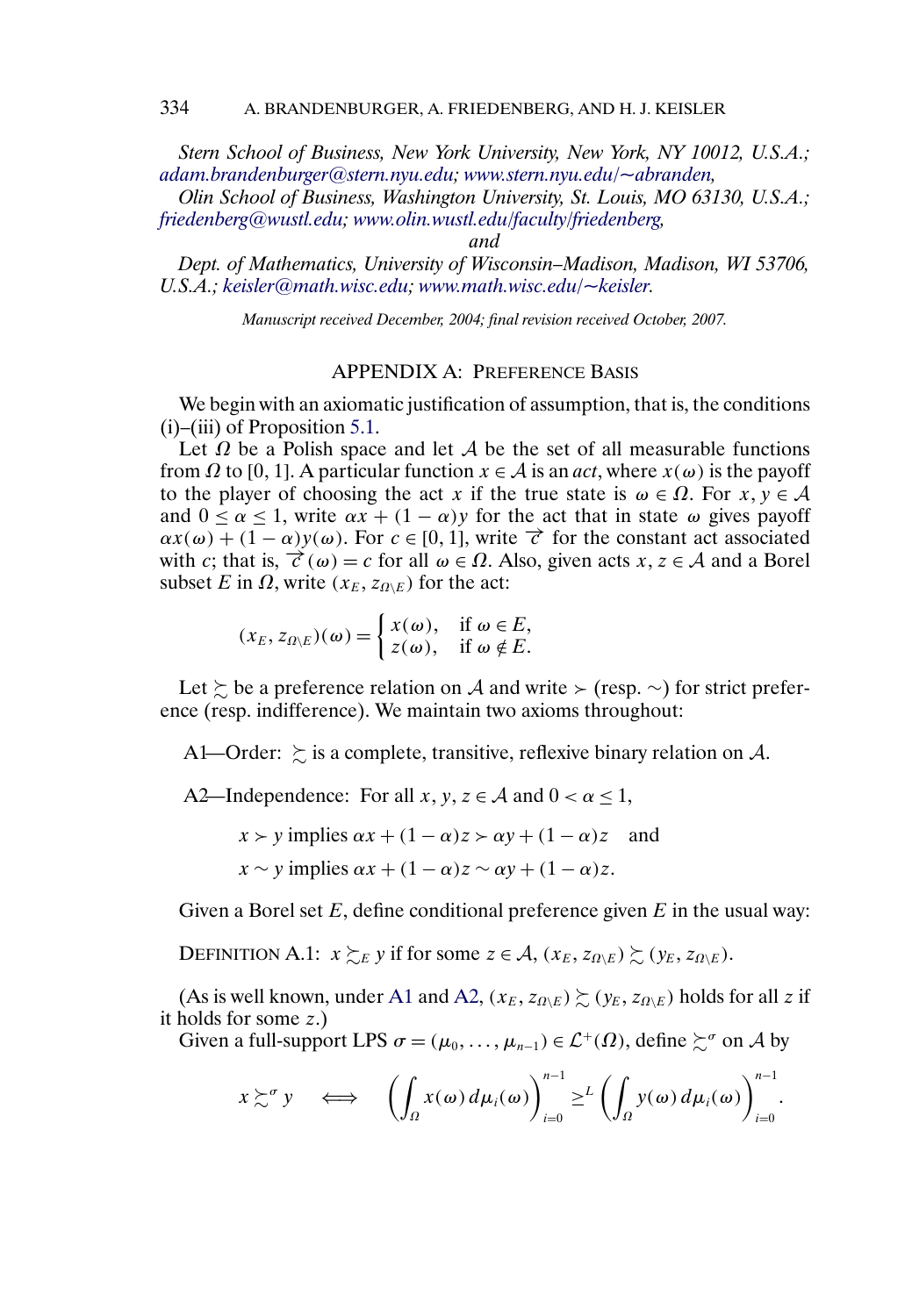<span id="page-29-0"></span>DEFINITION A.2: Say a set E is *believed* under  $\succsim$  if E is Borel and, for all  $x, y \in A$ ,  $x \sim_{\Omega \setminus E} y$ .

This is just the statement that the event  $\Omega \backslash E$  is Savage-null. We have the following characterization of belief.

PROPOSITION A.1: *Fix*  $\sigma = (\mu_0, \dots, \mu_{n-1}) \in \mathcal{L}^+(\Omega)$  and a Borel set *E* in  $\Omega$ . *The following statements are equivalent*:

(i)  $\mu_i(E) = 1$  *for all i.* 

(ii) *E* is believed under  $\succsim^{\sigma}$ .

PROOF: Suppose (i) holds. Then  $\mu_i(\Omega \backslash E) = 0$  for all *i*, and so for any  $x, y \in$ A,  $x \sim_{\Omega \setminus E}^{\sigma} y$ . Thus (ii) holds. Now suppose (ii) holds. Then  $\overrightarrow{1} \sim_{\Omega \setminus E}^{\sigma} \overrightarrow{0}$ . That is,

$$
\left(\mu_i(\Omega\backslash E)+\int_E z(\omega)\,d\mu_i(\omega)\right)_{i=0}^{n-1}=\left(0+\int_E z(\omega)\,d\mu_i(\omega)\right)_{i=0}^{n-1}
$$

or  $\mu_i(\Omega \backslash E) = 0$  for all *i*, as required.

DEFINITION A.3: Say a set E is *assumed* under  $\succsim$  if E is Borel and satisfies the following conditions:

(i) *Nontriviality*: *E* is nonempty and, for each open set U with  $E \cap U \neq \emptyset$ , there are acts  $x, y \in A$  with  $x \succ_{E \cap U} y$ ;

(ii) *Strict Determination*: For all acts  $x, y \in A$ ,  $x \succ_E y$  implies  $x \succ y$ .

PROPOSITION A.2: *Fix a full-support LPS*  $\sigma = (\mu_0, ..., \mu_{n-1}) \in \mathcal{L}^+(\Omega)$  *and a Borel set* E *in* Ω. *Then* E *is assumed under* σ *if and only if* E *is assumed under*  $\succsim^{\sigma}$ .

PROOF: First suppose that E is assumed under  $\sigma$  at level j. Fix an open set U with  $E \cap U \neq \emptyset$ . Then, by conditions (ii) and (iii) of assumption, there exists some  $k \leq j$  with  $\mu_k(E \cap U) > 0$ . Let  $x(\omega) = 1$  if  $\omega \in \mathring{E} \cap U$ and let  $x(\omega) = 0$  otherwise. Then the act  $(x_{E\cap U}, \overrightarrow{0}_{\Omega\setminus(E\cap U)})$  is evaluated as  $(\mu_0(E \cap U), \dots, \mu_j(E \cap U), 0, \dots, 0)$ , where the kth entry is strictly positive. The act  $(\vec{0}_{E\cap U}, \vec{0}_{\Omega\setminus (E\cap U)})$  is evaluated as  $(0, \ldots, 0)$ . Thus  $\vec{x} >_{E\cap U}^{\sigma} \vec{0}$ , establishing Nontriviality. To establish Strict Determination, note that  $x \succ_E^{\sigma} y$  implies

$$
\left(\int_E x d\mu_0,\ldots,\int_E x d\mu_j,\int_{\Omega\setminus E} z d\mu_{j+1},\ldots,\int_{\Omega\setminus E} z d\mu_{n-1}\right)\\>^L\left(\int_E y d\mu_0,\ldots,\int_E y d\mu_j,\int_{\Omega\setminus E} z d\mu_{j+1},\ldots,\int_{\Omega\setminus E} z d\mu_{n-1}\right),\right.
$$

$$
O.E.D.
$$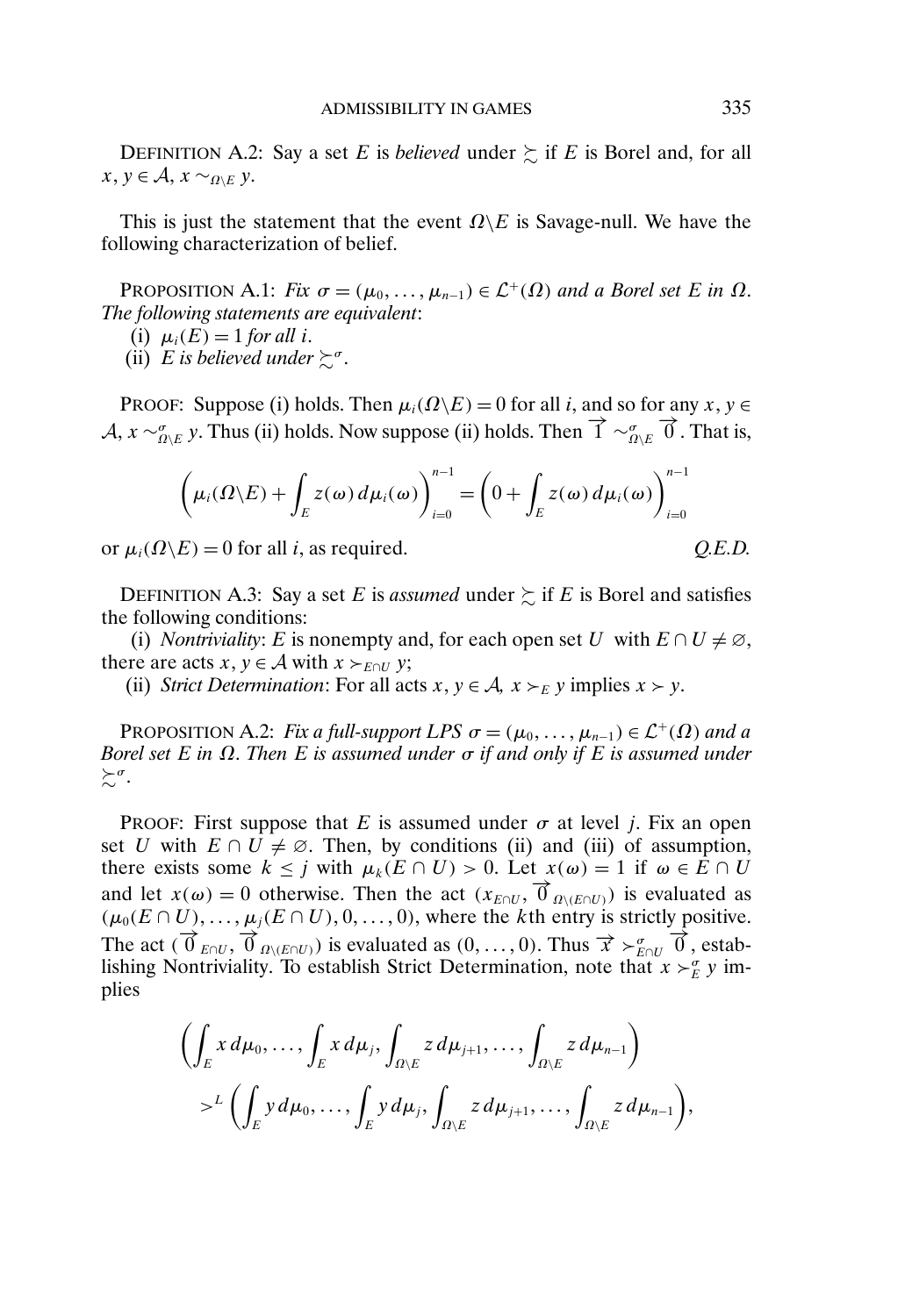so that certainly

$$
\left(\int_E x d\mu_0,\ldots,\int_E x d\mu_j,\int_{\Omega\setminus E} x d\mu_{j+1},\ldots,\int_{\Omega\setminus E} x d\mu_{n-1}\right) \\\quad>\n>^L \left(\int_E y d\mu_0,\ldots,\int_E y d\mu_j(\omega),\int_{\Omega\setminus E} y d\mu_{j+1},\ldots,\int_{\Omega\setminus E} y d\mu_{n-1}\right).
$$

Thus  $x \succ^{\sigma} y$ , establishing Strict Determination.

Next, suppose E is assumed under  $\succsim^{\sigma}$ . We want to show that E is assumed under  $\sigma$ . Condition (iii) of assumption is immediate from Nontriviality, so we will show that  $\sigma$  satisfies conditions (i) and (ii).

Assume  $\sigma$  fails conditions (i) and (ii) of assumption. There are three cases to consider.

CASE A.1— $\mu_i(E) = 0$  *for all i*: This contradicts Nontriviality.

CASE A.2— $\mu_i(E) = 0$  *and*  $\mu_h(E) = 1$  *where*  $h > i$ : Let  $U_i$  and  $U_h$  be Borel sets as in Definition [4.1](#page-15-0) (i.e., with  $\mu_i(U_i) = 1$  and, for  $i \neq k$ ,  $\mu_i(U_k) = 0$ , and similarly for  $h$ ). Define

$$
x(\omega) = \begin{cases} 1, & \text{if } \omega \in E \cap U_h, \\ 0, & \text{otherwise,} \end{cases}
$$

$$
y(\omega) = \begin{cases} 1, & \text{if } \omega \in U_i \backslash E, \\ 0, & \text{otherwise.} \end{cases}
$$

Acts x and  $(x_E, \overrightarrow{0}_{\Omega \setminus E})$  are evaluated as  $(0, \ldots, 0, 1, 0, \ldots, 0)$ , where the 1 corresponds to  $\mu_h$ . (Here, we use  $\mu_k(U_h) = 0$  for all  $k \neq h$ .) Act y is evaluated as  $(0, \ldots, 0, 1, 0, \ldots, 0)$ , where the 1 corresponds to  $\mu_i$ , while act  $(y_E, \vec{\theta}_{\Omega_E})$ is evaluated as  $(0, \ldots, 0)$ . Thus  $x \succ_E^{\sigma} y$ . But since  $h > i$ ,  $y \succ^{\sigma} x$ , contradicting Strict Determination.

CASE A.3— $0 < \mu_i(E) < 1$  *for some i*: Let  $U_i$  be a Borel set as in Definition [4.1](#page-15-0) and define

$$
x(\omega) = \begin{cases} \mu_i(U_i \setminus E), & \text{if } \omega \in E \cap U_i, \\ 0, & \text{otherwise,} \end{cases}
$$

$$
y(\omega) = \begin{cases} 1, & \text{if } \omega \in U_i \setminus E, \\ 0, & \text{otherwise.} \end{cases}
$$

Acts x and  $(x_E, \overrightarrow{0}_{\Omega \setminus E})$  are evaluated as

$$
(0,\ldots,0,\mu_i(U_i\backslash E)\mu_i(E\cap U_i),0,\ldots,0),
$$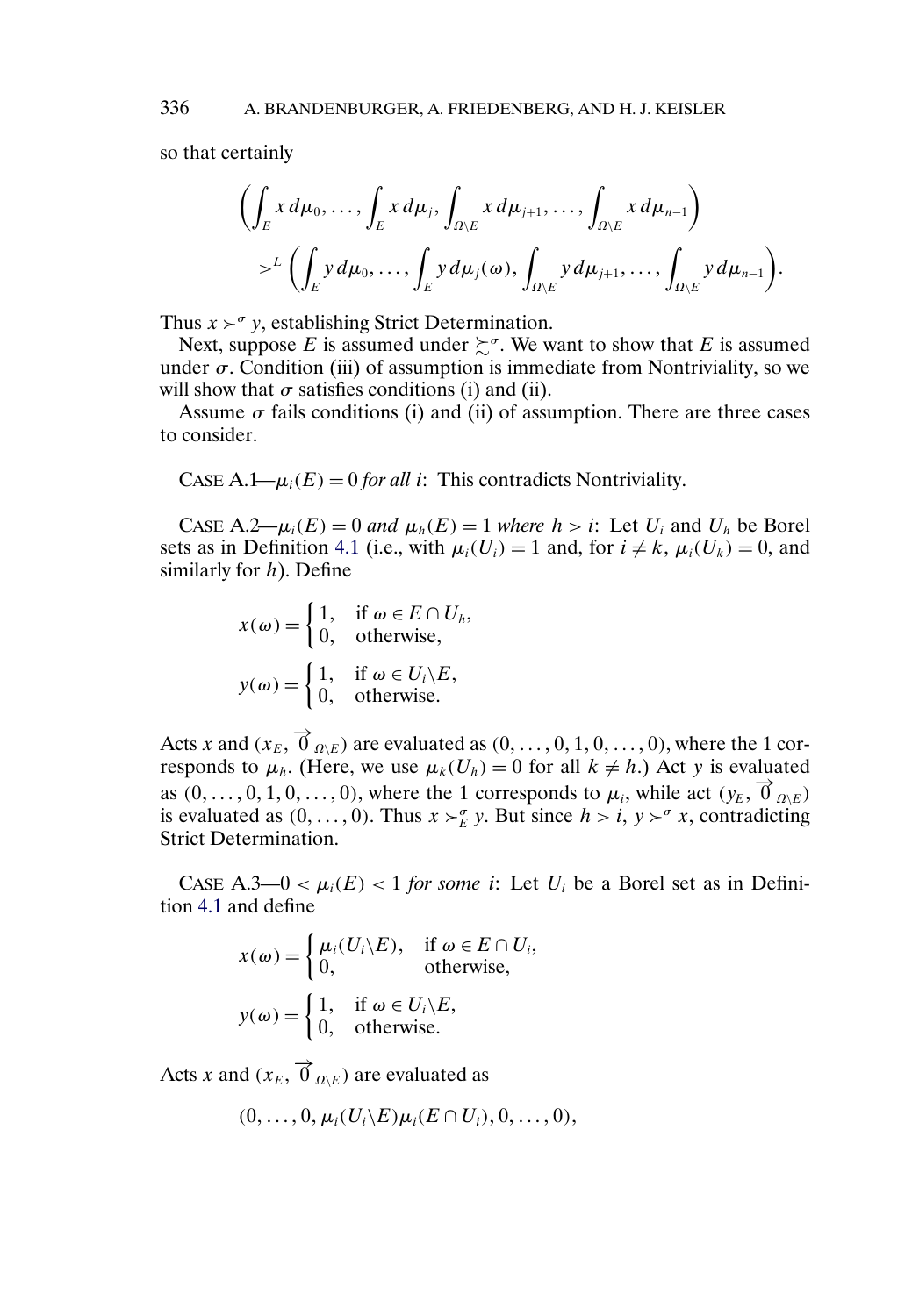where the nonzero entry corresponds to  $\mu_i$ . This entry is indeed nonzero, since  $1 > \mu_i(E) > 0$  implies  $\mu_i(U_i \backslash E) > 0$  and  $\mu_i(E \cap U_i) > 0$ . Act y is evaluated as

$$
(0,\ldots,0,\mu_i(U_i\backslash E),0,\ldots,0),
$$

where the nonzero entry corresponds to  $\mu_i$ . This entry is indeed nonzero, since  $1 > \mu_i(E)$ . The act  $(y_E, \overrightarrow{0}_{\Omega \setminus E})$  is evaluated as  $(0, \ldots, 0)$ . Thus  $x \succ_E^e y$ . But since  $1 > \mu_i(E \cap U_i)$ ,  $y > \sigma x$ , contradicting Strict Determination.

*Q.E.D.*

COROLLARY A.1: *Fix a full-support LPS* $\sigma = (\mu_0, ..., \mu_{n-1}) \in \mathcal{L}^+(\Omega)$  and a *Borel set E in Ω. If E is believed under*  $\succsim$ <sup>*σ*</sup>, then *E satisfies Nontriviality and Strict Determination*.

We conclude by mentioning the relationship between this axiomatization and BBD's [\(1991a\)](#page-45-0) axiomatization. Fix a finite state space and suppose  $\succsim$  is represented by a full-support LPS. Impose BBD's Axiom 5' (i.e., their fullsupport condition). BBD then says that  $E$  is infinitely more likely than not-E if E is nonempty and, for all acts  $x, y, w, z, x \succ_E y$  implies  $(x_E, w_{\Omega \setminus E})$  $(y_E, z_{\Omega \setminus E})$ . (See their Definition 5.1.) It is easily checked that E is infinitely more likely than  $\Omega \backslash E$ , in the sense of BBD, if and only if Nontriviality and Strict Determination hold.

In BBD, Axiom 5' is needed to ensure that their Definition 5.1 carries the intended interpretation. (Without it, there might be no x, y with  $x \succ_E y$ , i.e., each measure in the LPS could assign zero probability to  $E$ .) Nontriviality plays an analogous role in our formulation.

Suppose  $\succsim$  is represented by a full-support LPS  $\sigma$ . Fix an event E. In the context of a finite state space, Corollary 5.1 in BBD shows that  $\succsim$  satisfies Nontriviality and Strict Determination if and only if  $\sigma$  satisfies conditions (i) and (ii) of assumption. For a finite state space and a full-support LPS, an event satisfies conditions (i) and (ii) of assumption if and only if it satisfies conditions (i)–(iii) of assumption. Proposition [A.2](#page-29-0) extends this result to infinite spaces.

#### APPENDIX B: PROOFS FOR SECTIONS [5](#page-15-0) AND [6](#page-17-0)

This appendix provides proofs that relate to the definition and properties of assumption.

PROOF OF PROPOSITION [5.1:](#page-16-0) Suppose E is assumed under  $\sigma$  at level *j*. Condition (a) of Definition [5.1](#page-16-0) follows immediately from condition (iii) of assumption. Next, suppose F is part of E and G is part of  $\Omega \backslash E$ . Suppose further that  $\mu_i(F) > 0$  and  $\mu_k(G) > 0$ . Then, by conditions (i) and (ii) of assumption,  $i \leq j < k$  as required.

For the converse, suppose conditions (a) and (b) of Definition [5.1](#page-16-0) hold. By condition (b), whenever  $\mu_i(E) > 0$  and  $\mu_k(\Omega \backslash E) > 0$ , we have that  $i <$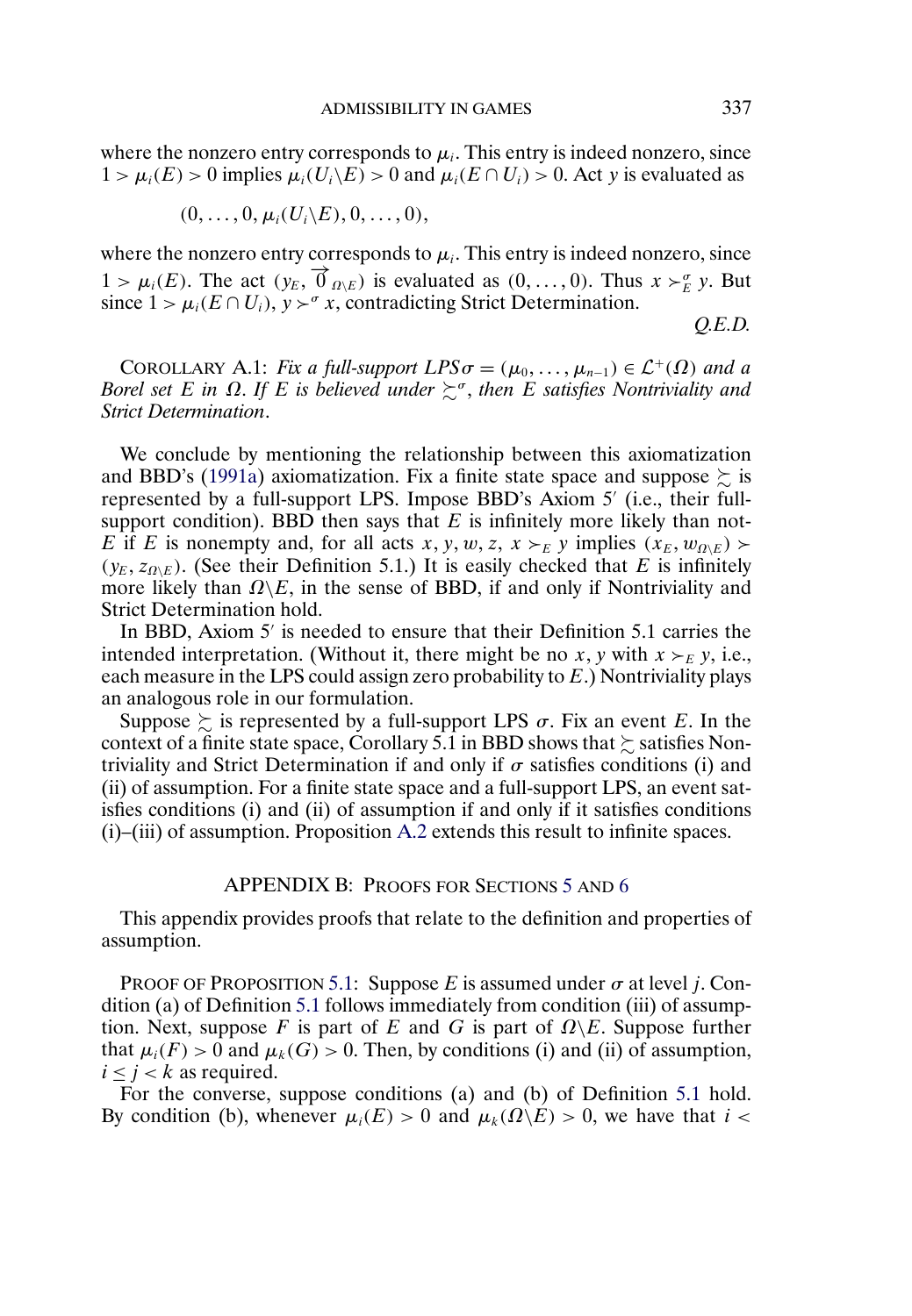<span id="page-32-0"></span>k. Moreover, by condition (a), there is some i with  $\mu_i(E) > 0$ . This establishes that there is some  $j$  satisfying conditions (i) and (ii) of assumption. Condition (iii) of assumption is immediate from condition (a) of Definition [5.1.](#page-16-0) *Q.E.D.*

It will be useful to have the following characterization of assumption.

LEMMA B.1: *Fix a full-support LPS*  $\sigma \in \mathcal{L}^+(\Omega)$  *and an event E. Then E is*  $a$ ssumed under  $\sigma = (\mu_0, \dots, \mu_{n-1})$  at level j if and only if there is some j so that σ *satisfies conditions* (i) *and* (ii) *plus the following condition*:

(iii')  $E \subseteq \bigcup_{i \leq j} \mathrm{Supp} \mu_i$ .

PROOF: First suppose that E is assumed under  $\sigma$  at level j. We will show that  $\sigma$  also satisfies (iii'). Consider the open set

$$
U = \Omega \setminus \bigcup_{i \leq j} \operatorname{Supp} \mu_i.
$$

If  $U \cap E \neq \emptyset$ , then  $\mu_i(U \cap E) > 0$  for some *i*. By condition (ii) of assumption,  $i \leq j$ . This implies that, for some  $i \leq j$ ,  $\mu_i(U) > 0$  and so  $U \cap \text{Supp}\,\mu_i \neq \emptyset$ , a contradiction. This says  $U \cap E = \emptyset$  and so  $E \subseteq \bigcup_{i \leq j} \text{Supp}\,\mu_i$ , as required.

Next suppose that there is some j so that  $\sigma$  satisfies conditions (i) and (ii), and also (iii'). We will show that it satisfies condition (iii). Let  $U$  be an open set with  $U \cap E \neq \emptyset$ . By condition (iii'), for each  $\omega \in U \cap E$ , there is some  $i \leq j$  with  $\omega \in \text{Supp}\,\mu_i$ . Since U is an open neighborhood of  $\omega$ ,  $\mu_i(U) > 0$ . By condition (i) of assumption,  $\mu_i(E \cap U) = \mu_i(U) > 0$ , as required.  $Q.E.D.$ 

We now turn to establish properties of the assumption operator.

PROOF OF PROPERTY [6.1—](#page-17-0)Convexity: Let  $\sigma = (\mu_0, \dots, \mu_{n-1})$ , and fix events E and F that are assumed under  $\sigma$  at level j. Fix also a Borel set G with  $E \cap F \subseteq G \subseteq E \cup F$ . We will show that G is also assumed under  $\sigma$  at level j.

First fix  $i \leq j$  and note that  $\mu_i(E) = \mu_i(F) = 1$ . So certainly  $\mu_i(E \cap F) = 1$ . Since  $E \cap F \subseteq G$ ,  $\mu_i(G) = 1$ , establishing property (i) of assumption. Next fix  $i>j$ . Note that  $\mu_i(E) = \mu_i(F) = 0$  and so  $\mu_i(E \cup F) = 0$ . Since  $G \subseteq E \cup F$ ,  $\mu_i(G) = 0$ , establishing property (ii) of assumption. Finally, since E and F are assumed under  $\sigma$  at level j, Lemma B.1 says  $E \cup F \subseteq \bigcup_{i \leq j} \text{Supp}\,\mu_i$ . So using the fact that  $G \subseteq E \cup F$  and Lemma B.1, G is assumed under  $\sigma$ . Q.E.D.

PROOF OF PROPERTY [6.2—](#page-17-0)Closure: Let  $\sigma = (\mu_0, \dots, \mu_{n-1})$  and suppose E is assumed under  $\sigma$  at level j. Then  $\overline{E} = \bigcup_{i \leq j} \text{Supp}\,\mu_i$ . To see this, note that Lemma B.1 says that  $E \subseteq \bigcup_{i \leq j} \text{Supp}\,\mu_i$ . Since  $\bigcup_{i \leq j} \text{Supp}\,\mu_i$  is closed,  $\overline{E}\subseteq \bigcup_{i\leq j} \mathop{\rm Supp} \mu_i.$  Moreover, for all  $i\leq j,$   $\mu_i(\overline{E})=1$  so that  $\bigcup_{i\leq j} \mathop{\rm Supp} \mu_i\subseteq \overline{E}.$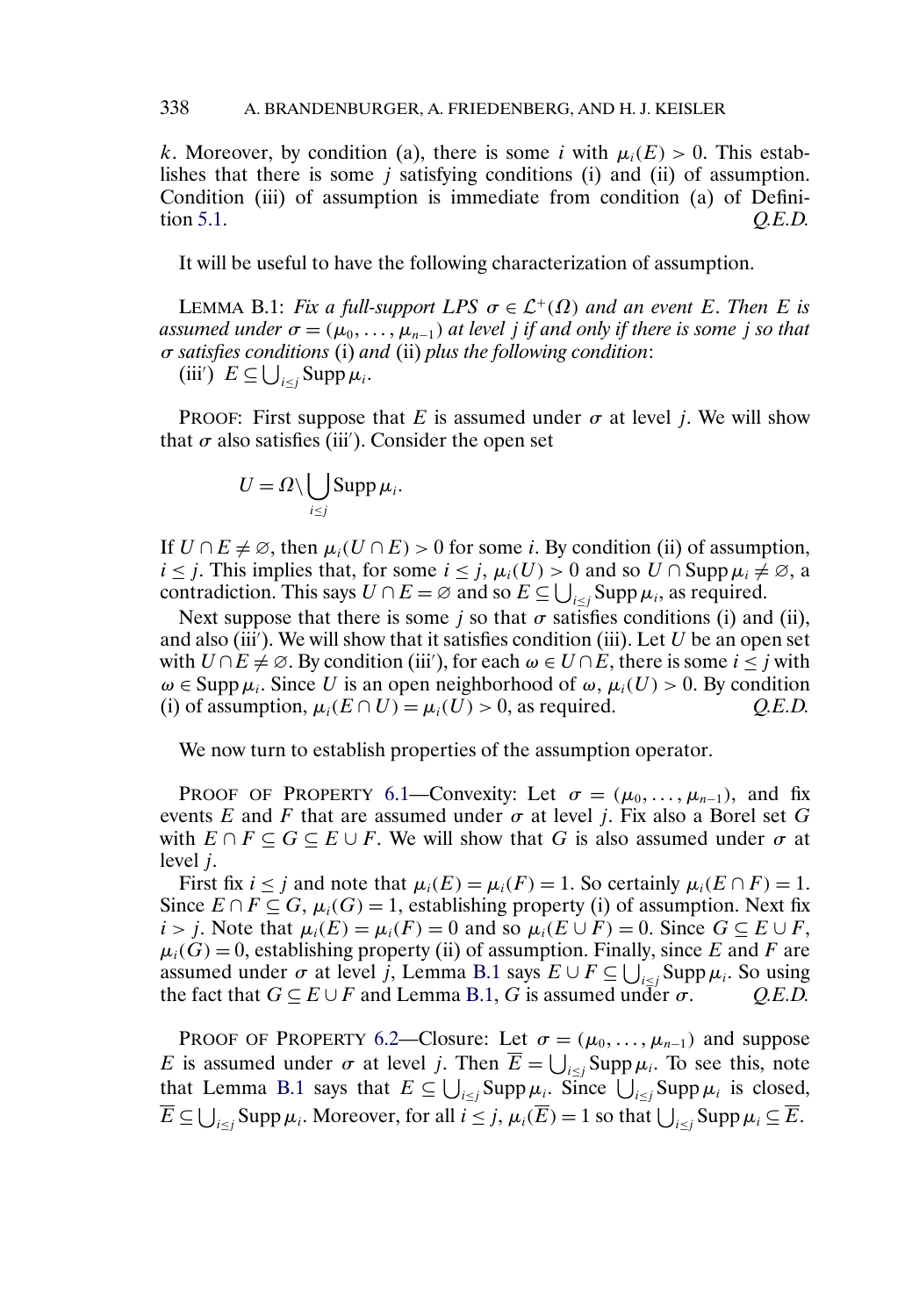<span id="page-33-0"></span>If F is also assumed under  $\sigma$  at level j, then it is immediate that  $\overline{E} = \overline{F}$ . If F is assumed under  $\sigma$  at level  $k > j$ , then  $\overline{E} \subseteq \overline{F}$ , since  $\bigcup_{i \leq j} \text{Supp}\,\mu_i \subseteq$  $\bigcup_{i\leq k}$  Supp  $\mu_i$ .  $Q.E.D.$ 

PROOF OF PROPERTY [6.3—](#page-18-0)Conjunction and Disjunction: We will only prove the Conjunction property. The proof of the Disjunction property is similar.

Let  $\sigma = (\mu_0, \dots, \mu_{n-1})$ . For each m,  $E_m$  is assumed under  $\sigma$  at some level  $j_m$ . Let  $j_M = \min\{j_m : m = 1, 2, \ldots\}$ . Then, for each  $m, \mu_i(E_m) = 1$  for all  $i \leq$  $j_M$ . Thus  $\mu_i(\bigcap_m \tilde{E}_m) = 1$  for all  $i \le j_M$ . Also,  $\mu_i(E_M) = 0$  for all  $i > j_M$ . Then certainly  $\mu_i(\bigcap_{m=1}^{m} E_m) = 0$  for all  $i > j_M$ . This establishes conditions (i) and (ii) of Proposition [5.1](#page-16-0) (for  $j = j<sub>M</sub>$ ). Finally, using the fact that  $E<sub>M</sub>$  is assumed at level  $j_M$  and Lemma [B.1,](#page-32-0)

$$
\bigcap_{m} E_m \subseteq E_M \subseteq \bigcup_{i \le j_M} \operatorname{Supp} \mu_i.
$$

Again using Lemma [B.1,](#page-32-0) this establishes condition (iii) of Proposition [5.1.](#page-16-0) *Q.E.D.*

## APPENDIX C: PROOFS FOR SECTION [7](#page-18-0)

In what follows, we will need to make use of the following characterizations of full support.

LEMMA C.1: *A sequence*  $\sigma = (\mu_0, \dots, \mu_{n-1}) \in \mathcal{N}(\Omega)$  has full support if and *only if, for each nonempty open set* U, *there is an i with*  $\mu_i(U) > 0$ .

PROOF: Fix a sequence  $\sigma = (\mu_0, ..., \mu_{n-1}) \in \mathcal{N}(\Omega)$  which does not have full support. Then  $U = \Omega \setminus \bigcup_{i \leq n} \text{Supp }\mu_i$  is nonempty. The set U is open and  $\mu_i(U) = 0$  for all i. For the converse, fix a full-support sequence  $\sigma =$  $(\mu_0, \dots, \mu_{n-1}) \in \mathcal{N}(\Omega)$  and a nonempty open set U. Since  $\sigma$  has full support,  $U \cap \text{Supp}\,\mu_i \neq \emptyset$  for some i. Then  $(\Omega \backslash U) \cap \text{Supp}\,\mu_i$  is closed and strictly contained in Supp  $\mu_i$ , so that  $\mu_i((\Omega \backslash U) \cap \text{Supp}\,\mu_i) < 1$ . From this,  $\mu_i(U) > 0$ , as required. *Q.E.D.*

In the next three lemmas, Borel without qualification means Borel in  $\mathcal{N}(\Omega)$ . We make repeated use of the following facts:

(i) There is a countable open basis  $E_1, E_2, \ldots$  for  $\Omega$ .

(ii) For each Borel set B in  $\Omega$  and  $r \in [0, 1]$ , the set of  $\mu$  such that  $\mu(B) > r$ is Borel in  $\mathcal{M}(\Omega)$ .

(iii) For each Borel set Y in  $\mathcal{M}(\Omega)$  and each k, the set of  $\sigma = (\mu_0, \dots, \mu_{n-1})$ in  $\mathcal{N}(\Omega)$  such that  $n > k$  and  $\mu_k \in Y$  is Borel.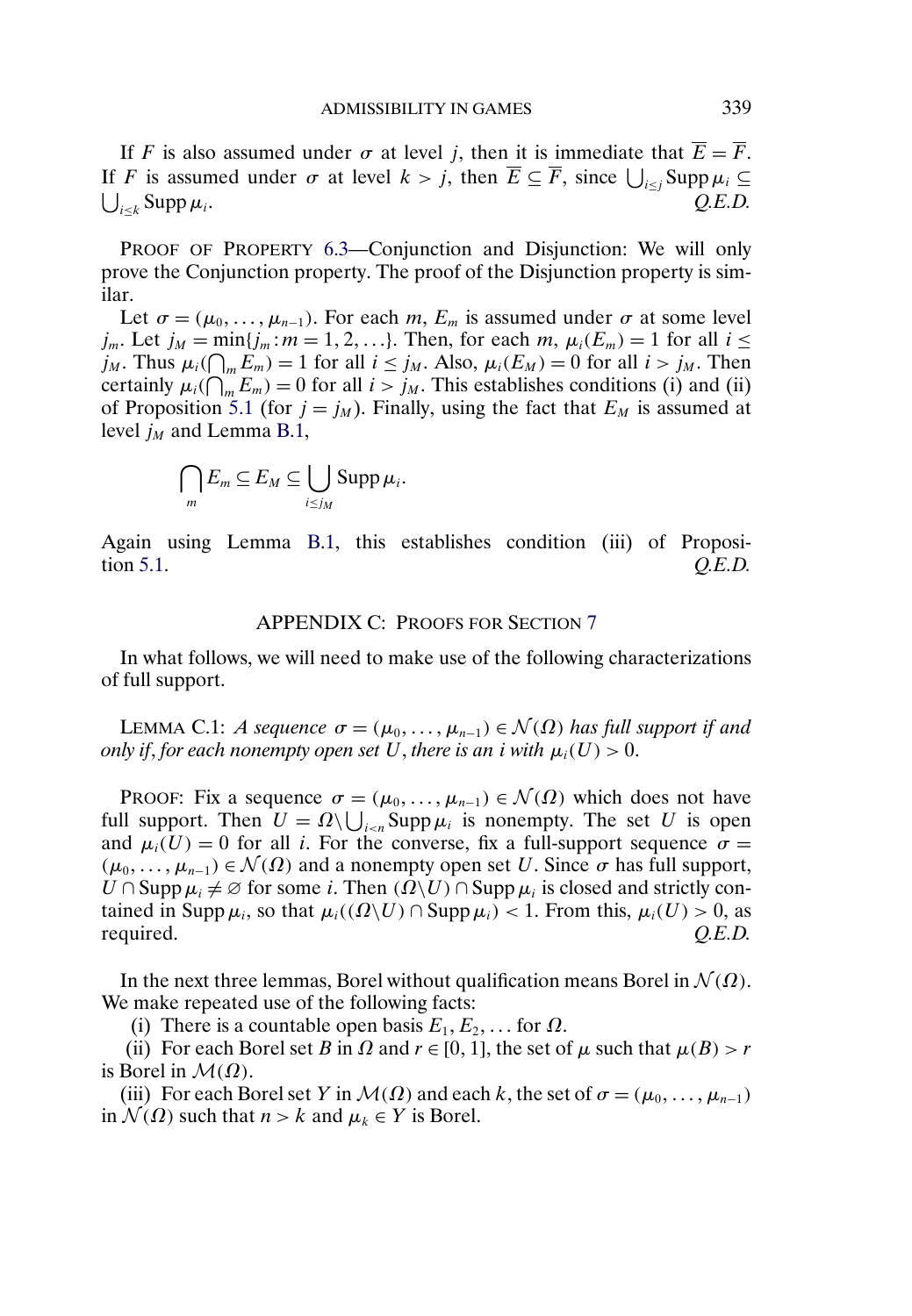<span id="page-34-0"></span>Fact (i) follows from the assumption that  $\Omega$  is separable. Fact (ii) says that the function  $\mu \mapsto \mu(B)$  is Borel, which follows from Kechris [\(1995,](#page-46-0) Theorem 17.24). Fact (iii) follows from the continuity of the projection function  $\sigma \mapsto \mu_k$  from  $\mathcal{N}(\Omega)$  to  $\mathcal{M}(\Omega)$ .

Let  $\mathcal{N}_n(\Omega)$  be the set of all  $\sigma$  in  $\mathcal{N}(\Omega)$  of length *n*, and define  $\mathcal{N}_n^+(\Omega)$ ,  $\mathcal{L}_n(\Omega)$ , and  $\mathcal{L}_n^+(\Omega)$  analogously.

LEMMA C.2: *Fix*  $n \in \mathbb{N}$ . *For any Polish space*  $\Omega$ , *the sets*  $\mathcal{N}_n(\Omega)$ ,  $\mathcal{N}_n^+(\Omega)$ ,  $\mathcal{L}_n(\Omega)$ , and  $\mathcal{L}_n^+(\Omega)$  are Borel.

PROOF: In this proof,  $\sigma = (\mu_0, \dots, \mu_{n-1})$  varies over  $\mathcal{N}_n(\Omega)$ . Recall that if  $\sigma \in \mathcal{N}_n(\Omega)$  and  $\tau \in \mathcal{N}(\Omega) \backslash \mathcal{N}_n(\Omega)$ , then  $\sigma$  has distance 1 from  $\tau$ . Thus  $\mathcal{N}_n(\Omega)$ is open and hence Borel.

By Lemma [C.1](#page-33-0) and fact (i), a sequence  $\sigma \in \mathcal{N}_n(\Omega)$  has full support if and only if, for each basic open set  $E_i$ , there exists  $j < n$  such that  $\mu_i(E_i) > 0$ . By facts (ii) and (iii), for each i and j the set of  $\sigma$  such that  $\mu_i(E_i) > 0$  is Borel. Therefore,  $\mathcal{N}_n^+(\Omega)$  is Borel.

Write  $\mu \perp \nu$  if there is a Borel set  $U \subseteq \Omega$  such that  $\mu(U) = 1$  and  $\nu(U) = 0$ . It is easy to see that mutual singularity holds for an element  $\sigma \in \mathcal{N}_n(\Omega)$  if and only if  $\mu_i \perp \mu_j$  for all  $i < j$ . To prove that  $\mathcal{L}_n(\Omega)$  is Borel, it suffices to prove that for each  $i < j$ , the set of  $\sigma$  such that  $\mu_i \perp \mu_j$  is Borel. Note that  $\mu_i \perp \mu_j$  if and only if for each m, there is an open set V such that  $\mu_i(V) = 1$  and  $\mu_j(V) < \frac{1}{m}$ . By fact (i), this in turn holds if and only if for each  $m$  there exists  $k$  such that  $\mu_i(E_k) > 1 - \frac{1}{m}$  and  $\mu_j(E_k) < \frac{1}{m}$ . By facts (ii) and (iii), the set of  $\sigma$  such that  $\mu_i(E_k) > 1 - \frac{1}{m}$  is Borel, and the set of  $\sigma$  such that  $\mu_j(E_k) < \frac{1}{m}$  is Borel. The set of  $\sigma$  such that  $\mu_i \perp \mu_j$  is a Borel combination of these sets, and hence is Borel, as required. Thus  $\mathcal{L}_n(\Omega)$  is Borel.

Since  $\mathcal{L}_n^+(\Omega)$  is the intersection of the Borel sets  $\mathcal{N}_n^+(\Omega)$  and  $\mathcal{L}_n(\Omega)$ , it is also Borel.  $Q.E.D.$ 

COROLLARY C.1: *For any Polish space*  $\Omega$ , *the sets*  $\mathcal{N}^+(\Omega)$ ,  $\mathcal{L}(\Omega)$ , *and*  $\mathcal{L}^+(\Omega)$ *are Borel*.

PROOF: Each  $\mathcal{N}_n^+(\Omega)$  is Borel and  $\mathcal{N}^+(\Omega) = \bigcup_n \mathcal{N}_n^+(\Omega)$ . Likewise for  $\mathcal{L}(\Omega)$ and  $\mathcal{L}^+(\Omega)$ .  $Q.E.D.$ 

LEMMA C.3: *For each Polish space* Ω *and Borel set* E *in* Ω, *the set of* σ ∈  $\mathcal{L}^+(\Omega)$  *such that* E *is assumed under*  $\sigma$  *is Borel.* 

PROOF: Fix n and  $j < n$ . By fact (ii), the sets of  $\mu$  such that  $\mu(E) = 1$  and such that  $\mu(E) = 0$  are Borel in  $\mathcal{M}(\Omega)$ . Therefore, by fact (iii) and Corollary C.1, the set of  $\sigma = (\mu_0, \dots, \mu_{n-1}) \in \mathcal{L}_n^+(\Omega)$  such that conditions (i) and (ii) in Proposition [5.1](#page-16-0) hold is Borel. Let  $\{d_0, d_1, ...\}$  be a countable dense subset of E. For each k and  $\mu \in \mathcal{M}(\Omega)$ , we have  $d_k \in \text{Supp}\,\mu$  if and only if  $\mu(B) > 0$  for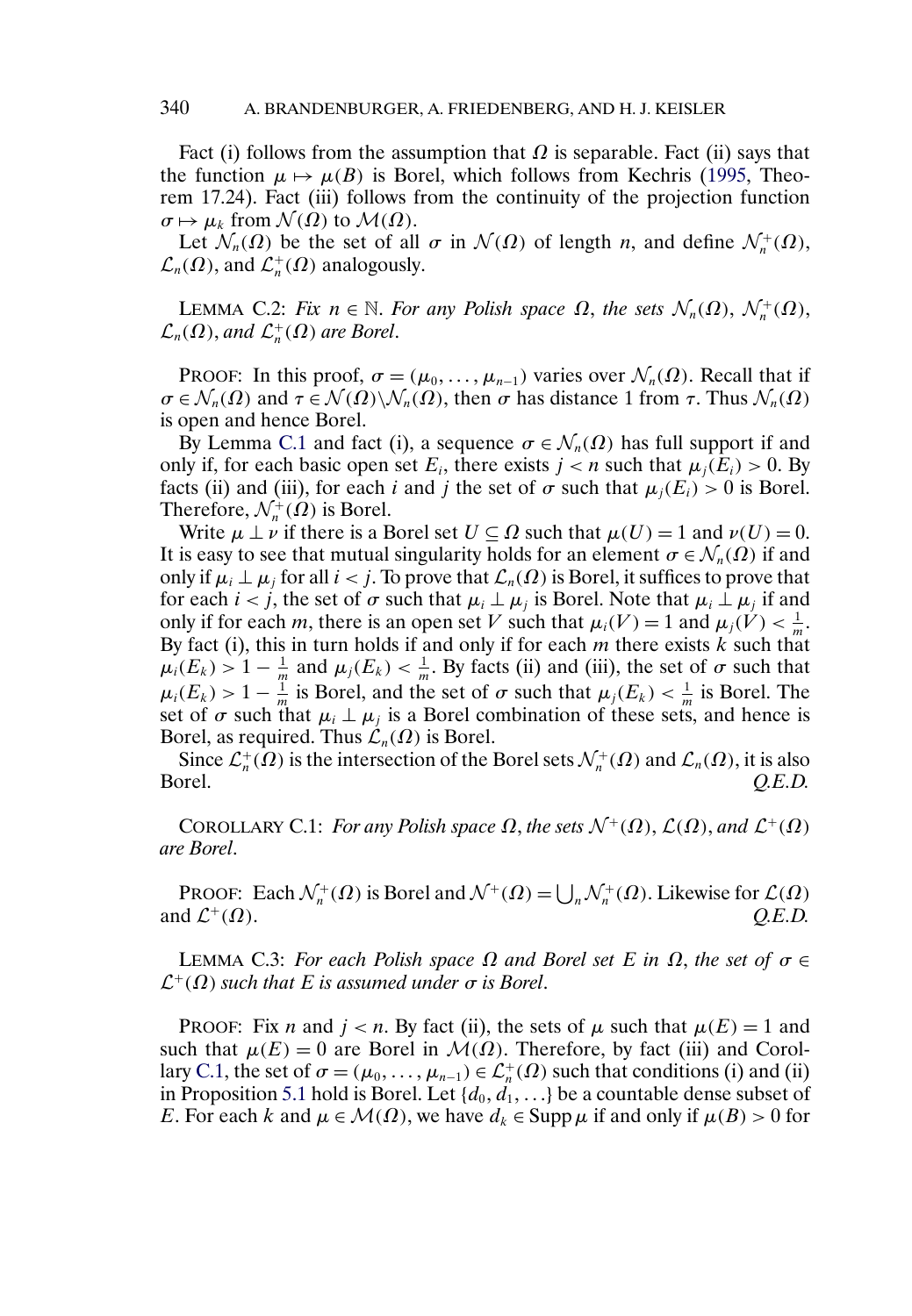<span id="page-35-0"></span>every open ball B with center  $d_k$  and rational radius. Then by fact (ii), the set of  $\mu$  such that  $d_k \in \text{Supp }\mu$  is Borel in  $\mathcal{M}(\Omega)$ . We have  $E \subseteq \bigcup_{i \leq j} \text{Supp }\mu_i$  if and only if  $d_k \in \bigcup_{i \leq j} \text{Supp } \mu_i$  for all  $k \in \mathbb{N}$ . Therefore, the set of  $\sigma \in \mathcal{L}_n^+(\Omega)$  with  $E \subseteq \bigcup_{i \leq j} \text{Supp } \overline{\mu}_i$  is Borel. By Lemma [B.1,](#page-32-0) the set of  $\sigma \in \mathcal{L}^+(\Omega)$  such that E is  $\alpha$  assumed under  $\sigma$  is Borel.  $Q.E.D.$ 

LEMMA C.4: *For each* m: (i)  $R_m^a = R_1^a \cap [S^a \times \bigcap_{i < m} A^a(R_i^b)].$ 

(ii)  $R_m^a$  *is Borel in*  $S^a \times T^a$ .

PROOF: Part (i) is immediate.

Part (ii) is by induction. For  $m = 1$ , first note that since  $\lambda^a$  is Borel mea-surable, Lemma [C.2](#page-34-0) says that for each n the set  $(\lambda^a)^{-1}(\mathcal{L}_n^+(S^b \times T^b))$  is Borel in  $T^a$ . From Definition [7.4,](#page-19-0) for each  $s^a \in S^a$  there is a finite Boolean combination C of linear equations in  $n \cdot |S^b|$  variables such that whenever  $\lambda^a(t^a)$  =  $(\mu_0, \dots, \mu_{n-1}) \in \mathcal{L}_n^+(S^b \times T^b)$ , the pair  $(s^a, t^a)$  is rational if and only if C holds for  $\{\text{marg}_{S^b} \mu_i(s^b) : i < n, s^b \in S^b\}$ . Since  $S^a$  and  $S^b$  are finite, this shows that  $R_1^a$ is Borel in  $S^a \times T^a$ .

Assume the result holds for all  $i \leq m$ . Then, by Lemma [C.3,](#page-34-0) for each  $i \leq m$ ,  $A^a(R_i^b)$  is Borel in  $T^a$ . So  $R_{m+1}^a$  is Borel. *Q.E.D. Q.E.D.* 

PROOF OF PROPOSITION [7.1:](#page-20-0) (i) Start with a type structure  $\langle S^a, S^b, T^a, T^b, \rangle$  $\kappa^a$ ,  $\kappa^b$ ). The case that  $S^b \times T^b$  is a singleton is trivial, so we may assume that it is not. Pick any  $\sigma \in \mathcal{L}(S^b \times T^b)$  which does not have full support. Define  $\lambda^a(t^a)$  =  $\kappa^a(t^a)$  if  $\kappa^a(t^a) \in \mathcal{L}^+(S^b \times T^b)$  and  $\lambda^a(t^a) = \sigma$  otherwise. Since  $\mathcal{L}^+(S^b \times T^b)$  is Borel,  $\lambda^a$  is a Borel map. Define  $\lambda^b$  similarly.

(ii) It is clear from the definitions that the two structures have the same rationality sets  $R_1^a$  and  $R_1^b$ . By induction, they also have the same sets  $R_m^a$  and  $R_m^b$ . Types associated with the  $R_m^a$  and  $R_m^b$  sets are all associated with full-support LPS's, so that only assumption by full-support LPS's is involved. *Q.E.D.*

PROOF OF PROPOSITION [7.2:](#page-21-0) Let  $T^a$  and  $T^b$  be the Baire space—that is, the metric space  $\mathbb{N}^{\mathbb{N}}$  with the product metric, where  $\mathbb N$  has the discrete metric. There is a continuous surjection  $\lambda^a$  (resp.  $\lambda^b$ ) from  $T^a$  (resp.  $T^b$ ) onto any Polish space, in particular onto  $\overline{\mathcal{L}}(S^b \times T^b)$  (resp.  $\overline{\mathcal{L}}(S^b \times T^b)$ ). (See Kechris [\(1995,](#page-46-0) p. 13 and Theorem 7.9).) These maps give us a complete type structure. *Q.E.D.*

#### APPENDIX D: PROOFS FOR SECTION [8](#page-21-0)

LEMMA D.1: *Suppose*  $t^a$  *assumes*  $E \subseteq S^b \times T^b$  *at level j*, *where*  $\lambda^a(t^a)$  =  $(\mu_0, \ldots, \mu_{n-1})$ . *Then*  $\bigcup_{i \leq j}$  Supp marg<sub>s</sub> $\mu_i = \text{proj}_{S^b} E$ .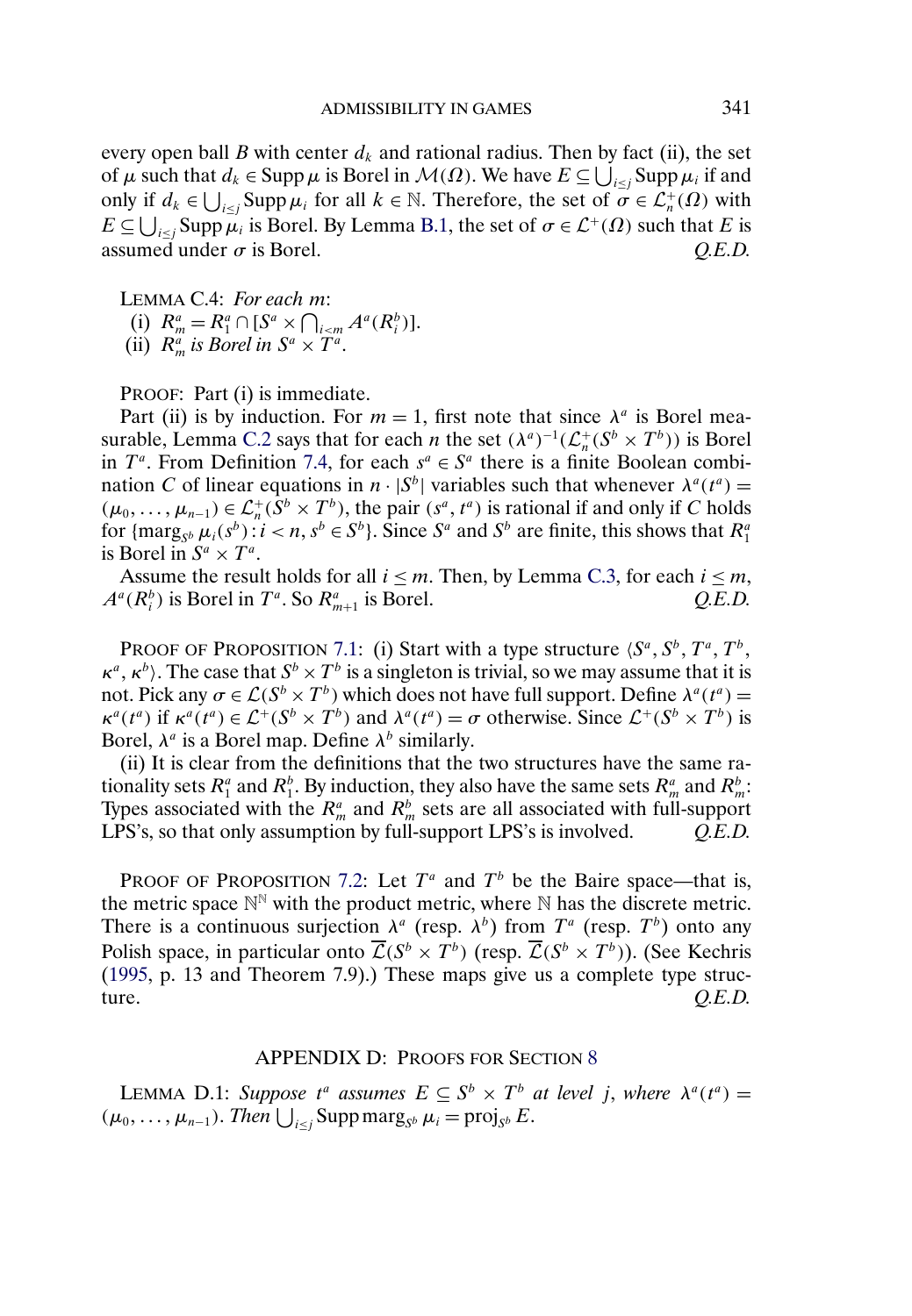<span id="page-36-0"></span>PROOF: Fix  $s^b \in \text{proj}_{S^b} E$ , that is,  $(s^b, t^b) \in E$  for some  $t^b$ . Then  $\{s^b\} \times T^b$  is an open neighborhood of  $(s^b, t^b)$ . So, by conditions (ii) and (iii) of Proposition [5.1,](#page-16-0) there is some  $i \le j$  with  $\mu_i(E \cap (\{s^b\} \times T^b)) > 0$ . Therefore,  $0 < \mu_i(\{s^b\} \times T^b) =$  $\arg_{\varsigma b} \mu_i(s^b)$  and hence  $s^b \in \text{Supp}\max_{\varsigma b} \mu_i$ . Next fix  $s^b \notin \text{proj}_{\varsigma b} E$ . Then  $\{s^b\} \times$  $T<sup>b</sup>$  is disjoint from E. But for each  $i \leq j$ , we have  $\mu_i(E) = 1$ , so  $\mu_i({s<sup>b</sup>} \times T<sup>b</sup>) =$  $\arg_{\varsigma_b} \mu_i(s^b) = 0$  and hence  $s^b \notin \text{Supp}\max_{\varsigma_b} \mu_i$ . *Q.E.D.* 

The next series of lemmas concerns the geometry of polytopes. We will first review some notions from geometry, then state the lemmas, then explain the connection between the geometric notions and games, then present some intuitive examples, and finally give the formal proofs of the lemmas.

Throughout this section, we will fix a finite set  $X = \{x_1, \ldots, x_n\} \subseteq \mathbb{R}^d$ . The *polytope* generated by X, denoted by P, is the closed convex hull of  $X$ —that is, the set of all sums  $\sum_{i=1}^{n} \lambda_i x_i$ , where  $\lambda_i \ge 0$  for each *i* and  $\sum_{i=1}^{n} \lambda_i = 1$ . The *affine hull* of P, denoted by  $aff(P)$ , is the set of all affine combinations of finitely many points in P—that is, the set of all sums  $\sum_{i=1}^{k} \lambda_i y_i$ , where  $y_1, \ldots, y_k \in P$ and  $\sum_{i=1}^{k} \lambda_i = 1$ . The *relative interior* of P, denoted by relint(P), is the set of all  $x \in \text{aff}(P)$  such that there is an open ball  $B(x)$  centered around x, with  $aff(P) \cap B(x) \subseteq P$ .

A *hyperplane* in  $\mathbb{R}^d$  is a set of the form  $H(u, \alpha) = \{x \in \mathbb{R}^d : \langle x, u \rangle = \alpha\}$  for some nonzero  $u \in \mathbb{R}^d$ . A hyperplane  $H(u, \alpha)$  *supports* a polytope P if  $\alpha =$  $\sup\{\langle x, u\rangle : x \in P\}$ . A *face* of P is either P itself or a set of the form  $H \cap P$ , where H is a hyperplane that supports P. If  $F \neq P$  is a face of P, we say F is a *proper face.* A face  $H \cap P$  is *strictly positive* if  $H = H(u, \alpha)$  for some  $(u, \alpha)$  such that each coordinate of  $u$  is strictly positive.

Given a point x in a polytope P, say the points  $x_1, \ldots, x_k \in P$  each *support*  $x \in P$  if there are  $\lambda_1, \dots, \lambda_k$ , with  $0 < \lambda_i \le 1$  for each  $i, \sum_{i=1}^k \lambda_i = 1$ , and  $x = \sum_{i=1}^k \lambda_i x_i$ . Write su $(x)$  for the set of points that support  $x \in P$ . (Note the slight  $\sum_{i=1}^{k} \lambda_i x_i$ . Write su(x) for the set of points that support  $x \in P$ . (Note the slight abuse of notation relative to that introduced before Definition [3.3.](#page-14-0))

Here are the lemmas we will need:

LEMMA D.2: *If F is a face of a polytope P and*  $x \in F$ *, then*  $su(x) \subseteq F$ *.* 

LEMMA D.3: *For each point* x *in a polytope* P, su(x) *is a face of* P.

LEMMA D.4: If x belongs to a strictly positive face of a polytope  $P$ , then  $su(x)$ *is a strictly positive face of* P.

We now give the interpretation of the geometric notions in game theory. Let d be the cardinality of the finite strategy set  $S^b$ . Each strategy  $s^a \in S^a$  corresponds to the point

$$
\overrightarrow{\pi}^a(s^a) = (\pi^a(s^a, s^b) : s^b \in S^b) \in \mathbb{R}^d.
$$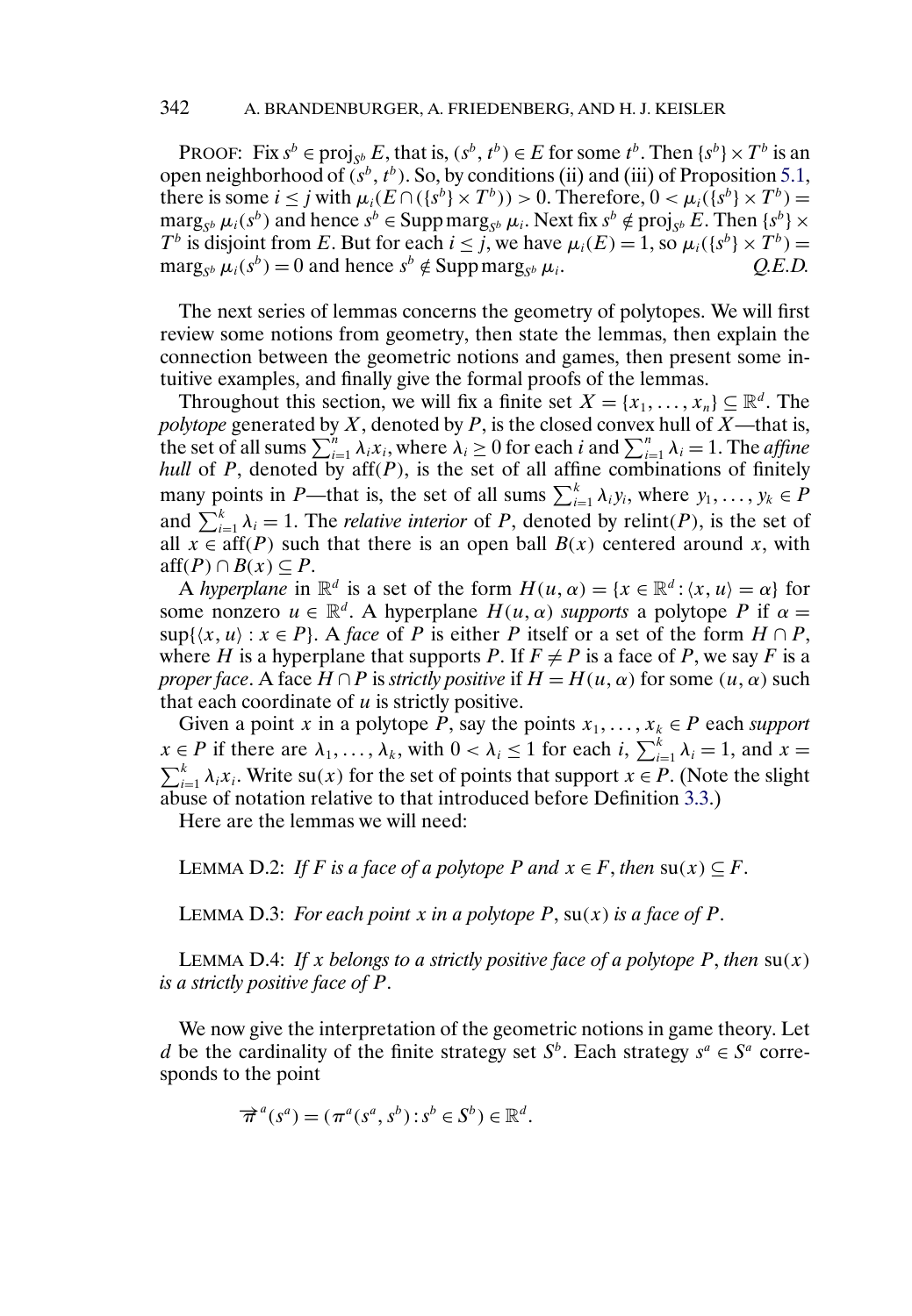For any probability measure  $\mu \in \mathcal{M}(S^a)$ ,  $\vec{\pi}^a(\mu)$  is the point

$$
\overrightarrow{\pi}^a(\mu) = \sum_{s^a \in S^a} \mu(s^a) \overrightarrow{\pi}^a(s^a).
$$

Notice that  $\vec{\pi}^a(\mu)$  is in the polytope P generated by the finite set  $\{\vec{\pi}^a(s^a): s^a \in$  $S^a$ .

Let us identify each probability measure  $\nu \in \mathcal{M}(S^b)$  with the point  $(\nu(s^b))$ :  $s^b \in S^b$ )  $\in \mathbb{R}^d$ . Then for each pair  $(\mu, \nu) \in \mathcal{M}(S^a) \times \mathcal{M}(S^b)$ ,  $\langle \vec{\pi}^a(\mu), \nu \rangle$  is the expected payoff to Ann. Thus, a pair  $(\mu, \nu)$  gives expected payoff  $\alpha$  to Ann if and only if  $\vec{\pi}^a(\mu)$  belongs to the hyperplane  $H(\nu, \alpha)$ . It follows that a set F is a strictly positive face of P if and only if there is a probability measure  $\nu$  with support  $\tilde{S}^b$  such that

$$
F = \{ \overrightarrow{\pi}^a(\mu) : \mu \in \mathcal{M}(S^a) \text{ is optimal under } \nu \}.
$$

Consider an admissible strategy  $s^a$ . By Lemma [3.1,](#page-14-0)  $\vec{\pi}^a(s^a)$  is optimal under some measure *v* with support  $S^b$ . That is,  $\vec{\pi}^a(s^a)$  belongs to some strictly posi-tive face of P. Lemma [D.4](#page-36-0) shows that  $su(\vec{\pi}^a(s^a))$  is a strictly positive face of P. So we can pick v so that, for every  $r^a \in S^a$ ,  $\vec{\pi}^a(r^a)$  is optimal under v if and only if  $\vec{\pi}^a(r^a) \in \text{su}(\vec{\pi}^a(s^a))$ . This is the fact we use in the proof of Theorem [8.1\(](#page-21-0)ii).

We next give some intuition for Lemmas [D.2–D.4.](#page-36-0) Let P be a tetrahedron, as in Figure [D.1.](#page-38-0) The point  $x^*$  is supported by the hyperplane  $H$ , and the corresponding face  $H \cap P$  is the shaded region shown. The set of points that support  $x^*$ , that is, the set su( $x^*$ ), is the line segment from  $x_2$  to  $x_4$ . Note that these points are also contained in the face  $H \cap P$ . The general counterpart of this is Lemma [D.2.](#page-36-0)

Now a converse. In Figure [D.1,](#page-38-0) the point  $x_3$  lies in  $H \cap P$ , but does not support  $x^*$ . However, we can tilt the hyperplane H to get a new supporting hyperplane H' as in Figure [D.2.](#page-38-0) Here,  $H' \cap P$  is the line segment from  $x_2$  to  $x_4$ , that is, exactly the set  $su(x^*)$ . The general counterpart is Lemma [D.3.](#page-36-0)

Consider another example in Figure [D.3.](#page-39-0) Here  $P$  is the line segment from  $(1,0)$  to  $(1,1)$ . Note that  $su((1,0)) = \{(1,0)\}$ . The hyperplane H supports  $(1, 0)$ , and  $H \cap P = P$ . We can tilt the hyperplane to get H', where  $H' \cap P =$  $\{(1,0)\}$  (in accordance with Lemma [D.3\)](#page-36-0). But note that we cannot do this if we require the hyperplane to be nonnegative. (Indeed,  $H$  is the unique nonnegative hyperplane supporting (1- 0).) Intuitively, though, we will have room to tilt the hyperplane and maintain nonnegativity—in fact, strict positivity—if the original hyperplane is strictly positive. This is Lemma [D.4.](#page-36-0)

We now turn to the proofs of Lemmas [D.2–D.4.](#page-36-0)

PROOF OF LEMMA [D.2:](#page-36-0) Fix a face F that contains x. If  $F = P$ , then certainly su(x)  $\subseteq$  F. If  $F \neq P$ , there is a hyperplane  $H = H(u, \alpha)$  that supports P with  $F = H \cap P$ . Fix  $y \in su(x)$ . Then there are  $x_1, \ldots, x_k \in P$  and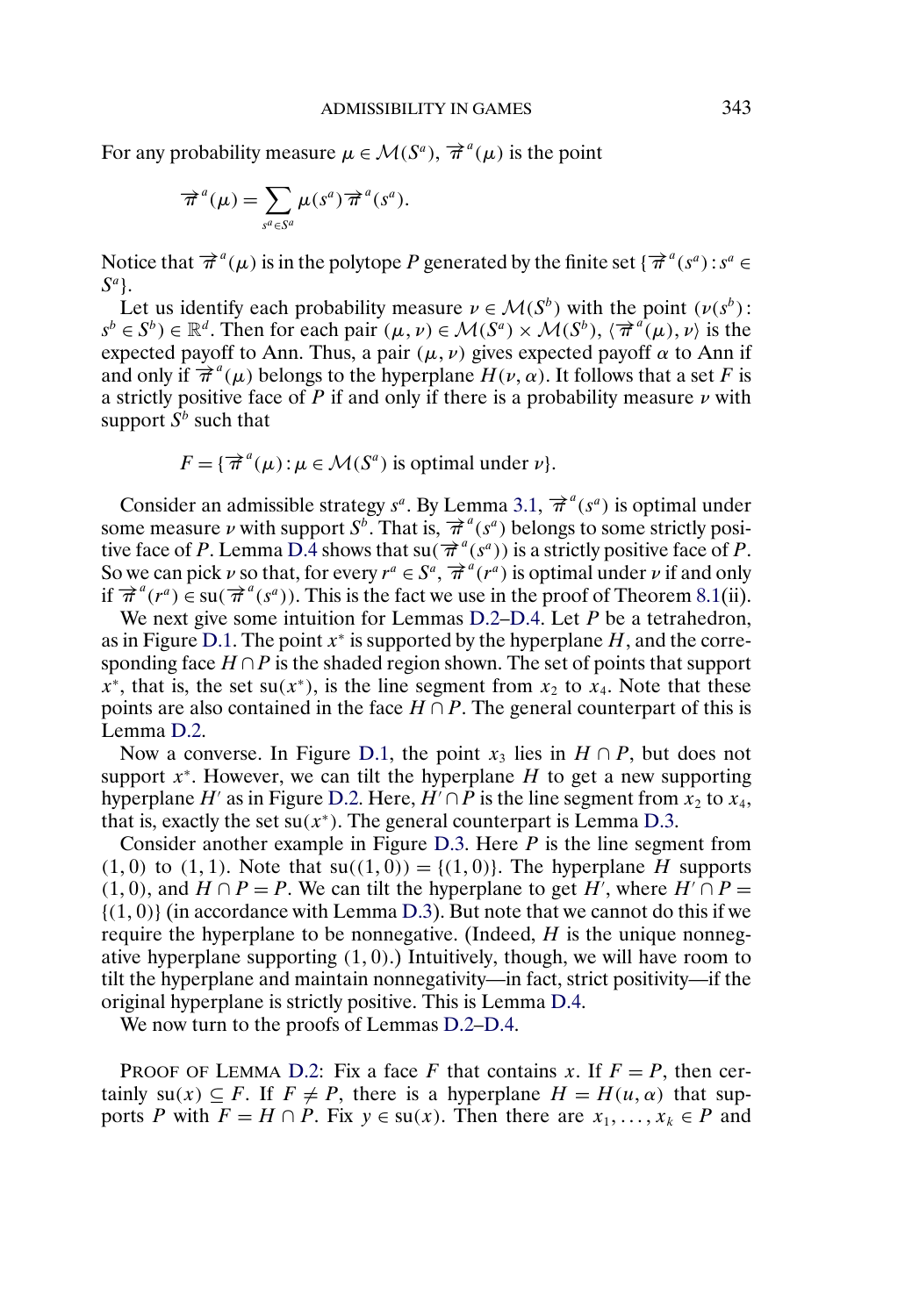<span id="page-38-0"></span>

FIGURE D.1.

 $\lambda_1, \ldots, \lambda_k$  with  $0 < \lambda_i \leq 1$  for each  $i, \sum_{i=1}^k \lambda_i = 1, y = x_1$ , and  $x = \sum_{i=1}^k \lambda_i x_i$ . Let  $z = \sum_{i=2}^{k} (\lambda_i/(1 - \lambda_1))x_i$  and note that  $z \in P$ , since P is convex. Also note that  $x = \lambda_1 y + (1 - \lambda_1)z$ ; that is, x lies on the line segment from y to z. Since  $x \in H$  and  $y, z \in P$ ,

 $\langle x, u \rangle = \alpha, \quad \langle y, u \rangle \leq \alpha, \quad \langle z, u \rangle \leq \alpha.$ 

Moreover, since  $x$  lies on the line segment from  $y$  to  $z$ ,

 $\langle y, u \rangle \leq \langle x, u \rangle \leq \langle z, u \rangle.$ 



FIGURE D.2.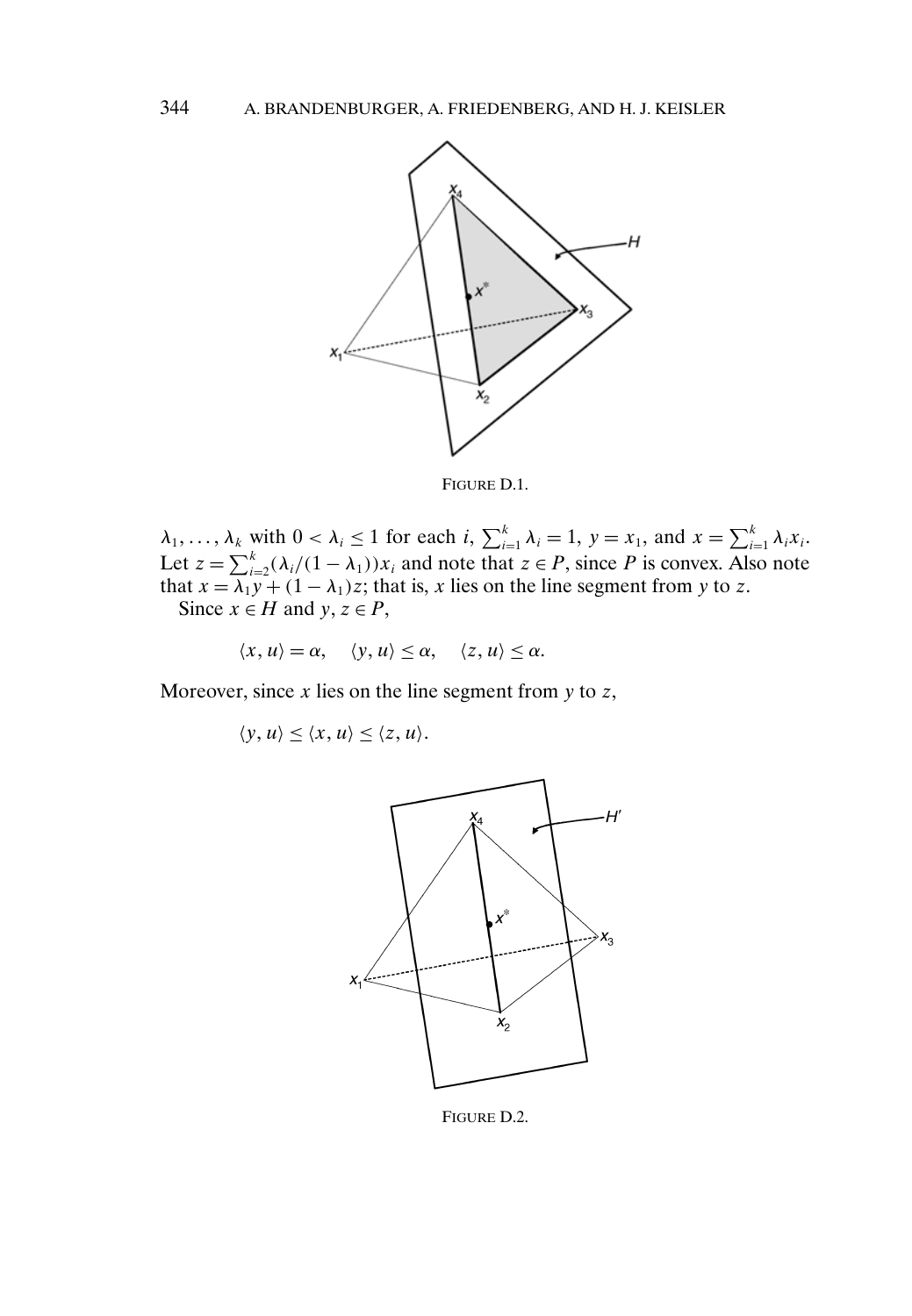<span id="page-39-0"></span>

FIGURE D.3.

It follows that  $\langle y, u \rangle = \alpha$ , so  $y \in F$ .  $Q.E.D.$ 

For the next proofs we need the following basic facts about a general polytope  $P$  (see Ziegler [\(1998,](#page-46-0) Chap. 2)):

P1: Every face of  $P$  is a polytope.

P2: Every face of a face of  $P$  is a face of  $P$ .

P3: If  $x \in P$ , either  $x \in \text{relint}(P)$  or x belongs to a proper face of P.

P4: P has finitely many faces.

We record an immediate consequence of P1–P4.

LEMMA D.5: *If*  $x \in P$ , *then there exists a face F of P with*  $x \in \text{relint}(F)$ .

PROOF: If  $x \in \text{relint}(P)$ , the result holds trivially. So suppose  $x \notin \text{relint}(P)$ . By P3, x is contained in some proper face  $F$  of  $P$ . By P1, the face  $F$  is a polytope. Using P2 and P4, we can choose  $F$  so that there does not exist a proper face of F that contains x. P3 then implies  $x \in \text{relint}(F)$ .  $Q.E.D.$ 

The next lemma establishes a fact about points in the relative interior of a face  $F$  of  $P$ .

LEMMA D.6: *Let F be a face of P*. *If*  $x \in \text{relint}(F)$ , *then*  $F \subseteq \text{su}(x)$ .

PROOF: Fix  $x \in \text{relint}(F)$  and some  $x' \in F$ . If  $x' = x$ , then certainly  $x' \in F$  $su(x)$ . If not, consider the line going through both x and x', to be denoted by  $L(x, x')$ . Since  $x \in \text{relint}(F)$ , there is some open ball  $B(x)$  centered around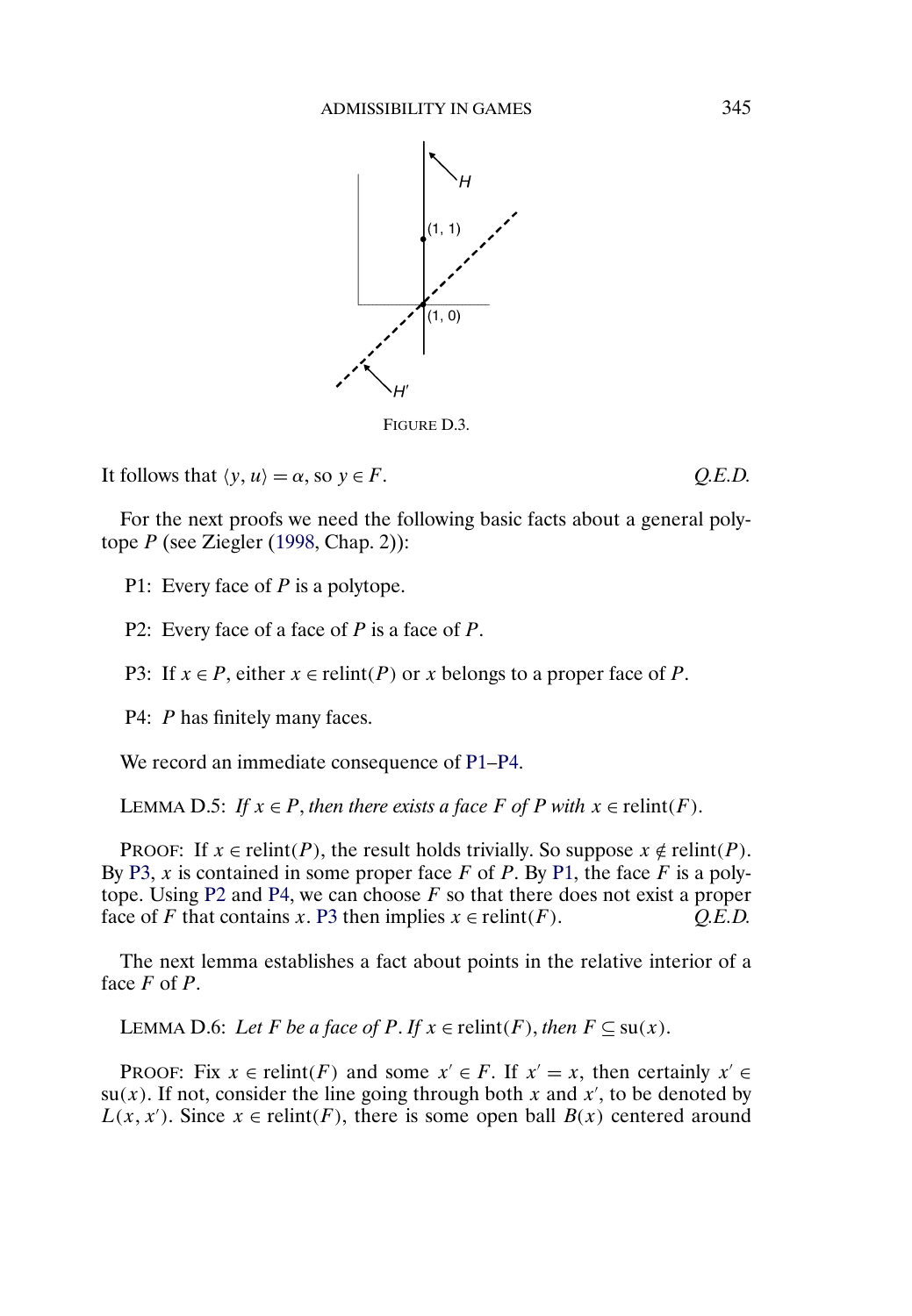<span id="page-40-0"></span>x, with aff(F)  $\cap$   $B(x) \subseteq F$ . Then aff(F)  $\cap$   $B(x)$  must meet  $L(x, x')$ . Certainly, we can find a point x" both on  $L(x, x')$  and in aff(F)  $\cap B(x)$ , with  $d(x', x) < d(x', x'')$  for the Euclidean metric d. Then there must exist  $0 < \lambda < 1$ with  $x = \lambda x' + (1 - \lambda)x''$ . Since  $x', x'' \in P$ , this establishes  $x' \in su(x)$ . *Q.E.D.* 

We now turn to the proofs of Lemmas [D.3](#page-36-0) and [D.4.](#page-36-0)

PROOF OF LEMMA [D.3:](#page-36-0) Fix  $x \in P$ . By Lemma [D.5,](#page-39-0) there exists a face F of P with  $x \in \text{relint}(F)$ . We then have su(x)  $\subseteq F$  by Lemma [D.2](#page-36-0) and  $F \subseteq \text{su}(x)$  by Lemma [D.6.](#page-39-0) *Q.E.D.*

PROOF OF LEMMA [D.4:](#page-36-0) Let  $H(u, \alpha) \cap P$  be a strictly positive face of P con-taining x. By Lemma [D.3,](#page-36-0)  $su(x) = H(u', \alpha') \cap P$  is a face of P. Set

 $u'' = u' + \beta u$ ,  $\alpha'' = \alpha' + \beta \alpha$ 

for some  $\beta > 0$ . If  $y \in H(u', \alpha') \cap P$ , we get

$$
\langle y, u'' \rangle = \langle y, u' \rangle + \beta \langle y, u \rangle = \alpha' + \beta \alpha = \alpha'',
$$

using su(x)  $\subseteq H(u, \alpha) \cap P$ . If  $y \in P\backslash H(u', \alpha')$ , we get

$$
\langle y, u'' \rangle = \langle y, u' \rangle + \beta \langle y, u \rangle < \alpha' + \beta \langle y, u \rangle \le \alpha' + \beta \alpha = \alpha''.
$$

Thus  $H(u'', \alpha'')$  is a supporting hyperplane with  $su(x) = H(u'', \alpha'') \cap P$ . Moreover, we can choose  $\beta > 0$  so that  $u'' \gg 0$  as required.  $Q.E.D.$ 

## APPENDIX E: PROOFS FOR SECTION [9](#page-23-0)

LEMMA E.1: *If*  $s^a \in S_m^a$ , *then there exists*  $\mu \in \mathcal{M}(S^b)$  *with* Supp  $\mu = S_{m-1}^b$ , *such that*  $\pi^a(s^a, \mu) \geq \pi^a(r^a, \mu)$  *for each*  $r^a \in S^a$ .

PROOF: By Lemma [3.1,](#page-14-0) there exists  $\mu \in \mathcal{M}(S^b)$  with Supp $\mu = S^b_{m-1}$ , such that  $\pi^a(s^a, \mu) \ge \pi^a(r^a, \mu)$  for all  $r^a \in S^a_{m-1}$ . Suppose there is an  $r^a \in S^a \backslash S^a_{m-1}$ with

(E.1) 
$$
\pi^a(s^a, \mu) < \pi^a(r^a, \mu).
$$

We have  $r^a \in S_l^a \setminus S_{l+1}^a$  for some  $l < m - 1$ . Choose  $r^a$  (and l) so that there does not exist  $q^a \in S_{l+1}^a$  with  $\pi^a(s^a, \mu) < \pi^a(q^a, \mu)$ .

Fix some  $\nu \in \mathcal{M}(S^b)$  with Supp  $\nu = S^b_l$  and define a sequence of measures  $\mu^n \in \mathcal{M}(S^b)$ , for each  $n \in \mathbb{N}$ , by  $\mu^n = (1 - \frac{1}{n})\mu + \frac{1}{n}\nu$ . Note that Supp  $\mu^n = S^b_l$ for each *n*. Using  $r^a \notin S_{l+1}^a$  and Lemma [3.1](#page-14-0) applied to the  $(l + 1)$ -admissible strategies, it follows that for each *n* there is a  $q^a \in S_l^a$  with

(E.2) 
$$
\pi^a(q^a, \mu^n) > \pi^a(r^a, \mu^n).
$$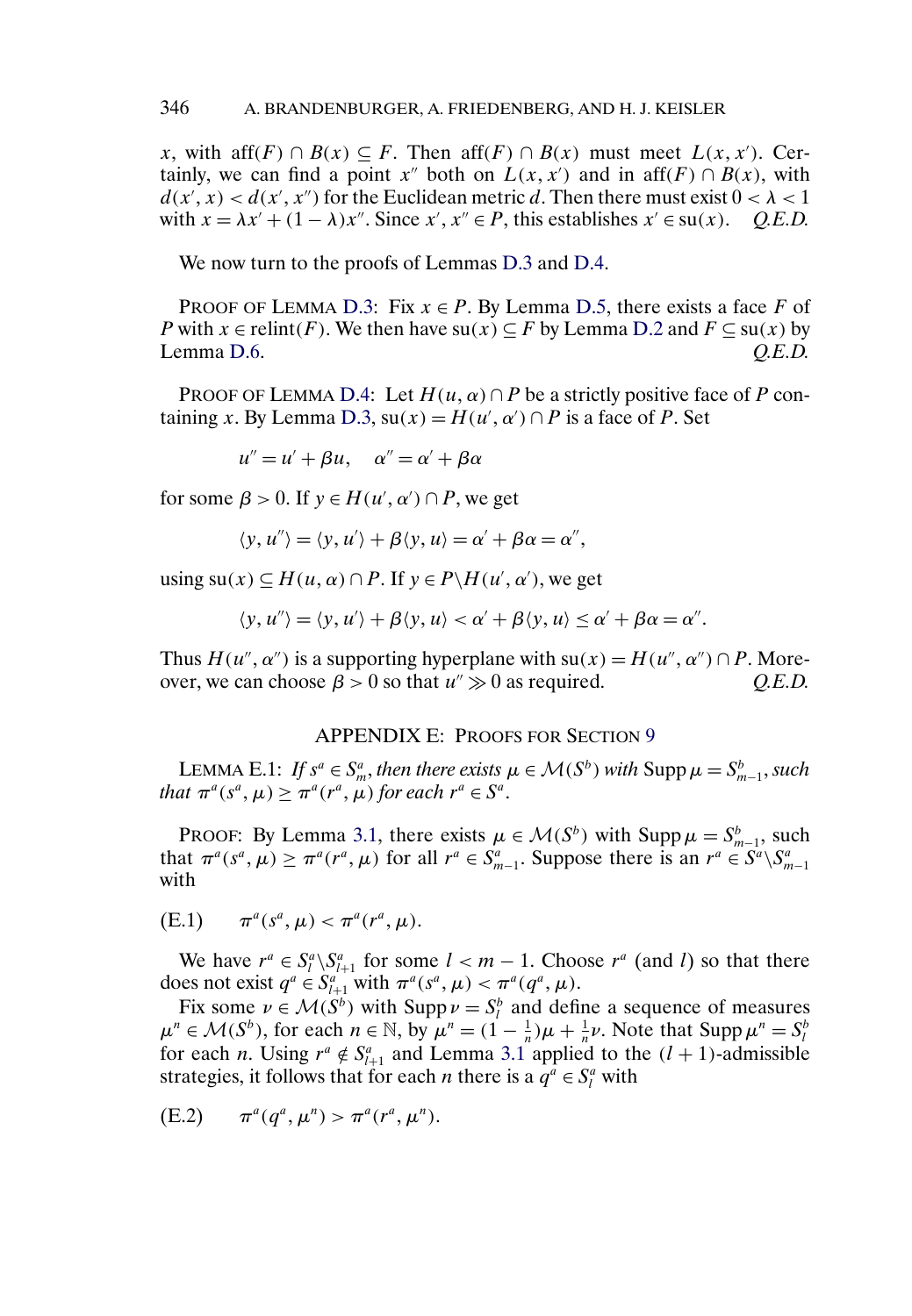<span id="page-41-0"></span>We can assume that  $q^a \in S_{l+1}^a$ . (Choose  $q^a \in S_l^a$  to maximize the left-hand side of equation [\(E.2\)](#page-40-0) among all strategies in  $S_i^a$ .) Also, since  $S_{i+1}^a$  is finite, there is a  $q^a \in S^a_{l+1}$  such that equation [\(E.2\)](#page-40-0) holds for infinitely many n. Letting  $n \to \infty$ yields

(E.3) 
$$
\pi^a(q^a, \mu) \geq \pi^a(r^a, \mu)
$$
.

From [\(E.1\)](#page-40-0) and (E.3) we get  $\pi^a(q^a, \mu) > \pi^a(s^a, \mu)$ , contradicting our choice of  $r^a$ .  $Q.E.D.$ 

The next lemma will guarantee that we will have enough room to build the measures we need to establish Lemma E.3. For  $t^a$ ,  $u^a \in T^a$ , write  $t^a \approx u^a$  if, for each *i*, the component measures  $(\lambda^a(t^a))_i$  and  $(\lambda^a(u^a))_i$  have the same marginals on  $S<sup>b</sup>$ , and are mutually absolutely continuous (have the same null sets).

LEMMA E.2: *In a complete type structure*:

(i) If  $\lambda^a(t^a) \in \mathcal{L}^+(S^b \times T^b)$  *and*  $u^a \approx t^a$ , *then*  $\lambda^a(u^a) \in \mathcal{L}^+(S^b \times T^b)$ .

(ii) If  $\lambda^a(t^a) \in \mathcal{L}^+(S^b \times T^b)$ , then there are continuum many  $u^a$  such that  $u^a \approx t^a$ .

(iii) *For each set*  $E \subseteq S^b \times T^b$ *, the set*  $A^a(E)$  *is closed under the relation*  $\approx$ . *In fact, for each j, if*  $t^a \approx u^a$  *and E is assumed under*  $\lambda^a(t^a)$  *at level j, then E is assumed under*  $\lambda^a(u^a)$  *at level j*.

(iv) If  $t^a \approx u^a$ , then for each m and  $s^a \in S^a$ ,  $(s^a, t^a) \in R^a$  if and only if  $(s^a, u^a) \in R_m^a$ .

PROOF: Part (i) follows from the fact that  $\lambda^a(t^a) \in \mathcal{L}^+(S^b \times T^b)$  and the mutual absolute continuity of the component measures of  $\lambda^a(t^a)$  and  $\lambda^a(u^a)$ . For part (ii), note that full support implies that  $\mu_i = (\lambda^a(t^a))_i$  has infinite support for some *i*. Therefore, there are continuum many different measures  $\nu_i$  with the same null sets and marginal on  $S^b$  as  $\mu_i$ . The sequence of measures obtained by replacing  $\mu_i$  by  $\nu_i$  belongs to  $\mathcal{L}^+(S^b \times T^b)$ , and by completeness this sequence is equal to  $\lambda^a(u^a)$  for some  $u^a$ . It follows that, for each such  $u^a$ ,  $u^a \approx t^a$ . For part (iii), fix  $\lambda^a(t^a)$  that assumes E at level j. It follows immediately from part (i) and the mutual absolute continuity of the component measures that if  $u^a \approx t^a$ , then  $\lambda^a(u^a)$  also assumes E at level *j*. For part (iv), the case of  $m = 1$  follows immediately from part (i). The case of  $m > 1$  is proved by induction and makes use of part (iii). *Q.E.D.*

Set  $R_0^a = S^a \times T^a$  and  $R_0^b = S^b \times T^b$ .

LEMMA E.3: *In a complete type structure*,  $\text{proj}_{S^a} R_m^a = \text{proj}_{S^a} (R_m^a \setminus R_{m+1}^a)$  *for each*  $m \geq 0$ .

PROOF: The proof is by induction on m.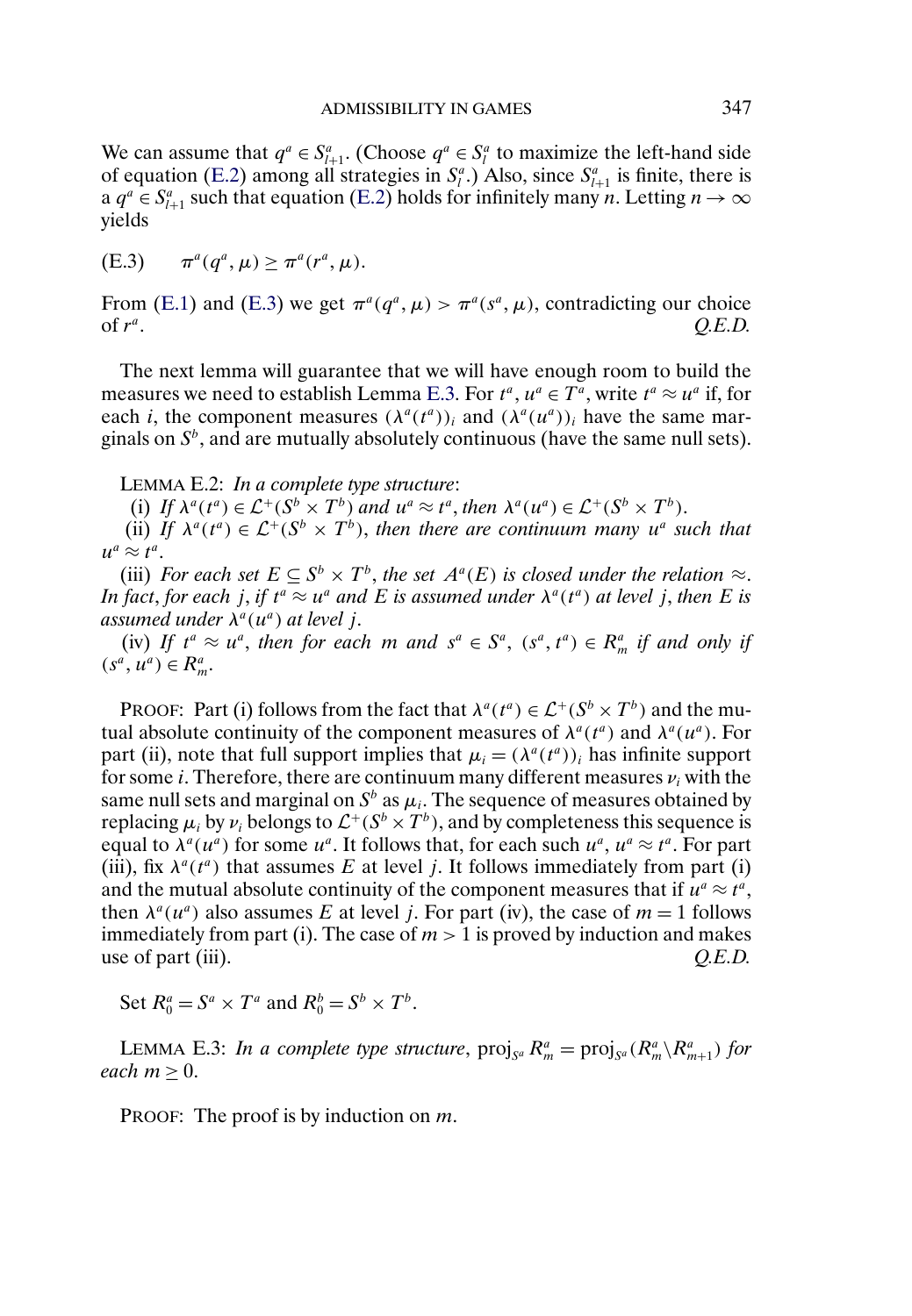<span id="page-42-0"></span> $m = 0$ : Choose  $t^a$  so that  $\lambda^a(t^a) \notin \mathcal{L}^+(S^b \times T^b)$  and note that  $S^a \times \{t^a\}$  is disjoint from  $R_1^a$ . So,  $\text{proj}_{S^a}(R_0^a \setminus R_1^a) = S^a$ .

 $m = 1$ : Fix  $(s^a, t^a) \in R_1^a$ . It suffices to show that there is a type  $u^a \in T^a$  with  $(s^a, u^a) \in R_1^a \setminus R_2^a$ . To see this, first notice that there is a full-support LPS ( $\mu$ ) of length 1 such that  $s^a$  is optimal under ( $\mu$ ). (This is by Lemma [7.1.](#page-19-0)) By completeness, there is a type  $u^b$  such that  $\lambda^b(u^b) \notin L^+(S^a \times T^a)$ . Construct a probability measure  $\nu \in \mathcal{M}(S^b \times T^b)$  with marg<sub>sb</sub>  $\mu = \text{marg}_{S^b} \nu$  and  $\nu(S^b \times \{u^b\}) = 1$ . Let  $\rho$  be the measure  $(\mu + \nu)/2$ . Then  $\rho$  is a full-support LPS, so by completeness there is a type  $u^a \in T^a$  with  $\lambda^a(u^a) = (\rho)$ . Note that  $s^a$  is optimal under  $(\rho)$ , so  $(s^a, u^a) \in R_1^a$ . But  $\rho(R_1^b) \leq \frac{1}{2}$  because  $\lambda^b(u^b) \notin \mathcal{L}^+(S^a \times T^a)$ . So  $R_1^b$  is not assumed under  $(\rho)$  and therefore  $(s^a, u^a) \notin R_2^a$ .

 $m \geq 2$ : Assume the result holds for  $m-1$ . Let  $(s^a, t^a) \in R_m^a$  and  $\lambda^a(t^a) = \sigma =$  $(\mu_0, \dots, \mu_{n-1})$ . Then  $t^a \in A^a(R_i^b)$  for each  $i < m$ . We will find a type  $u^a$  such that  $(s^a, u^a) \in R_m^a \backslash R_{m+1}^a$ .

By the induction hypothesis and the fact that  $S<sup>b</sup>$  is finite, there is a finite set  $U \subseteq R_{m-1}^b \setminus R_m^b$  with  $\text{proj}_{S^b} U = \text{proj}_{S^b} R_{m-1}^b$ . Since  $m \ge 2$ ,  $U \subseteq R_1^b$ , so  $\lambda^b(t^b) \in$  $\mathcal{L}^+(S^a \times T^a)$  for each  $(s^b, t^b) \in U$ . By Lemma [E.2\(](#page-41-0)ii), for each  $(s^b, t^b) \in U$ there are continuum many  $u^b$  such that  $u^b \approx t^b$ , and hence there is a  $u^b \approx$  $t^b$  such that  $\mu_i({s^b}, u^b) = 0$  for all *i*. Form U' by replacing each  $(s^b, t^b) \in U$ by a pair  $(s^b, u^b)$  with  $u^b \approx t^b$  and  $\mu_i({s^b, u^b}) = 0$  for all i. Then U' is finite with  $\mu_i(U') = 0$  for all *i*. By Lemma [E.2\(](#page-41-0)iv),  $U' \subseteq R_{m-1}^b \backslash R_m^b$  and  $\text{proj}_{S^b} U' =$ proj<sub>sb</sub>  $R_{m-1}^b$ . It follows that the set U can be chosen so that  $\mu_i(U) = 0$  for all i.

We will get a point  $(s^a, u^a) \in R_m^a \setminus R_{m+1}^a$  by adding a measure to the beginning of the sequence  $\sigma$ . Since U is finite,  $\text{proj}_{S^b} U = \text{proj}_{S^b} R_{m-1}^b$ , and  $\mu_0(R_{m-1}^b) = 1$ , there is a probability measure  $\nu$  such that  $\nu(U) = 1$  and marg<sub>sb</sub>  $\nu = \text{marg}_{S^b} \mu_0$ . Let  $\tau$  be the sequence  $(\nu, \mu_0, \dots, \mu_{n-1})$ . Since  $\sigma \in \mathcal{L}^+(S^b \times T^b)$  and  $\mu_i(\overline{U}) = 0$ for each *i*, we see that  $\tau \in \mathcal{L}^+(S^b \times T^b)$ . By completeness there is a  $u^a \in T^a$  with  $\lambda^a(u^a) = \tau$ . Since *v* has the same marginal on  $S^b$  as  $\mu_0$  and since  $(s^a, t^a) \in R_1^a$ , we have  $(s^a, u^a) \in R_1^a$ . Since  $U \subseteq R_{m-1}^b$  and  $t^a \in A^a(R_k^b)$  for each  $k < m$ , it follows that  $u^a \in A^a(R^b)$  for each  $k < m$ . Then by Lemma [C.4\(](#page-35-0)i), we have  $(s^a, u^a) \in R_m^a$ . However, since U is disjoint from  $R_m^b$  we have  $\nu(R_m^b) = 0$ , so  $u^a \notin A^a(R_m^b)$  and hence  $(s^a, u^a) \notin R_{m+1}^a$ . This completes the induction. *Q.E.D.* 

### APPENDIX F: PROOFS FOR SECTION [10](#page-25-0)

For the following two lemmas we assume that  $\langle S^a, S^b, T^a, T^b, \lambda^a, \lambda^b \rangle$  is a complete type structure in which the maps  $\lambda^a$  and  $\lambda^b$  are continuous.

# LEMMA F.1: *If player a is not indifferent, then*  $R_0^a \backslash \overline{R_1^a}$  *is uncountable.*

**PROOF:** We have that  $\pi^a(r^a, s^b) < \pi^a(s^a, s^b)$  for some  $r^a, s^a, s^b$ . Then  $S^a$  has more than one element and by completeness,  $T<sup>b</sup>$  has more than one element. Therefore, using completeness again, there is a type  $t^a \in T^a$  such that  $\lambda^a(t^a) =$  $(\mu_0, \mu_1)$  is a full-support LPS of length 2 and  $\mu_0({s^b} \times T^b) = 1$ . Let U be the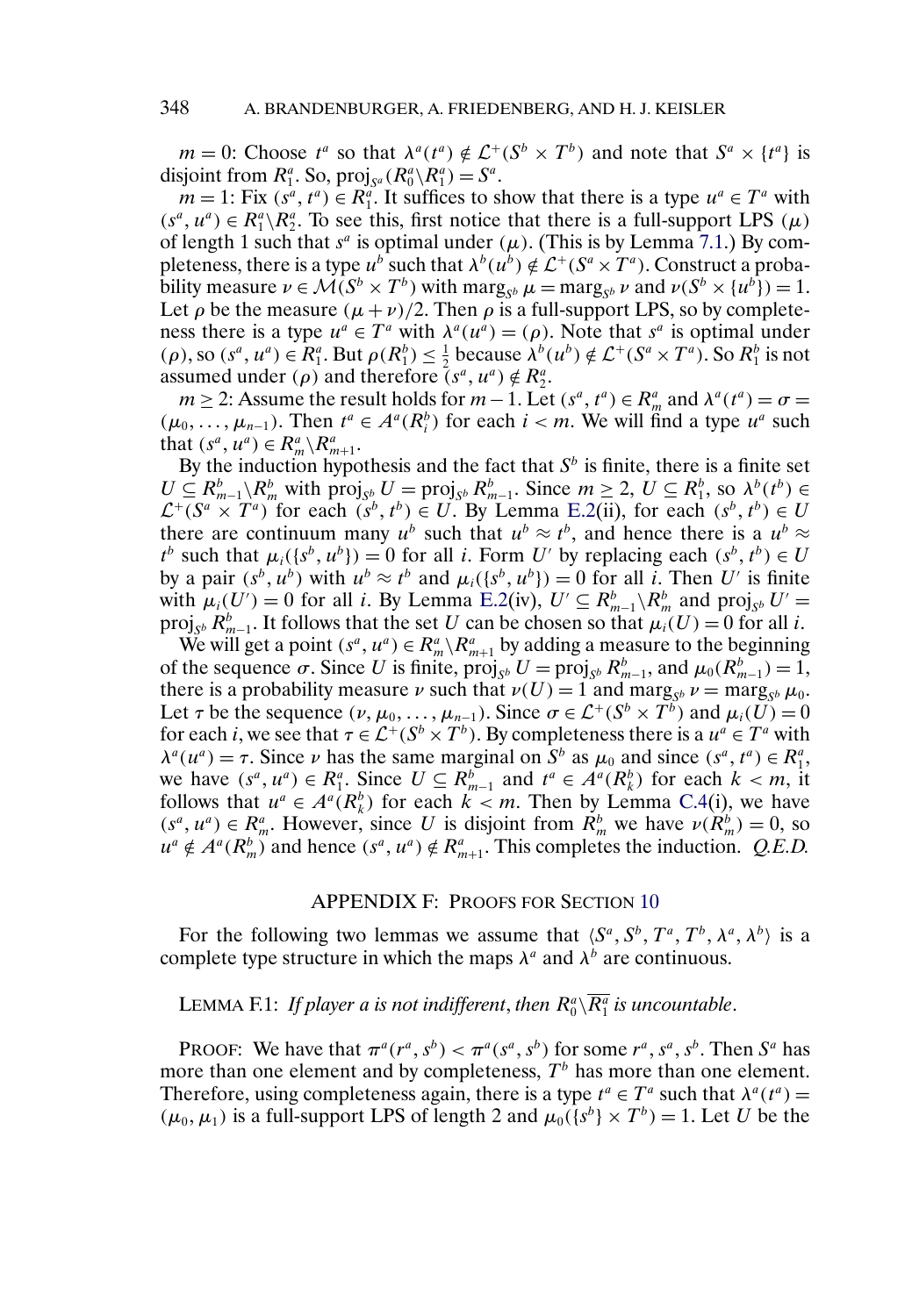<span id="page-43-0"></span>set of all  $u^a \in T^a$  such that  $r^a$  is not optimal under  $(\lambda^a(u^a))_0$ , i.e., for some  $q^a \in S^a$ ,

$$
\sum_{s^b \in S^b} \pi^a(r^a, s^b) \operatorname{marg}_{S^b}(\lambda^a(u^a))_0(s^b)
$$
  

$$
< \sum_{s^b \in S^b} \pi^a(q^a, s^b) \operatorname{marg}_{S^b}(\lambda^a(u^a))_0(s^b).
$$

We now show that  $t^a \in U$ . Note first that since  $\mu_0({s^b} \times T^b) = 1$ , the function  $\arg_{\varsigma_b} (\lambda^a(t^a))_0$  has value 1 at  $s^b$  and 0 everywhere else in  $S^b$ . Therefore, for each  $q^a \in S^a$ ,

$$
\sum_{s^b \in S^b} \pi^a(q^a, s^b) \operatorname{marg}_{S^b}(\lambda^a(t^a))_0(s^b) = \pi^a(q^a, s^b).
$$

Since  $\pi^a(r^a, s^b) < \pi^a(s^a, s^b)$ , the inequality defining U holds with  $(q^a, u^a)$  =  $(s^a, t^a)$  and hence  $t^a \in U$ .

We next show that U is open. Since  $\lambda^a$  is continuous, the function  $u^a \mapsto$  $(\lambda^{\alpha}(u^{\alpha}))_0$  is continuous. Convergence in the Prohorov metric is equivalent to weak convergence, so the function

$$
u^{a} \mapsto \mathrm{marg}_{S^{b}}(\lambda^{a}(u^{a}))_{0}(s^{b}) = \int \mathbf{1}(\{s^{b}\} \times T^{b}) d(\lambda^{a}(u^{a}))_{0}
$$

is continuous. Thus  $U$  is defined by a strict inequality between two continuous real functions of  $u^a$  and hence U is open.

Since  $\{r^a\}$  is open in  $S^a$ , the set  $\{r^a\} \times U$  is open in  $S^a \times T^a$ . By definition, the set  $\{r^a\} \times U$  is disjoint from  $R_1^a$ . Now suppose  $u^a \approx t^a$ . Then  $(\lambda^a(u^a))_0$  has the same marginals as  $(\lambda^a(t^a))_0$ , so  $u^a \in U$  and hence  $(r^a, u^a) \in \{r^a\} \times U$ . Since  ${r<sup>a</sup>} \times U$  is open and disjoint from  $R_1^a$ , we have  $(r<sup>a</sup>, u<sup>a</sup>) \notin \overline{R}_1^a$ . By Lemma [E.2,](#page-41-0) there are uncountably many  $u^a$  such that  $u^a \approx t^a$ , so  $R_0^a \backslash \overline{R_1^a}$  is uncountable. *Q.E.D.*

LEMMA F.2: *Suppose that*  $m \geq 1$  *and*  $R_{m-1}^b \backslash R_m^b$  *is uncountable. Then*  $R_m^a \backslash \overline{R_{m+1}^a}$ *is uncountable*.

PROOF: The proof is similar to the proof of Lemma [E.3.](#page-41-0) Fix  $(s^a, t^a) \in R_m^a$ . By the proof of Theorem [9.1,](#page-23-0) we can choose  $t^a$  so that  $\lambda^a(t^a) = \sigma = (\mu_0, \dots, \mu_{m-1})$ and  $R_{m-1}^b$  is assumed at level 0. We will get uncountably many points  $(s^a, u^a) \in$  $R_m^a \setminus \overline{R_{m+1}^a}$  by adding one more measure to the beginning of the sequence  $\sigma$  and using Lemma [E.2.](#page-41-0)

We claim that there is a finite set  $U \subseteq R_{m-1}^b \backslash R_m^b$  such that  $\text{proj}_{S^b} U =$  $\operatorname{proj}_{S^b} R_{m-1}^b$  and  $\mu_i(U) = 0$  for all  $i < m$ .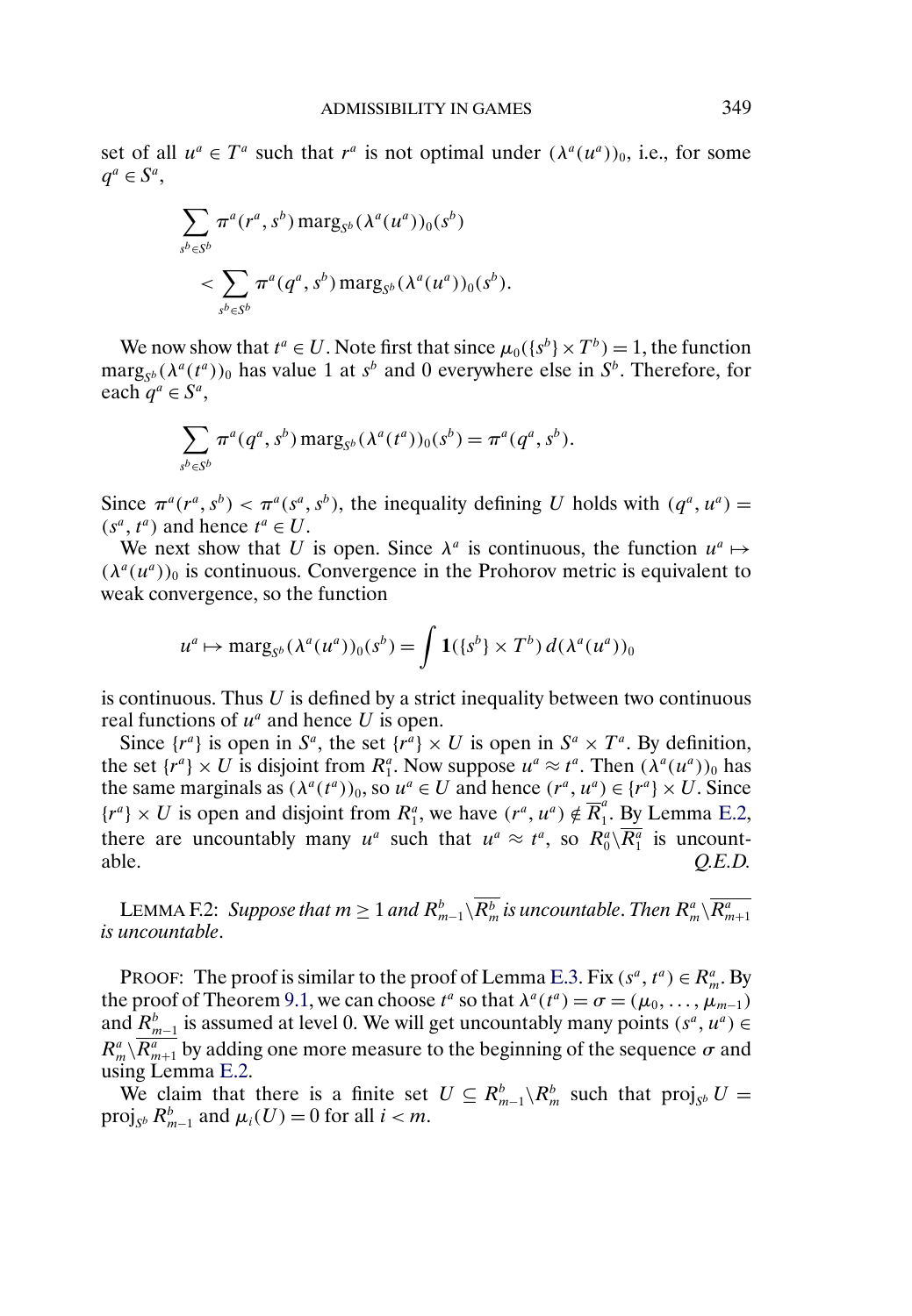$m = 1$ : Recall that, for each  $(s^a, t^a) \in R_1^a$ , there is a  $u^a$  such that  $\lambda^a(u^a)$ is a full-support LPS and  $(s^a, u^a) \in R_1^a \setminus R_2^a$ . (This was shown in the proof of Lemma [E.3.](#page-41-0)) The claim for  $m = 1$  now follows from Lemma [E.2](#page-41-0) and the fact that  $S^a$  is finite.

 $m \geq 2$ : The claim was already established in the induction step of Lemma [E.3.](#page-41-0)

Now, since  $R_{m-1}^b \setminus R_m^b$  is uncountable, there is a point  $(s^b, t^b) \in R_{m-1}^b \setminus R_m^b$  such that  $\mu_i(s^b, t^b) = 0$  for all  $i < m$ . Therefore, we may also take U to contain such a point  $(s^b, t^b)$ . Let  $\nu$  be a probability measure such that  $\nu(U) = 1$ , marg<sub>sb</sub>  $\nu =$ marg<sub>Sb</sub>  $\mu_0$ , and  $\nu(s^b, t^b) = \text{marg}_{S^b} \mu_0(s^b)$ . Since  $R_{m-1}^b$  is assumed under  $\sigma$  at level 0, we have  $(s^b, t^b) \in \text{Supp}\,\mu_0$ , and thus  $\mu_0({s^b} \times T^b) = \text{marg}_{s^b}\,\mu_0(s^b) > 0$ . Therefore,  $\nu(s^b, t^b) > 0$ .

Let  $\tau$  be the sequence  $(\nu, \mu_0, \dots, \mu_{m-1})$ . Since  $(s^a, t^a) \in R_1^a$ ,  $\lambda^a(t^a) =$  $(\mu_0, \dots, \mu_{m-1})$  is a full-support LPS. Also,  $\mu_i(U) = 0$  for each *i*. Therefore,  $\tau$  is mutually singular and so a full-support LPS. By completeness, there is a  $v^a \in T^a$  with  $\lambda^a(v^a) = \tau$ . Then  $(\lambda^a(v^a))_0 = \nu$ . As in Lemma [E.3,](#page-41-0) we have  $(s^a, v^a) \in R_m^a$ . Given this, the proof of Lemma [E.2\(](#page-41-0)ii) shows that there are uncountably many  $u^a \approx v^a$  such that  $(\lambda^a(u^a))_0 = v$ .

Suppose  $u^a \approx v^a$  and  $(\lambda^a(u^a))_0 = v$ . Then  $\lambda^a(u^a)$  has length  $m + 1$ . By Lemma [E.2,](#page-41-0) we have  $(s^a, u^a) \in R_m^a$ . However, since  $(s^b, t^b) \notin R_m^b$ , the measure *ν* has an open neighborhood *W*, where, for each  $\nu' \in W$ ,  $\nu'(R_m^b) < 1$ . (An example of such a neighborhood is the set  $\{v': v'(V) > v(s^b, t^b)/2\}$ , where V is an open neighborhood of  $(s^b, t^b)$  which is disjoint from  $R_m^b$ .) Then the set

$$
X = \{ \xi \in \mathcal{N}_{m+1}(S^b \times T^b) : \xi_0 \in W \}
$$

is an open neighborhood of  $\lambda^a(u^a)$ , and no LPS  $\xi \in X$  can assume  $R_m^b$  at level 0. It follows that an LPS  $\xi \in X$  cannot assume all of the  $m+1$  sets  $R_k^b$ ,  $k \le m$ , because by the inductive hypothesis all these sets have different closures, and hence by Property [6.2](#page-17-0) at most one can be assumed at each level. By continuity of  $\lambda^a$ , the set  $Y = (\lambda^a)^{-1}(X)$  is an open neighborhood of  $u^a$ . Then  $\{s^a\} \times Y$  is an open neighborhood of  $(s^a, u^a)$  which is disjoint from  $R^a_{m+1}$ , so  $(s^a, u^a)$  is not in the closure of  $R_{m+1}^a$ . By Lemma [E.2,](#page-41-0) there are uncountably many  $u^a \approx v^a$ and, therefore,  $R_m^a \setminus \overline{R_{m+1}^a}$  is uncountable.  $Q.E.D.$ 

PROOF OF THEOREM [10.1:](#page-26-0) By Proposition [7.1\(](#page-20-0)ii), it suffices to assume that  $\lambda^a$  and  $\lambda^b$  are continuous. As such, Lemma [F.1](#page-42-0) gives that the set  $R_0^a \backslash \overline{R_1^a}$  is un-countable. Then, by induction and Lemma [F.2](#page-43-0), for each m, the sets  $R_{2m}^a \backslash \overline{R_{2m+1}^a}$ and  $R_{2m+1}^b \backslash \overline{R_{2m+2}^b}$  are uncountable. Suppose that  $(s^b, t^b) \in \bigcap_m R_m^b$ . Then, for each *m*, we have that  $R_m^a$  is assumed under  $\lambda^b(t^b)$  at some level  $j(m)$ . Moreover, the sequence  $j(m)$  is nonincreasing. Then by Property [6.2](#page-17-0) and the fact that each  $R_{2m}^a \setminus \overline{R_{2m+1}^a}$  is uncountable, we have that each  $j(2m + 1) < j(2m)$ . But this contradicts the fact that  $\lambda^b(t^b)$  has finite length. *Q.E.D.*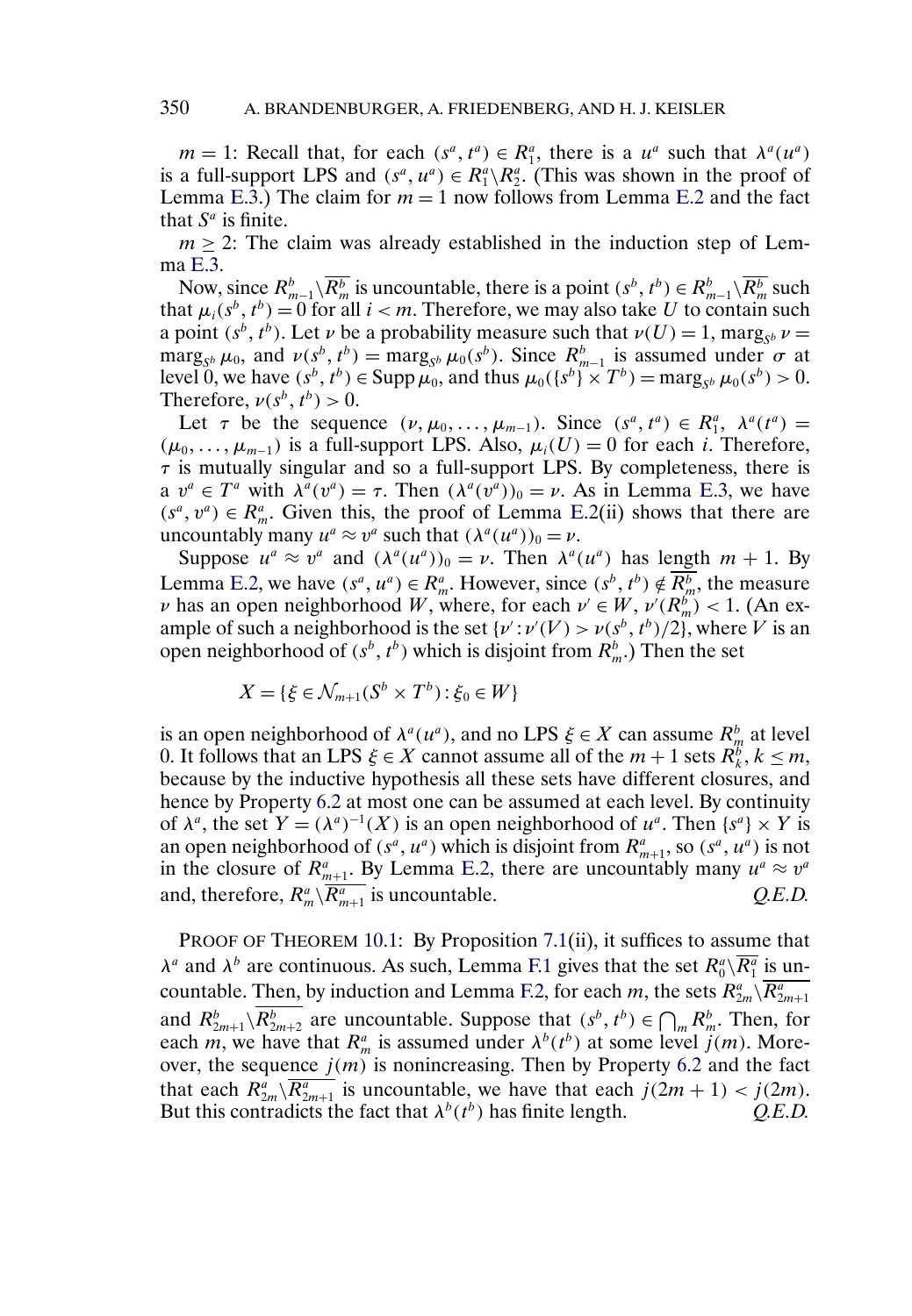## ADMISSIBILITY IN GAMES 351

#### **[REFERENCES](http://www.e-publications.org/srv/ecta/linkserver/setprefs?rfe_id=urn:sici%2F0012-9682%28200803%2976%3A2%3C307%3AAIG%3E2.0.CO%3B2-R)**

<span id="page-45-0"></span>ARMBRUSTER, W., AND W. BÖGE [\(1979\): "Bayesian Game Theory," in](http://www.e-publications.org/srv/ecta/linkserver/openurl?rft_dat=bib:1/armbrusterboge&rfe_id=urn:sici%2F0012-9682%28200803%2976%3A2%3C307%3AAIG%3E2.0.CO%3B2-R) *Game Theory and Related Topics*[, ed. by O. Möschlin and D. Pallaschke. Amsterdam: North-Holland, 17–28.](http://www.e-publications.org/srv/ecta/linkserver/openurl?rft_dat=bib:1/armbrusterboge&rfe_id=urn:sici%2F0012-9682%28200803%2976%3A2%3C307%3AAIG%3E2.0.CO%3B2-R) [\[327\]](#page-20-0)

ASHEIM, G., AND M. DUFWENBERG [\(2003\): "Admissibility and Common Belief,"](http://www.e-publications.org/srv/ecta/linkserver/openurl?rft_dat=bib:2/asheimdufwenberg&rfe_id=urn:sici%2F0012-9682%28200803%2976%3A2%3C307%3AAIG%3E2.0.CO%3B2-R) *Games and [Economic Behavior](http://www.e-publications.org/srv/ecta/linkserver/openurl?rft_dat=bib:2/asheimdufwenberg&rfe_id=urn:sici%2F0012-9682%28200803%2976%3A2%3C307%3AAIG%3E2.0.CO%3B2-R)*, 42, 208–234. [\[322\]](#page-15-0)

ASHEIM, G., AND Y. SØVIK [\(2005\): "Preference-Based Belief Operators,"](http://www.e-publications.org/srv/ecta/linkserver/openurl?rft_dat=bib:3/asheimsovik&rfe_id=urn:sici%2F0012-9682%28200803%2976%3A2%3C307%3AAIG%3E2.0.CO%3B2-R) *Mathematical Social Sciences*[, 50, 61–82.](http://www.e-publications.org/srv/ecta/linkserver/openurl?rft_dat=bib:3/asheimsovik&rfe_id=urn:sici%2F0012-9682%28200803%2976%3A2%3C307%3AAIG%3E2.0.CO%3B2-R) [\[319\]](#page-12-0)

[BATTIGALLI, P. \(1996\): "Strategic Rationality Orderings and the Best Rationalization Principle,"](http://www.e-publications.org/srv/ecta/linkserver/openurl?rft_dat=bib:4/battigallia&rfe_id=urn:sici%2F0012-9682%28200803%2976%3A2%3C307%3AAIG%3E2.0.CO%3B2-R) *[Games and Economic Behavior](http://www.e-publications.org/srv/ecta/linkserver/openurl?rft_dat=bib:4/battigallia&rfe_id=urn:sici%2F0012-9682%28200803%2976%3A2%3C307%3AAIG%3E2.0.CO%3B2-R)*, 13, 178–200. [\[322\]](#page-15-0)

[\(1997\): "On Rationalizability in Extensive Games,"](http://www.e-publications.org/srv/ecta/linkserver/openurl?rft_dat=bib:5/battigalli&rfe_id=urn:sici%2F0012-9682%28200803%2976%3A2%3C307%3AAIG%3E2.0.CO%3B2-R) *Journal of Economic Theory*, 74, [40–61.](http://www.e-publications.org/srv/ecta/linkserver/openurl?rft_dat=bib:5/battigalli&rfe_id=urn:sici%2F0012-9682%28200803%2976%3A2%3C307%3AAIG%3E2.0.CO%3B2-R) [\[318\]](#page-11-0)

BATTIGALLI, P., AND M. SINISCALCHI [\(1999\): "Hierarchies of Conditional Beliefs and Interactive](http://www.e-publications.org/srv/ecta/linkserver/openurl?rft_dat=bib:6/battigallisiniscalchia&rfe_id=urn:sici%2F0012-9682%28200803%2976%3A2%3C307%3AAIG%3E2.0.CO%3B2-R) [Epistemology in Dynamic Games,"](http://www.e-publications.org/srv/ecta/linkserver/openurl?rft_dat=bib:6/battigallisiniscalchia&rfe_id=urn:sici%2F0012-9682%28200803%2976%3A2%3C307%3AAIG%3E2.0.CO%3B2-R) *Journal of Economic Theory*, 88, 188–230. [\[327\]](#page-20-0)

[\(2002\): "Strong Belief and Forward-Induction Reasoning,"](http://www.e-publications.org/srv/ecta/linkserver/openurl?rft_dat=bib:7/battigallisiniscalchib&rfe_id=urn:sici%2F0012-9682%28200803%2976%3A2%3C307%3AAIG%3E2.0.CO%3B2-R) *Journal of Economic Theory*, [106, 356–391.](http://www.e-publications.org/srv/ecta/linkserver/openurl?rft_dat=bib:7/battigallisiniscalchib&rfe_id=urn:sici%2F0012-9682%28200803%2976%3A2%3C307%3AAIG%3E2.0.CO%3B2-R) [\[310,318\]](#page-3-0)

BEN [PORATH, E. \(1997\): "Rationality, Nash Equilibrium, and Backward Induction in Perfect](http://www.e-publications.org/srv/ecta/linkserver/openurl?rft_dat=bib:8/benporath&rfe_id=urn:sici%2F0012-9682%28200803%2976%3A2%3C307%3AAIG%3E2.0.CO%3B2-R) Information Games," *[Review of Economic Studies](http://www.e-publications.org/srv/ecta/linkserver/openurl?rft_dat=bib:8/benporath&rfe_id=urn:sici%2F0012-9682%28200803%2976%3A2%3C307%3AAIG%3E2.0.CO%3B2-R)*, 64, 23–46. [\[332\]](#page-25-0)

[BERNHEIM, D. \(1984\): "Rationalizable Strategic Behavior,"](http://www.e-publications.org/srv/ecta/linkserver/openurl?rft_dat=bib:9/bernheim&rfe_id=urn:sici%2F0012-9682%28200803%2976%3A2%3C307%3AAIG%3E2.0.CO%3B2-R) *Econometrica*, 52, 1007–1028. [\[307\]](#page-0-0) BILLINGSLEY, P. (1968): *[Convergence of Probability Measures](http://www.e-publications.org/srv/ecta/linkserver/openurl?rft_dat=bib:10/billingsley&rfe_id=urn:sici%2F0012-9682%28200803%2976%3A2%3C307%3AAIG%3E2.0.CO%3B2-R)*. New York: Wiley. [\[320\]](#page-13-0)

BLUME, L., A. BRANDENBURGER, AND E. DEKEL [\(1991a\): "Lexicographic Probabilities and](http://www.e-publications.org/srv/ecta/linkserver/openurl?rft_dat=bib:11/bbda&rfe_id=urn:sici%2F0012-9682%28200803%2976%3A2%3C307%3AAIG%3E2.0.CO%3B2-R) [Choice Under Uncertainty,"](http://www.e-publications.org/srv/ecta/linkserver/openurl?rft_dat=bib:11/bbda&rfe_id=urn:sici%2F0012-9682%28200803%2976%3A2%3C307%3AAIG%3E2.0.CO%3B2-R) *Econometrica*, 59, 61–79. [\[309,321](#page-2-0)[-323,](#page-14-0)[337\]](#page-16-0)

[\(1991b\): "Lexicographic Probabilities and Equilibrium Refinements,"](http://www.e-publications.org/srv/ecta/linkserver/openurl?rft_dat=bib:12/bbdb&rfe_id=urn:sici%2F0012-9682%28200803%2976%3A2%3C307%3AAIG%3E2.0.CO%3B2-R) *Econometrica*, 59, [81–98.](http://www.e-publications.org/srv/ecta/linkserver/openurl?rft_dat=bib:12/bbdb&rfe_id=urn:sici%2F0012-9682%28200803%2976%3A2%3C307%3AAIG%3E2.0.CO%3B2-R) [\[325\]](#page-18-0)

BÖGE, W., AND T. EISELE [\(1979\): "On Solutions of Bayesian Games,"](http://www.e-publications.org/srv/ecta/linkserver/openurl?rft_dat=bib:13/bogeeisele&rfe_id=urn:sici%2F0012-9682%28200803%2976%3A2%3C307%3AAIG%3E2.0.CO%3B2-R) *International Journal of [Game Theory](http://www.e-publications.org/srv/ecta/linkserver/openurl?rft_dat=bib:13/bogeeisele&rfe_id=urn:sici%2F0012-9682%28200803%2976%3A2%3C307%3AAIG%3E2.0.CO%3B2-R)*, 8, 193–215. [\[327\]](#page-20-0)

[BÖRGERS, T. \(1994\): "Weak Dominance and Approximate Common Knowledge,"](http://www.e-publications.org/srv/ecta/linkserver/openurl?rft_dat=bib:14/borgersb&rfe_id=urn:sici%2F0012-9682%28200803%2976%3A2%3C307%3AAIG%3E2.0.CO%3B2-R) *Journal of [Economic Theory](http://www.e-publications.org/srv/ecta/linkserver/openurl?rft_dat=bib:14/borgersb&rfe_id=urn:sici%2F0012-9682%28200803%2976%3A2%3C307%3AAIG%3E2.0.CO%3B2-R)*, 64, 265–276. [\[332\]](#page-25-0)

BRANDENBURGER, A. (1992): "Lexicographic Probabilities and Iterated Admissibility," in *Economic Analysis of Markets and Games*, ed. by P. Dasgupta, D. Gale, O. Hart, and E. Maskin. Cambridge, MA: MIT Press, 282–290. [\[332\]](#page-25-0)

(2003): "On the Existence of a 'Complete' Possibility Structure," in *Cognitive Processes and Economic Behavior*, ed. by M. Basili, N. Dimitri, and I. Gilboa. London: Routledge, 30–34. [\[326\]](#page-19-0)

BRANDENBURGER, A., AND E. DEKEL [\(1993\): "Hierarchies of Beliefs and Common Knowl](http://www.e-publications.org/srv/ecta/linkserver/openurl?rft_dat=bib:17/brandenburgerdekelb&rfe_id=urn:sici%2F0012-9682%28200803%2976%3A2%3C307%3AAIG%3E2.0.CO%3B2-R)edge," *[Journal of Economic Theory](http://www.e-publications.org/srv/ecta/linkserver/openurl?rft_dat=bib:17/brandenburgerdekelb&rfe_id=urn:sici%2F0012-9682%28200803%2976%3A2%3C307%3AAIG%3E2.0.CO%3B2-R)*, 59, 189–198. [\[327\]](#page-20-0)

BRANDENBURGER, A., AND A. FRIEDENBERG (2003): "The Relationship Between Rationality on the Matrix and the Tree," Unpublished Manuscript. Available at [www.stern.nyu.edu/](www.stern.nyu.edu/~abranden)  $\sim$ abranden. [\[319\]](#page-12-0)

(2004): "Self-Admissible Sets," Unpublished Manuscript. Available at [www.stern.nyu.](www.stern.nyu.edu/~abranden) [edu/~abranden.](www.stern.nyu.edu/~abranden) [\[313\]](#page-6-0)

BRANDENBURGER, A., A. FRIEDENBERG, AND H. J. KEISLER (2006): "Notes on the Relationship Between Strong Belief and Assumption," Unpublished Manuscript. Available at [www.stern.](www.stern.nyu.edu/~abranden) [nyu.edu/~abranden](www.stern.nyu.edu/~abranden). [\[319\]](#page-12-0)

(2008): "Supplement to 'Admissibility in Games'," *Econometrica Supplementary Material*, Vol. 76, [http://econometricsociety.org/ecta/Supmat/5602\\_extensions.pdf](http://econometricsociety.org/ecta/Supmat/5602_extensions.pdf). [\[308,319\]](#page-1-0)

- DEKEL, E., AND D. FUDENBERG [\(1990\): "Rational Behavior With Payoff Uncertainty,"](http://www.e-publications.org/srv/ecta/linkserver/openurl?rft_dat=bib:22/dekelfudenberg&rfe_id=urn:sici%2F0012-9682%28200803%2976%3A2%3C307%3AAIG%3E2.0.CO%3B2-R) *Journal [of Economic Theory](http://www.e-publications.org/srv/ecta/linkserver/openurl?rft_dat=bib:22/dekelfudenberg&rfe_id=urn:sici%2F0012-9682%28200803%2976%3A2%3C307%3AAIG%3E2.0.CO%3B2-R)*, 52, 243–267. [\[332\]](#page-25-0)
- HALPERN, J. (2007): "Lexicographic Probability, Conditional Probability, and Nonstandard Probability," Unpublished Manuscript. Available at [http://www.cs.cornell.edu/home/halpern.](http://www.cs.cornell.edu/home/halpern) [\[319,332\]](#page-12-0)

[HEIFETZ, A. \(1993\): "The Bayesian Formulation of Incomplete Information—The Non-](http://www.e-publications.org/srv/ecta/linkserver/openurl?rft_dat=bib:24/heifetz&rfe_id=urn:sici%2F0012-9682%28200803%2976%3A2%3C307%3AAIG%3E2.0.CO%3B2-R)Compact Case," *[International Journal of Game Theory](http://www.e-publications.org/srv/ecta/linkserver/openurl?rft_dat=bib:24/heifetz&rfe_id=urn:sici%2F0012-9682%28200803%2976%3A2%3C307%3AAIG%3E2.0.CO%3B2-R)*, 21, 329–338. [\[327\]](#page-20-0)